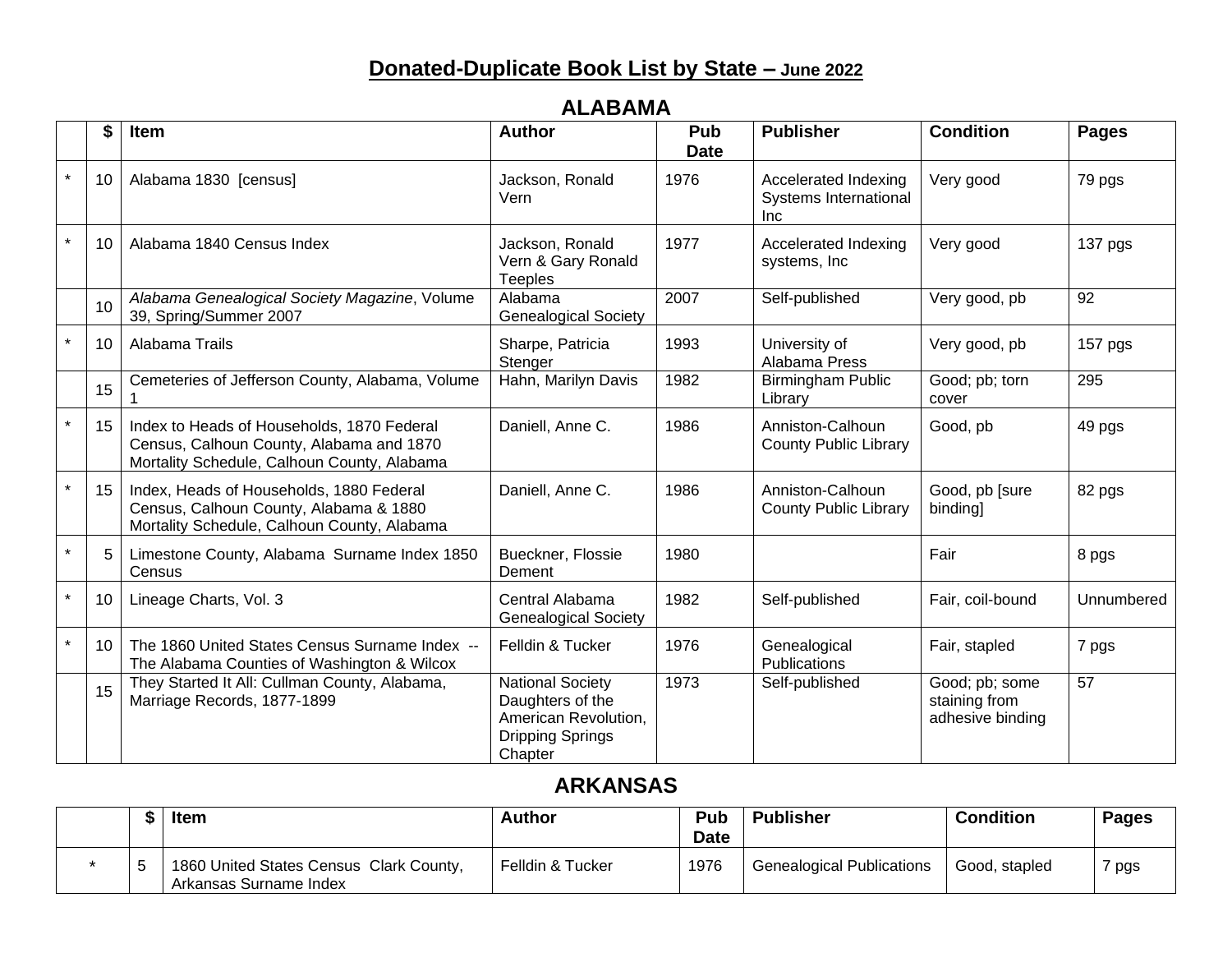| $\ddot{\phantom{0}}$ | 10 | An Index to Fifth United States Census of<br>Arkansas                                                | McLane, Mrs Bobbie<br>Jones & Mrs Inez<br><b>Halsell Cline</b> | 1963 | <b>Arrow Printing Company</b> | Fair, tape-bound                                                             | $107$ pgs            |
|----------------------|----|------------------------------------------------------------------------------------------------------|----------------------------------------------------------------|------|-------------------------------|------------------------------------------------------------------------------|----------------------|
| $\star$              | 15 | Guide to Microfilmed County Records at the<br>Arkansas History Commission                            | Professional<br>Genealogists of<br>Arkansas                    | 1989 | <b>Russell Pierce Baker</b>   | Good, pb, library<br>labels on cover &<br>back, library<br>stamp on title pg | 42 pgs               |
|                      | 10 | Hempstead County, Arkansas United States<br>Census of 1850 Including Notes on 110<br><b>Families</b> | McLane, Bobbie Jones                                           | 1967 |                               | Good, tape-bound                                                             | 93 pgs               |
|                      | 10 | Hempstead County, Arkansas United States<br>Census of 1860                                           | Glazner, Mrs Capitola &<br>Mrs Gerald B McLane                 | 1969 | Privately printed             | Good, tape-bound                                                             | 129 pgs              |
|                      | 10 | Madison County, Arkansas Population<br>Schedule of the United States Census of<br>1870               | Wiedeman, Ruby                                                 | 1968 | <b>Century Enterprises</b>    | Fair, pb cover<br>worn                                                       | $104$ pgs<br>+ index |
|                      | 10 | The Annotated 1880 Census Madison<br>County Arkansas                                                 | Wiedeman, Ruby &<br>Larry Bohannan                             | 1970 | <b>Century Enterprises</b>    | Good                                                                         | 243 pgs<br>indexed   |
|                      | 15 | The Record, Garland County Historical<br>Society, Twenty-Third Annual Edition, 1982                  | <b>Garland County</b><br><b>Historical Society</b>             | 1982 | Self-published                | Very good, pb;<br>editor autograph                                           | 284                  |

#### **CALIFORNIA**

|         |    | Item                                                                                       | <b>Author</b>                                     | <b>Pub</b><br><b>Date</b> | <b>Publisher</b>                      | <b>Condition</b>       | <b>Pages</b>   |
|---------|----|--------------------------------------------------------------------------------------------|---------------------------------------------------|---------------------------|---------------------------------------|------------------------|----------------|
| $\star$ | 5  | 1860 Census Tulare Co California                                                           | Benson, Donna D                                   | 1974                      | Sequoia Genealogical Society          | Fair, PB,<br>surebound | 78 pgs         |
|         | 10 | California 1850 Census Index                                                               | Jackson, Ronald Vern<br>& Teeples, Gary<br>Ronald | 1978                      | Accelerated Indexing Systems,<br>Inc. | Good, GBC<br>bound, pb | Pgs not<br>#'d |
|         | 5  | <b>Great Registers of California</b>                                                       | Williams, Dorthy<br>Lazelle                       | 1987                      | Dorthy Lazelle Williams               | Stapled, PB            | 45 pgs         |
|         | 10 | Index to the 1850 Census of the State of California                                        | Bowman, Alan P                                    | 1972                      | Genealogical Publishing Co, Inc.      | <b>New</b>             | 605 pgs        |
|         | 5  | Page Schools 1908-1983 - 75 <sup>th</sup> anniversary<br>yearbook for elementary schools   |                                                   | 1983                      |                                       | Fair                   | $103$ pgs      |
|         | 15 | University of Southern California, Membership<br>Directory 1987                            | Alumni Association                                | 1987                      | Harris                                | Good                   | 540 pgs        |
|         | 15 | University of Southern California, School of<br>Business Administration - Alumni Directory |                                                   | 1992                      | <b>Publishing Concepts</b>            | Good                   | 622 pgs        |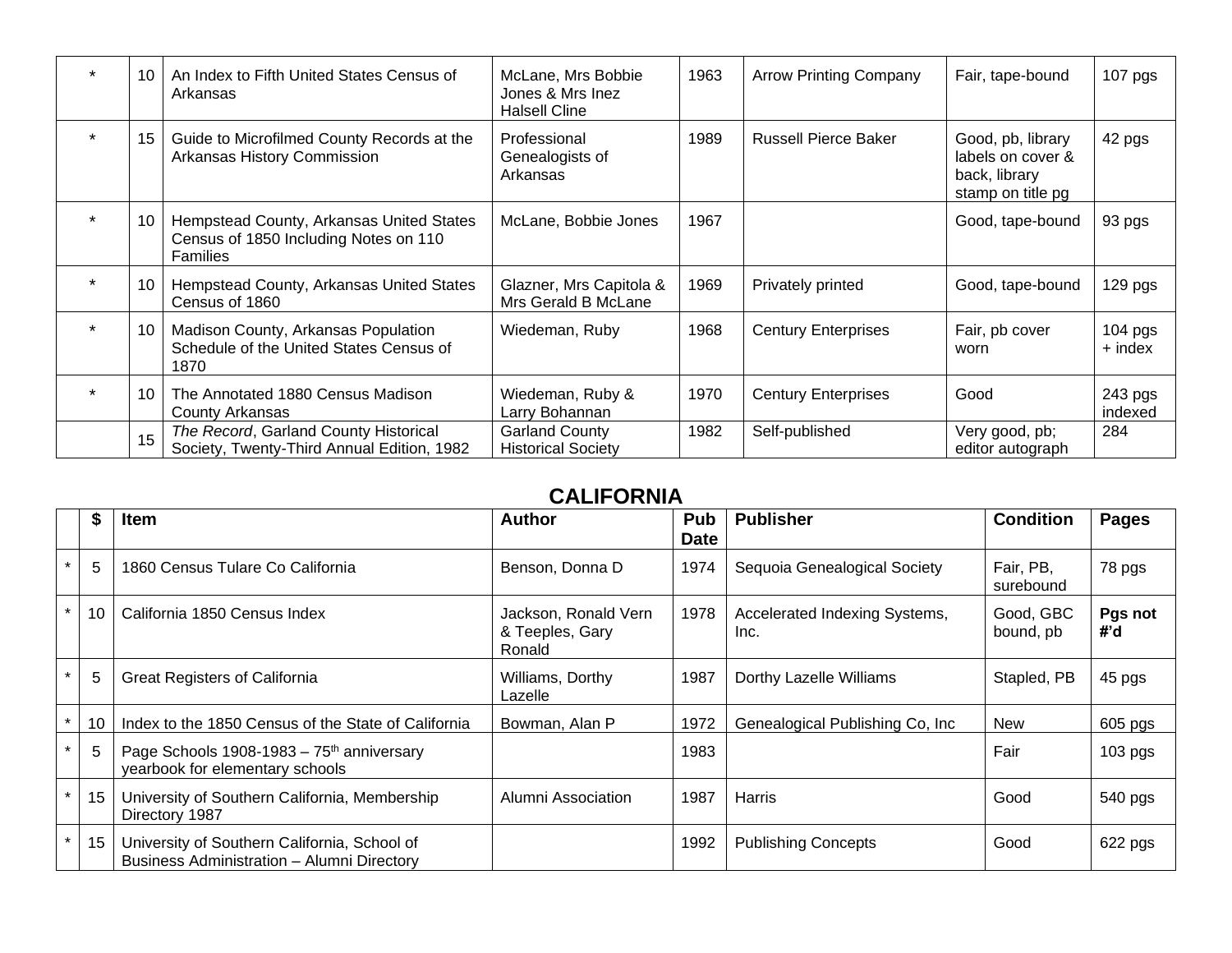# **FLORIDA**

|     | ltem                                                                                  | Author | <b>Pub</b><br><b>Date</b> | <b>Publisher</b> | <b>Condition</b> | <b>Pages</b> |
|-----|---------------------------------------------------------------------------------------|--------|---------------------------|------------------|------------------|--------------|
| -10 | Ibis 1970 Volume 44 University of Miami<br>$\frac{1}{2}$ of book is bound upside down |        | 1970                      | Yearbook         | Good             | 503 pgs      |

# **GEORGIA**

|         | \$ | <b>Item</b>                                                                                                                | <b>Author</b>                            | Pub<br><b>Date</b> | <b>Publisher</b>                            | <b>Condition</b>               | <b>Pages</b> |
|---------|----|----------------------------------------------------------------------------------------------------------------------------|------------------------------------------|--------------------|---------------------------------------------|--------------------------------|--------------|
| $\star$ | 15 | Floyd County, Georgia 1860 Census                                                                                          | Anderson, Grover C                       | 1981               | Frances Terry Ingmire                       | Good, tape-bound               | 262 pgs      |
|         | 10 | George Richard Chamberlin, The<br>Candidate: One Moment in Time in Henry<br>County, GA                                     | Chamberlain, George<br>Richard           | 2011               | Chamberlain Association of<br>America, Inc. | Good, staple<br>bound          | 142 pgs      |
| $\star$ | 15 | Georgia 1850                                                                                                               | Jackson, Ronald Vern et<br>al            | 1979               | Accelerated Indexing<br>Systems, Inc.       | Very good                      | 298 pgs      |
| $\star$ | 15 | Georgia 1860                                                                                                               | Jackson, Ronald Vern et<br>al            | 1986               | Accelerated Indexing<br>systems, Inc.       | Very good                      | 638 pgs      |
|         | 15 | Georgia Local and Family History Sources<br>in print                                                                       | Adams, Marilyn                           | 1982               | Heritage Research                           | Good, PB                       | 72 pgs       |
|         | 10 | Georgia Research: A Handbook for<br>Genealogists, Historians, Archivists,<br>Lawyers, Librarians, and Other<br>Researchers | Davis Jr., Robert S and<br>Ted O. Brooke | 2001               | Georgia Genealogical<br>Society             | Very good, spiral<br>bound     | 200          |
|         | 5  | Know Your Kin: a compilation of genealogy<br>columns published in the Fayette Sun and<br>the Henry Sun during 1979         | Wells, Joel Dixon                        |                    |                                             | Good, tape-bound               | No $#s$      |
|         | 15 | Roster of the Confederate Soldiers of<br>Georgia, 1861-1865, Volume V                                                      | Henderson, Lillian                       | 1960               | Longino & Porter, Inc.                      | Good                           | 1023<br>pgs  |
|         | 15 | Scots in Georgia and the Deep South,<br>1735-1845                                                                          | Dobson, David                            | 2000               | Genealogical Publishing Co.,<br>Inc.        | Good                           | 218          |
|         | 10 | Sesquicentennial 1822-1972 Pike County<br>Georgia                                                                          | <b>Historical Committee</b>              |                    |                                             | Fair, comb-bound,<br>photocopy | 96 pgs       |
| $\star$ | 15 | The Children of Pride A True Story of<br>Georgia and the Civil War                                                         | Myers, Robert Manson                     | 1972               | <b>Yale University Press</b>                | Very good w/ dust<br>cover     | 1845<br>pgs  |
|         | 10 | The Georgia Surveyor General Department                                                                                    | Hemperley, Marion R                      | 1982               | <b>State Printing Office</b>                | Good                           | 114 pgs      |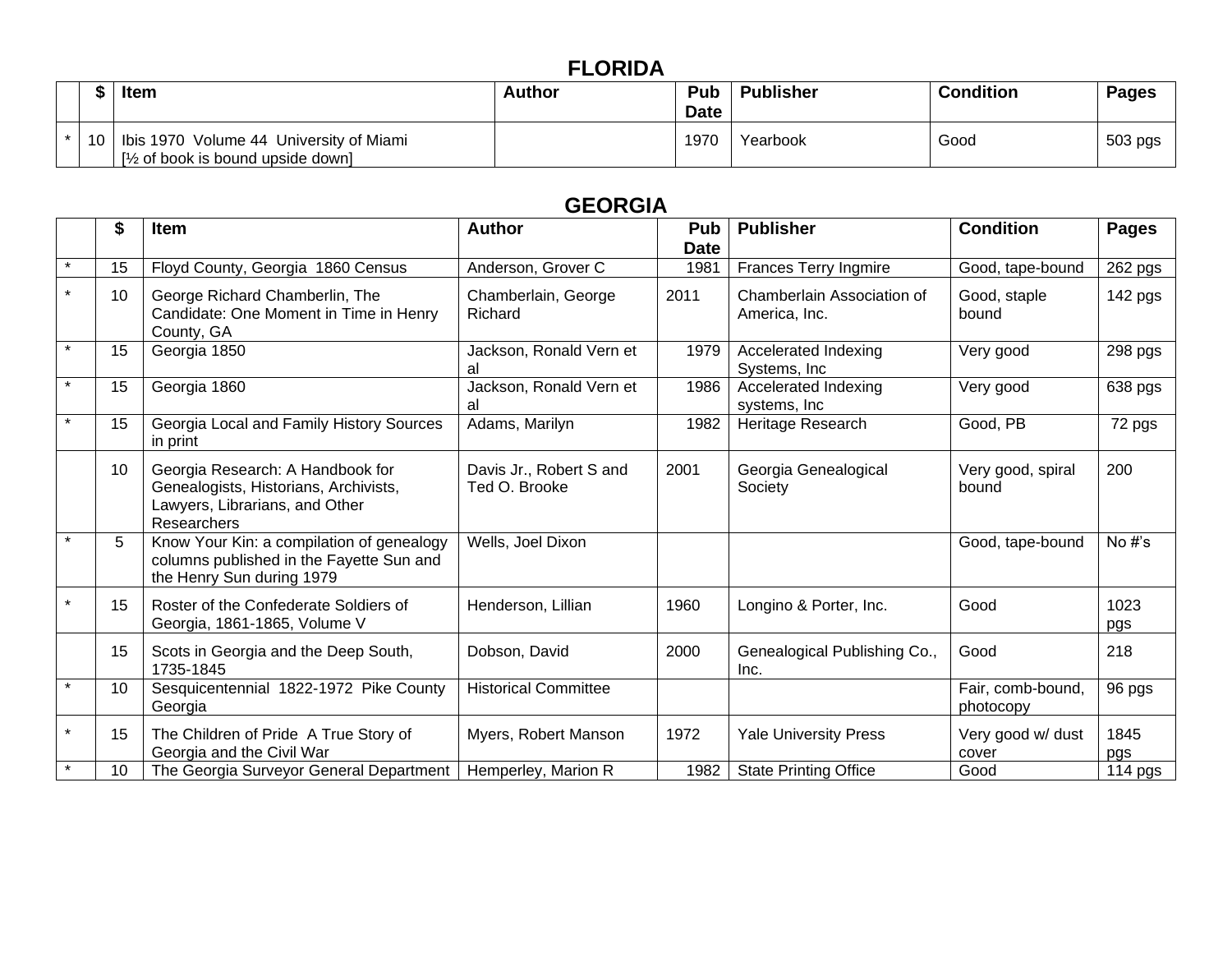# **HAWAII**

| л  | <b>Item</b>                                                                                      | <b>Author</b>                                 | <b>Pub</b>  | <b>Publisher</b>                                         | <b>Condition</b>       | Pages                        |
|----|--------------------------------------------------------------------------------------------------|-----------------------------------------------|-------------|----------------------------------------------------------|------------------------|------------------------------|
|    |                                                                                                  |                                               | <b>Date</b> |                                                          |                        |                              |
| 15 | Hawaii The Big Island A Visit to a Realm of Beauty<br>History and Fire [coffee-table style book] | Grant, Glen                                   | 1988        | Mutual Publishing & Signature<br>Publishing              | Good w/ dust<br>iacket | 234 pgs                      |
| 15 | Land of Fire & Ice The Big Island [coffee-table<br>style book]                                   | Tsutsumi, Cheryl Chee                         | 2000        | Island Heritage Publishing                               | Good w/dust<br>jacket  | $120$ pgs                    |
| 15 | Our Call to Arms, The Attack on Pearl Harbor                                                     |                                               | 2001        | Life Books                                               | Good, dust<br>cover    | $192$ pgs                    |
| 10 | Pele Goddess of Hawai'i's Volcanoes                                                              | Kane, Herb Kawainui                           | 1987        | The Kawainui Press                                       | Very good, pb          | 71 pgs                       |
| 15 | The Way It Was Pearl Harbor                                                                      | Goldstein, Donald K.,<br>Dillon, Katherine V. | 1991        | Brassey's (US), Inc., A<br>Macmillian Publishing Company | Good, dust<br>cover    | 176 pgs<br>+ Append<br>A & B |

# **ILLINOIS**

|         | \$ | Item                                                                                                   | <b>Author</b>                              | Pub<br><b>Date</b> | <b>Publisher</b>                                        | <b>Condition</b>                     | <b>Pages</b>            |
|---------|----|--------------------------------------------------------------------------------------------------------|--------------------------------------------|--------------------|---------------------------------------------------------|--------------------------------------|-------------------------|
| **S     | 10 | 1900 U S Census Shelby County, IL Part 3<br>Shelbyville -- Windsor Townships                           |                                            |                    | <b>Shelby County</b><br><b>Historical &amp; Gen Soc</b> | Good, comb-<br>bound                 | $192$ pgs<br>incl index |
| $\star$ | 5  | A Summary Guide to Local Governmental Records in<br>the Illinois Regional Archives                     | Bailey, Robert E., et al.                  | 1992               | Illinois State Archives                                 | Good, pb [some<br>highlights]        | 239 pgs                 |
| $\star$ | 10 | A Visit With Mr Bob (John W Hawk) Reprinted from<br>the Shelbyville Daily Union, Shelbyville, Illinois | <b>Shelby County Historical</b><br>Society | 1967               | <b>Shelby County</b><br><b>Historical Society</b>       | Fair, pb                             | 127 pgs                 |
| $\star$ | 15 | Atlas of Shelby Co. and the State of Illinois []                                                       | Warner & Beers                             | 1875/<br>1979      | Unigraphic, Inc.                                        | Very good<br>[oversized]             | Unnumbe<br>red          |
| $\star$ | 5  | Fayette County Illinois 1830 Federal Census<br>(Complete)                                              | Middlesworth, Mrs Grace                    | 1969               | Decatur Genealogical<br>Society                         | Good, stapled                        | 16 pgs,<br>indexed      |
|         | 5  | Illinois 1840 Census Index V 3 Counties Jersey-<br>Marshall                                            | Wormer, Maxine E                           | 1975               | Heritage House                                          | Fair, stapled PB,<br>some highlights | 85 pgs                  |
| $\star$ | 5  | Origin and Evolution of Illinois Counties                                                              | Edgar, Jim                                 | 1985               | State of Illinois                                       | Good, pb                             | 63 pgs                  |
|         | 5  | Roots on the Prairie: Tracing Your Illinois Ancestors                                                  | Hamilton, Patricia A.                      | 1996               | <b>McClean County</b><br><b>Historical Society</b>      | Good, pb                             | 48 pgs                  |
| **S     | 10 | Shelby County, 1880 Census Ash Grove thru Prairie<br>Townships Volume I                                |                                            | 1983               | <b>Shelby County</b><br><b>Historical &amp; Gen Soc</b> | Fair, comb-<br>bound                 | 316 pgs<br>+ index      |
| **S     | 10 | Shelby County, 1880 Census Richland Thru Windsor<br>Townships Volume II                                |                                            | 1984               | <b>Shelby County</b><br><b>Historical &amp; Gen Soc</b> | Good, comb-<br>bound                 | 229 pgs<br>+ index      |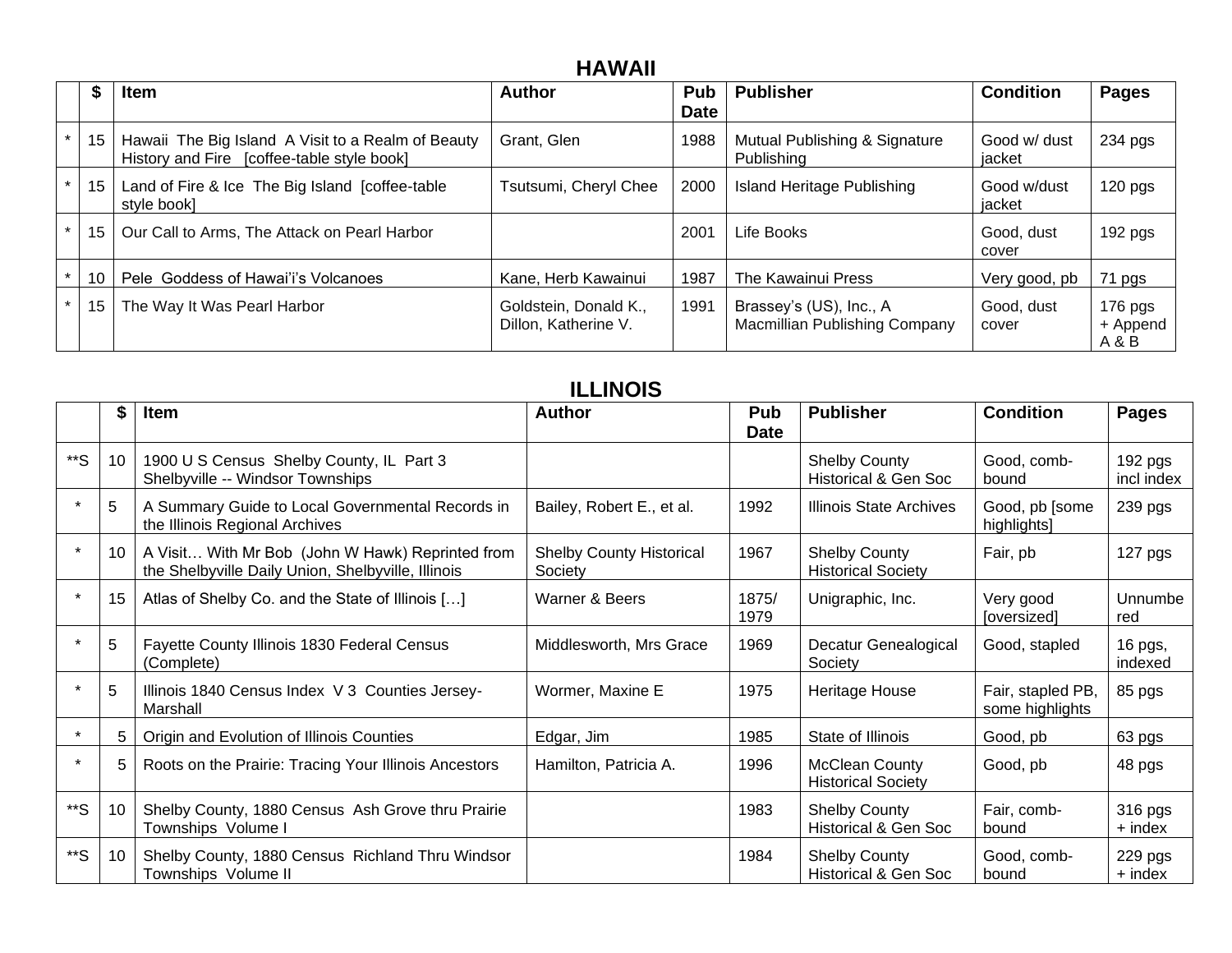| **S     | 10              | Shelby County, Illinois 1920 Census Volume III<br>Shelbyville - Windsor Townships                         |                                                                        |               | <b>Shelby County</b><br><b>Historical &amp; Gen Soc</b> | Good, comb-<br>bound            | 182 pgs<br>$+26$<br>index |
|---------|-----------------|-----------------------------------------------------------------------------------------------------------|------------------------------------------------------------------------|---------------|---------------------------------------------------------|---------------------------------|---------------------------|
| $\star$ | 5               | Shelby County, Illinois Cemetery Locations                                                                | Graven, Judy & Phyllis<br>Hapner                                       | 1982          |                                                         | Fair, stapled,<br>cover is poor | 32 pgs,<br>all maps       |
| $\star$ | 10              | The Badger Collection featuring Shelbyville of Illinois<br>[autographed] [sketches of historic buildings] | Badger, David Alan                                                     | 1987          | David Alan Badger                                       | <b>New</b>                      | No $#s$                   |
| $\star$ | 5               | United States Census 1840 Effingham County, Illinois                                                      | Hauffe, Mrs Jean And Mrs<br><b>Mildred Fisher Hupp</b>                 | 1975/<br>1981 | Decatur Genealogical<br>Society                         | Good, stapled                   | 10 pgs<br>indexed         |
| $\star$ | 5               | United States Census 1840 Fayette County, Illinois                                                        | Middlesworth, Mrs Grace                                                | 1968/<br>1980 | Decatur Genealogical<br>Society                         | Good, stapled                   | 34 pgs,<br>indexed        |
| $\star$ | 10              | United States Census 1850 Effingham County, Illinois                                                      | Daniels, Gene & Darlene                                                | 1973          | Decatur Genealogical<br>Society                         | Good, stapled                   | 94 pgs,<br>indexed        |
| $**S$   | 10 <sup>°</sup> | United States Census 1850 Shelby County, Illinois                                                         | Daniels                                                                |               |                                                         |                                 |                           |
| $\star$ | 10 <sup>°</sup> | United States Census 1860 Macon County, Illinois<br>Part I                                                | Hunter, Cheri, Helen<br>Hufford, Mildred Hupp,<br><b>Eleanor Clary</b> | 1977          | Decatur Genealogical<br>Society                         | Good, tape-<br>bound            | $180$ pgs                 |
| $\star$ | 10 <sup>°</sup> | United States Census 1860 Macon County, Illinois<br>Part II and Index                                     |                                                                        |               |                                                         | Fair, tape-bound                | Pg 181-<br>346            |
| **S     | 10 <sup>°</sup> | United States Census 1870 Shelby County, Illinois<br>Part I Ashgrove/Pickaway Townships                   |                                                                        | 1992          | <b>Shelby County</b><br><b>Historical &amp; Gen Soc</b> | Good, comb-<br>bound            | 332 pgs<br>+ index        |
| $**S$   | 10              | United States Census 1870 Shelby County, Illinois<br>Part II Prairie -- Windsor Townships                 |                                                                        |               | <b>Shelby County</b><br><b>Historical &amp; Gen Soc</b> | Good, comb-<br>bound            | 283 pgs<br>$+$ index      |
| **S     | 15              | United States Census 1870 Shelby County, Illinois                                                         | <b>Shelby County</b><br>Genealogical & Historical<br>Society           | 1981          | <b>Shelby County</b><br>Genealogical & Hist<br>Soc      | Fair, comb-<br>bound            | 512 pgs<br>incl index     |

### **INDIANA**

|    | <b>Item</b>                                                                  | <b>Author</b>                                         | Pub<br><b>Date</b> | <b>Publisher</b>        | <b>Condition</b> | Pages                 |
|----|------------------------------------------------------------------------------|-------------------------------------------------------|--------------------|-------------------------|------------------|-----------------------|
| 10 | 1880 Federal Census of Pike County, Indiana -<br>with 1880 Morality Schedule | Hale, Clarice June<br>& Lula Miller, Joan<br>Woodhull | 1985               | Evansville Bindery, Inc | Nearly new       | 387 pgs<br>incl index |
| 10 | Central Normal College 1876-1945 Canterbury<br>College 1945-1951             |                                                       |                    |                         | Good, pb         | $405$ pgs             |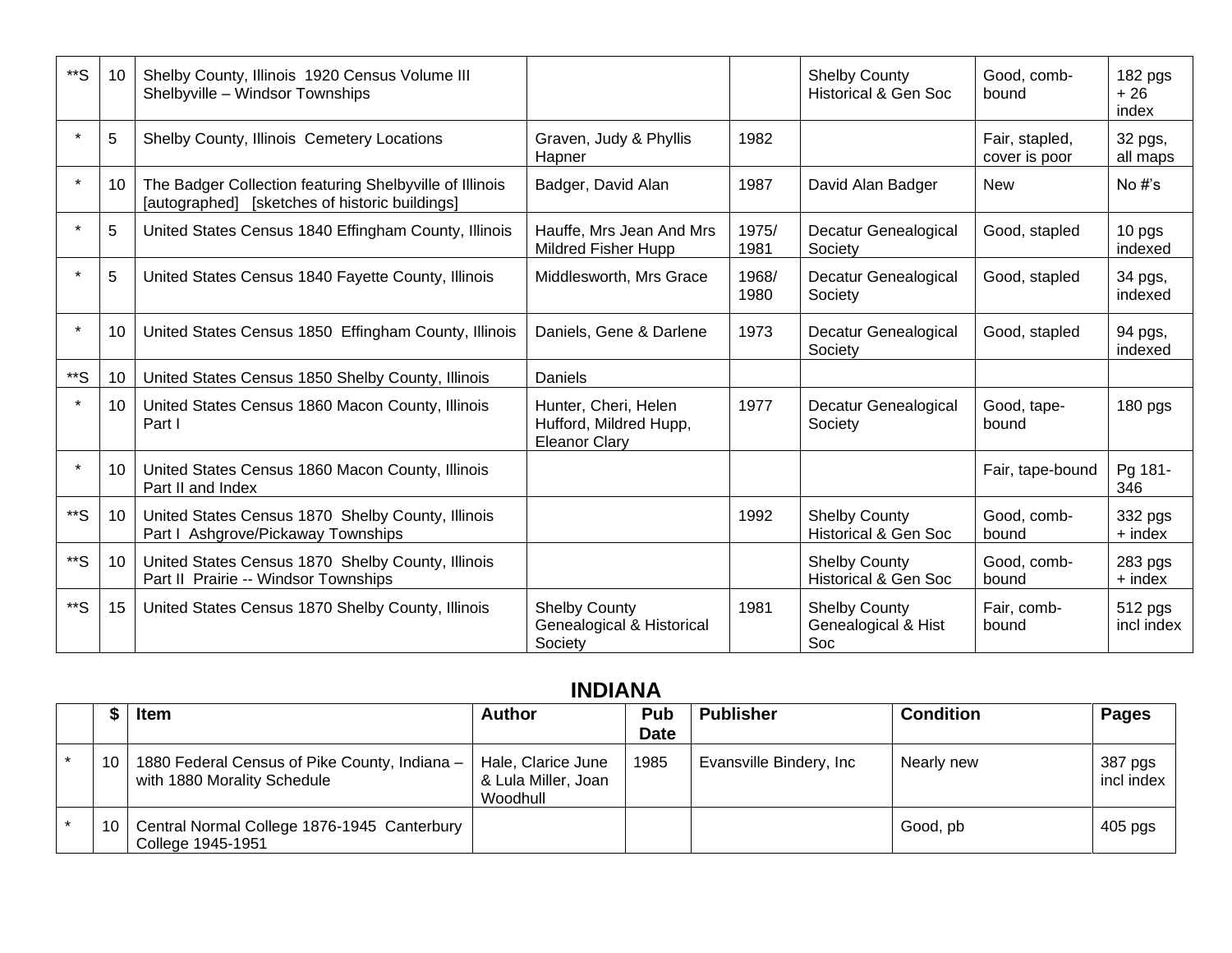| 10 | Inventory of the County Archives of Indiana No<br>79, Tippecanoe County (Lafayette) |              | 1941 | Indiana Historical Records<br>Survey | Fair, PB, some damage to<br>cover | 516 pgs |
|----|-------------------------------------------------------------------------------------|--------------|------|--------------------------------------|-----------------------------------|---------|
| 10 | Pioneer Ancestors of Members of the Society<br>of Indiana Pioneers 1983-1999        | Dorrel, Ruth | 2001 | Indiana Historical Society           | Very good, pb                     | 62 pgs  |

# **KENTUCKY**

|         |    | Item                                                                     | Author                                                    | <b>Pub</b><br><b>Date</b> | <b>Publisher</b>                      | <b>Condition</b> | <b>Pages</b>           |
|---------|----|--------------------------------------------------------------------------|-----------------------------------------------------------|---------------------------|---------------------------------------|------------------|------------------------|
|         | 15 | 1860 Census, Muhlenberg County, Kentucky                                 | Hammers, Mrs. Marian G.                                   | 1978                      | McDowell<br><b>Publications</b>       | Good             | 98 pgs                 |
| $\star$ | 15 | 1870 Census, Muhlenberg County, Kentucky                                 | Hammers, Mrs. Marian G.                                   | 1983                      | McDowell<br><b>Publications</b>       | Good             | 127 pgs                |
| $\star$ | 15 | 1880 Census, Muhlenberg County, Kentucky                                 | Hammers, Mrs. Marian G.                                   | 1987                      | McDowell<br><b>Publications</b>       | Good             | 259 pgs                |
| $\star$ | 10 | Index to 1870 Washington County, Ky Census                               |                                                           |                           |                                       | Fair, tape-bound | No $#s$                |
| $\star$ | 20 | Kentucky Historical Society Microfilm Catalog. V. 1,<br>2, 3 [3 volumes] | Microfilm Department of<br>Kentucky Historical<br>Society | 1975                      | <b>Kentucky Historical</b><br>Society | Good             | 256, 347,<br>$286$ pgs |
|         | 10 | Kentucky Historical Society Microfilm Catalog. V. 4                      | Kentucky Historical<br>Society                            | 1982                      | <b>Kentucky Historical</b><br>Society | Good, PB         | $206$ pgs              |
| $\star$ | 10 | Society of Kentucky Pioneers 1983 Yearbook                               | McDowell, Sam                                             | 1985                      | McDowell<br><b>Publications</b>       | Good, pb         | 207 pgs                |

# **LOUISIANA**

|    | <b>Item</b>                                                                                            | <b>Author</b>                            | <b>Pub</b>  | <b>Publisher</b>                                                | <b>Condition</b>                   | <b>Pages</b>         |
|----|--------------------------------------------------------------------------------------------------------|------------------------------------------|-------------|-----------------------------------------------------------------|------------------------------------|----------------------|
|    |                                                                                                        |                                          | <b>Date</b> |                                                                 |                                    |                      |
| 10 | Guide to the Microfilm Edition of the Records of the<br>Diocese of Louisana and the Floridas 1576-1803 | McAvoy, Thomas T &<br>Lawrence J Bradley | 1967        | <b>National Historical</b><br><b>Publications</b><br>Commission | Good, pb                           | 45 pgs               |
| 10 | The 1860 census of East Feliciana Parish                                                               | East Feliciana Parish                    | 1990        | <b>History Committee East</b><br>Feliciana parish               | Good, comb-<br>bound, covers stain | $120$ pgs +<br>index |

### **MAINE**

|                 | <b>Item</b>                                                            | <b>Author</b> | Pub<br><b>Date</b> | <b>Publisher</b>       | <b>Condition</b> | Pages |
|-----------------|------------------------------------------------------------------------|---------------|--------------------|------------------------|------------------|-------|
| 10 <sup>1</sup> | Heads of Families at the First Census Taken in<br>the Year 1790, Maine |               |                    | <b>BJ</b> Genealogical | Good, pb         | 9 pgs |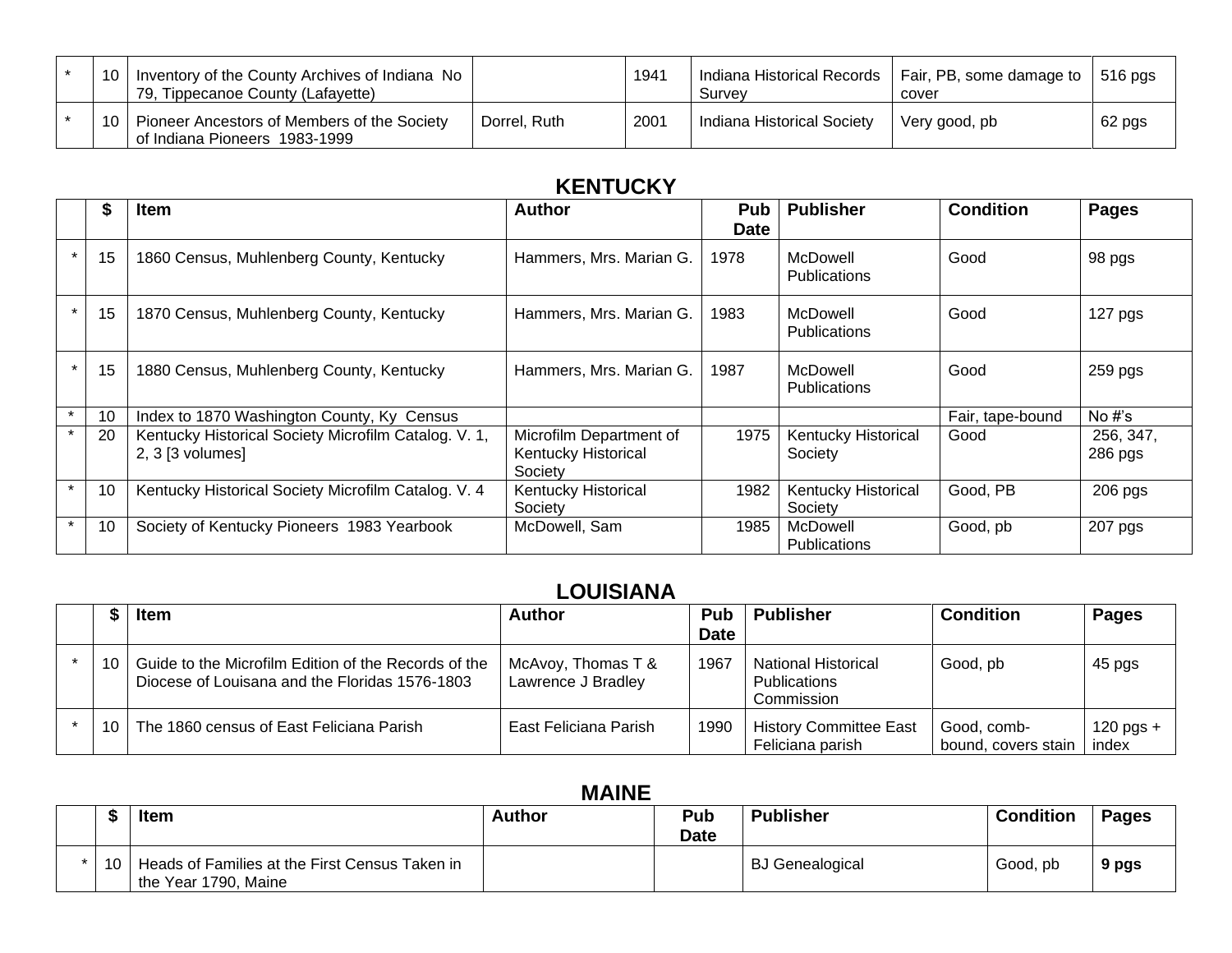## **MARYLAND**

|    | <b>Item</b>                                                                             | <b>Author</b>             | Pub <sub>1</sub> | <b>Publisher</b>                      | <b>Condition</b>      | <b>Pages</b> |
|----|-----------------------------------------------------------------------------------------|---------------------------|------------------|---------------------------------------|-----------------------|--------------|
|    |                                                                                         |                           | <b>Date</b>      |                                       |                       |              |
| 15 | An Index to the source records of<br>Maryland genealogical, biographical,<br>historical | Passano, Eleanor Phillips | 1967             | <b>Genealogical Publishing</b><br>Co. | Good                  | 478 pgs      |
| 10 | Antietam - The Photographic Legacy of<br>America's Bloodiest Day                        | Frassanito, William A     | 1978             | <b>Charles Scribner's Sons</b>        | Good, pb              | 304 pgs      |
| 15 | The Civil War in Maryland                                                               | Toomey, Daniel Carroll    | 1983             | <b>Toomey Press</b>                   | Good w/<br>dust cover | $183$ pgs    |

### **MASSACHUSETTS**

| \$              | <b>Item</b>                                                                                           | <b>Author</b>                              | <b>Pub</b><br><b>Date</b> | <b>Publisher</b>                                    | <b>Condition</b>                                   | <b>Pages</b> |
|-----------------|-------------------------------------------------------------------------------------------------------|--------------------------------------------|---------------------------|-----------------------------------------------------|----------------------------------------------------|--------------|
| 5               | 1793 – 1968, 175 <sup>th</sup> Anniversary, Town of<br>Hamilton, Massachusetts                        | 175 <sup>th</sup> Anniversary<br>Committee | 1968                      | Newcomb & Gauss Co                                  | Good, pb                                           | 29           |
| 15              | A Guide to Massachusetts Cemeteries, 3rd<br>Edition                                                   | Lambert, David Allen                       | 2002/<br>2018             | New England Historic<br><b>Genealogical Society</b> | Very good;<br>autographed by<br>author             | 329          |
| 10              | <b>Border Town Cemeteries of Massachusetts</b>                                                        | Townsend, Charles<br>D. & Edna W.          | 1953                      | <b>Chedwato Service</b>                             | Fair, pb; former<br>library copy                   | 88           |
| 10              | Early Records of the Town of Beverly,<br>Essex County, Mass., Vol. 1, Birth,<br>Marriages, and Deaths | Galloupe, Augustus<br>А.                   | 1907                      | Eben Putnam                                         | Poor, pb;<br>crumbling, held<br>together with tape | 87           |
| 10 <sup>°</sup> | Every Day Life in the Massachusetts Bay<br>Colony                                                     | Dow, George<br>Francis                     | 1988                      | Dover Publications, Inc.                            | Very good, pb                                      | 293          |
| 5               | Guide to Microfiche Indexes of<br>Massachusetts: Births, Marriages, Deaths,<br>1841-1895 [2 copies]   | Holbrook, Jay Mack                         | 1989                      | Self-published                                      | Good, pb                                           | 24           |
| 10              | List of Freemen of Massachusetts, 1630-<br>1691                                                       | Paige, Lucius R.                           | 1849/<br>1978             | Genealogical Publishing Co.                         | Good, pb                                           | 60           |

## **MICHIGAN**

|    | <b>Item</b>                                             | <b>Author</b> | Pub l<br>Date | <b>Publisher</b>             | <b>Condition</b> | <b>Pages</b> |
|----|---------------------------------------------------------|---------------|---------------|------------------------------|------------------|--------------|
| 10 | AfterCulture: Detroit and the Humiliation of<br>History | Herron, Jerry | 1993          | Wayne State University Press | Very good, pb    | 216          |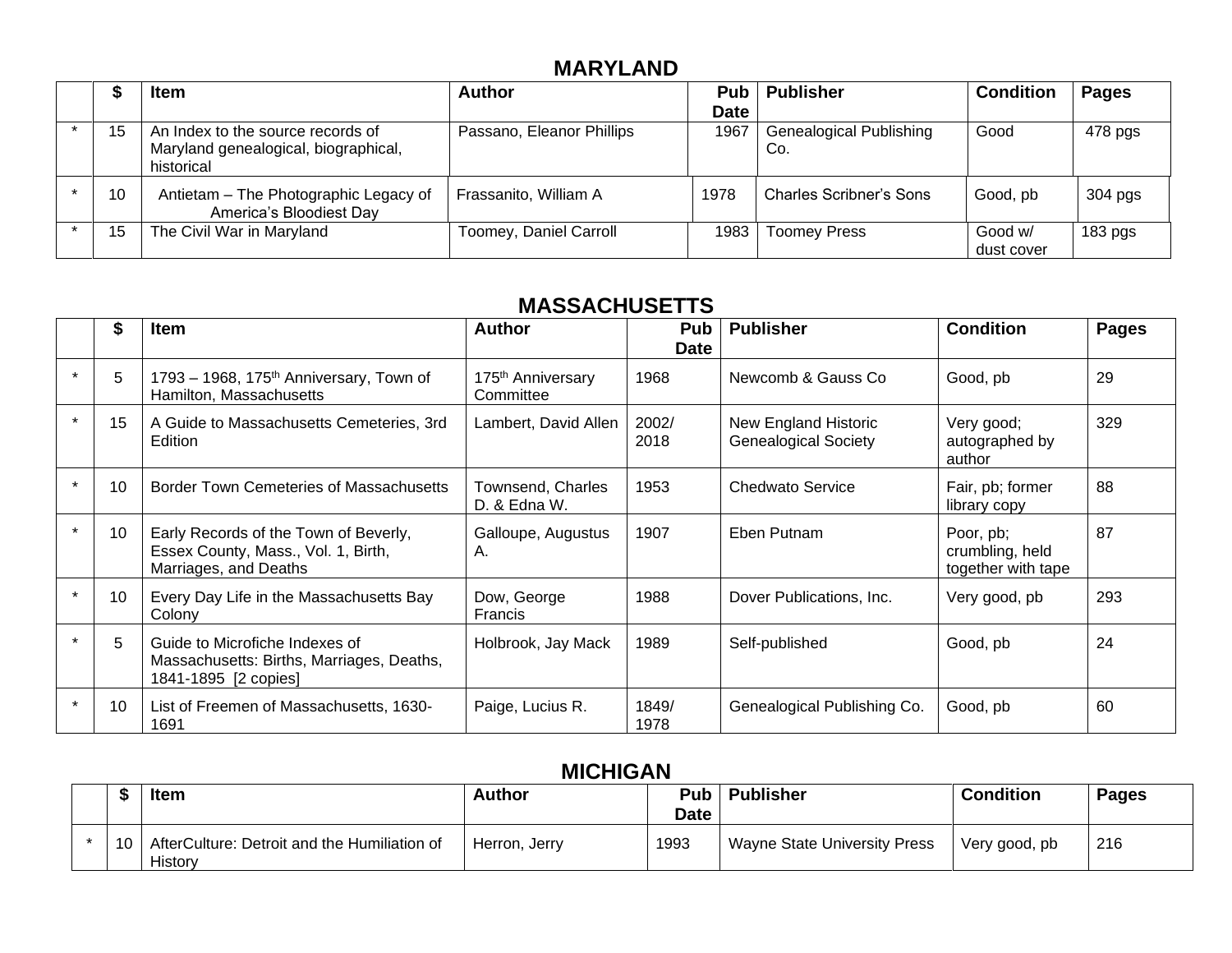| 10 | Dearborn: Fifty Years of Progress                    | Dearborn Historical<br>Museum | 1979 | Self-published     | Very good, pb                                                  | 80  |
|----|------------------------------------------------------|-------------------------------|------|--------------------|----------------------------------------------------------------|-----|
| 15 | Detroit: A Postcard Album                            | Bak, Richard                  | 1998 | Arcadia Publishing | Like new, pb                                                   | 124 |
| 15 | Images of America: Detroit, 1860-1899 [2]<br>copies] | Poremba, David Lee            | 1998 | Arcadia Publishing | Like new, pb                                                   | 128 |
| 15 | Images of America: Detroit, 1900-1930                | Bak, Richard                  | 1999 | Arcadia Publishing | Like new, pb                                                   | 128 |
| 15 | Images of America: Detroit, 1930-1969                | Poremba, David Lee            | 1999 | Arcadia Publishing | Like new, pb;<br>sticker on front;<br>autographed by<br>author | 128 |

#### **MISSISSIPPI**

|    | <b>Item</b>                                                             | <b>Author</b>                                            | Pub<br><b>Date</b> | <b>Publisher</b>                 | <b>Condition</b>     | <b>Pages</b>       |  |  |  |  |  |
|----|-------------------------------------------------------------------------|----------------------------------------------------------|--------------------|----------------------------------|----------------------|--------------------|--|--|--|--|--|
| 10 | 1860 Census of Scott County, Mississippi with an<br>added surname index | Felidin, Jeanne Robey &<br><b>Charlotte Magee Tucker</b> | 1978               | <b>Genealogical Publications</b> | Fair, comb-<br>bound | 139 <sub>pgs</sub> |  |  |  |  |  |
| 10 | 1860 Census of Smith County, Mississippi with an<br>added surname index | Felidin, Jeanne Robey &<br><b>Charlotte Magee Tucker</b> | 1978               | <b>Genealogical Publications</b> | Fair, comb-<br>bound | $141$ pgs          |  |  |  |  |  |
| 10 | Newton County, Mississippi 1860 Surname Index                           | Burns, Loretta E &<br>Kaaran L Randall                   |                    | <b>B</b> and R Publications      | Fair, stapled        | 14 pgs             |  |  |  |  |  |

#### **MISSOURI**

|         | ъ               | <b>Item</b>                                                                                  | <b>Author</b>                             | Pub<br><b>Date</b> | <b>Publisher</b>                   | <b>Condition</b> | <b>Pages</b>          |
|---------|-----------------|----------------------------------------------------------------------------------------------|-------------------------------------------|--------------------|------------------------------------|------------------|-----------------------|
|         | 10 <sup>1</sup> | 1870 Federal Census Newton County,<br>Missouri Roll Number M593-795                          | Kunkel, Joan & Betty<br>Bell              | 1982               |                                    | Good, stapled    | 141 pgs<br>$+$ index  |
|         | 10              | 1880 Census - Perry County, Missouri                                                         | Perry County<br><b>Historical Society</b> |                    |                                    | Fair, tape-bound | $246$ pgs             |
| $\star$ | 10              | A Guide to County Records on Microfilm                                                       |                                           | 1990               | <b>Missouri State Archives</b>     | Very good, pb    | No $#s$               |
|         | 10              | Greene County, Missouri 1880 Federal<br>Census. Book 1                                       |                                           | 1983               | <b>Ozarks Genealogical Society</b> | Good, pb         | 151, 160<br>pgs       |
|         | 10              | Greene County, Missouri 1880 Federal<br>Census. Book 2                                       |                                           |                    |                                    |                  |                       |
|         | 10              | In RetrospectA Bicentennial Review of<br>Our Historical Heritage [Franklin Co,<br><b>MOI</b> | Reed, Sue                                 | 1976               | The Missourian Publishing Co.      | Good, coil-bound | 76 pgs                |
|         | 10              | The 1850 Census of Perry County                                                              | Perry County<br><b>Historical Society</b> |                    |                                    | Fair, tape-bound | $96$ pgs $+$<br>index |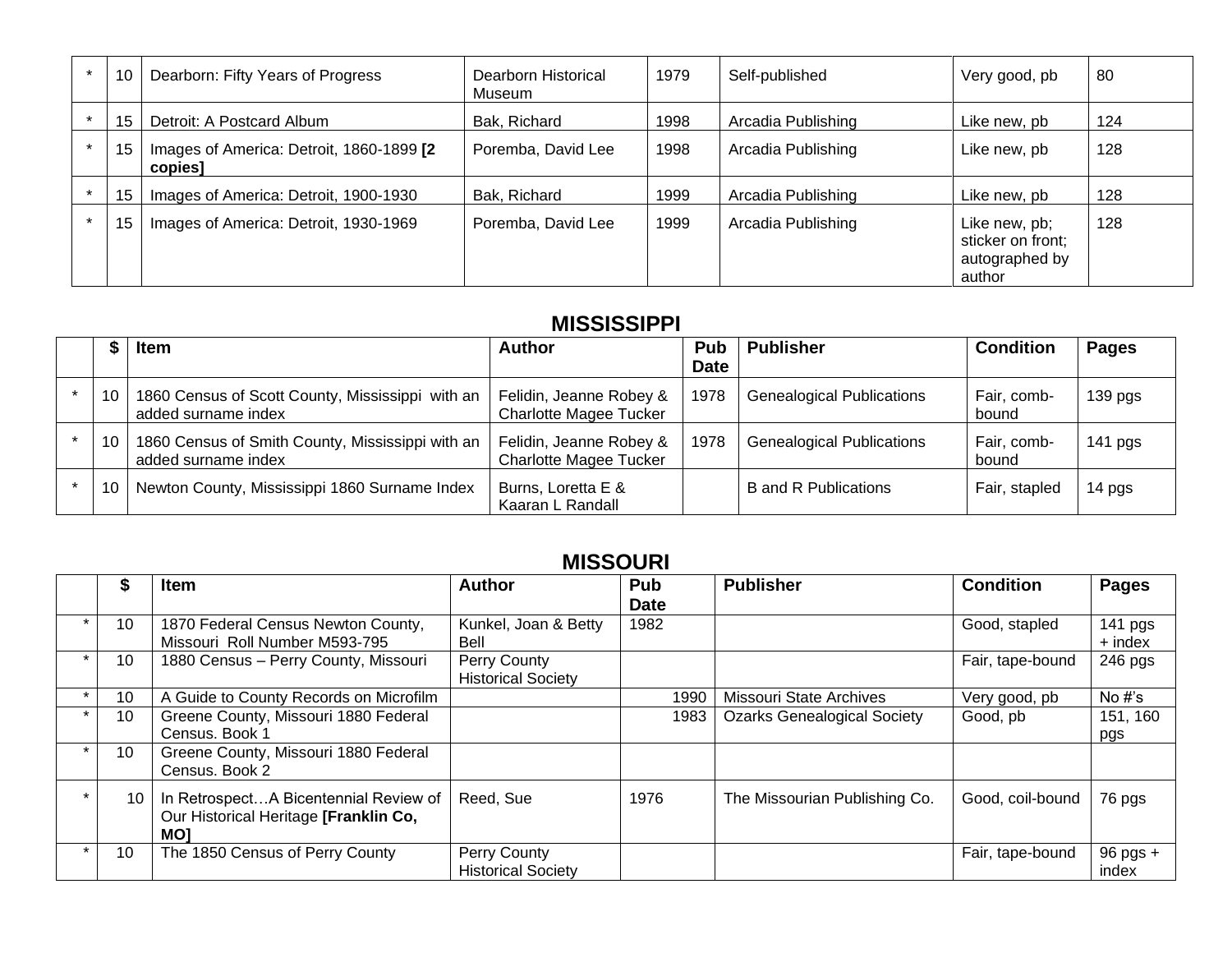### **NEW HAMPSHIRE**

|    | ltem                                                                                     | <b>Author</b>   | <b>Date</b> | <b>Pub</b>   Publisher | <b>Condition</b> | Pages     |
|----|------------------------------------------------------------------------------------------|-----------------|-------------|------------------------|------------------|-----------|
| 10 | Heads of Families at the First Census Index of<br>the United States, 1790, New Hampshire | BJ Genealogical |             | <b>BJ</b> Genealogical | Good, comb-bound | $101$ pgs |

#### **NEW JERSEY**

| \$ | <b>Item</b>                                                                                                                                                                                                  | <b>Author</b>                 | Pub<br><b>Date</b> | <b>Publisher</b>                                      | <b>Condition</b>                                      | <b>Pages</b> |
|----|--------------------------------------------------------------------------------------------------------------------------------------------------------------------------------------------------------------|-------------------------------|--------------------|-------------------------------------------------------|-------------------------------------------------------|--------------|
| 10 | An Index to the Cushing and Sheppard history of<br>Gloucester, Salem, and Cumberland Counties, New<br>Jersey                                                                                                 | Sinclair, Donald A.           | 1985<br>$2nd$ ed   | <b>Gloucester County</b><br><b>Historical Society</b> | Good                                                  |              |
| 10 | Guide to Family History Sources in the New Jersey<br>State Archives Third Edition                                                                                                                            | Epstein, Bette Marie<br>et al | 1994               | Division of Archives and<br>Records Management        | Good, pb                                              | 32 pgs       |
| 10 | Map of Sussex Co. New Jersey from actual surveys and<br>records under the direction of G. M. Hopkins Jr. C. E.                                                                                               |                               | 1860/<br>1984      | <b>Harmony Press</b>                                  | Good, PB                                              | No $#s$      |
| 10 | Medicine and Health in New Jersey: A History, Vol. 16,<br>The New Jersey Historical Series                                                                                                                   | Cowen, David L.               | 1964               | D. Van Nostrand<br>Company, Inc.                      | Good                                                  | 227 pgs      |
| 15 | New Jersey and the English Colonization of North<br>America [New Jersey Historical Series - Volume 3]                                                                                                        | Craven, Wesley<br>Frank       | 1964               | D. Van Nostrand<br>Company, Inc.                      | Very good                                             | 114          |
| 15 | Society of Mayflower Descendants in the State of New<br>Jersey: Lineages (numbers 1 to 1065) from August 15,<br>1900, date Chartered by the General Society of<br>Mayflower Descendants, to February 3, 1973 | Kitchel, Walter<br>Howard     | 1973               | <b>Edwards Brothers</b>                               | Very good;<br>autographed<br>by author                | 521          |
| 5  | Some Hunterdon Place Names                                                                                                                                                                                   | <b>Hubert G Schmidt</b>       | 1959               | <b>Hunterdon County</b><br><b>Historical Society</b>  |                                                       | 31 pgs       |
| 10 | Traditions of Hunterdon [originally published in 1869-70<br>newspaper]                                                                                                                                       | D H Moreau, Ed                | 1957               | D H Moreau                                            | Covers are<br>aged, front<br>cover is<br>coming loose | 210 pgs      |
| 10 | Up & Down The River [autographed]                                                                                                                                                                            | Methot, June                  | 1980               | <b>Whip Publishers</b>                                | Fair, cover<br>edges worn                             | 128 pgs      |

#### **NEW MEXICO**

|  | Item                               | Author       | <b>Pub</b><br><b>Date</b> | <b>Publisher</b>         | <b>Condition</b> | <b>Pages</b> |
|--|------------------------------------|--------------|---------------------------|--------------------------|------------------|--------------|
|  | Ghost Towns and How to Get to Them | Woods, Betty | 1964                      | Press of the Territorian | Good, pb         | -36          |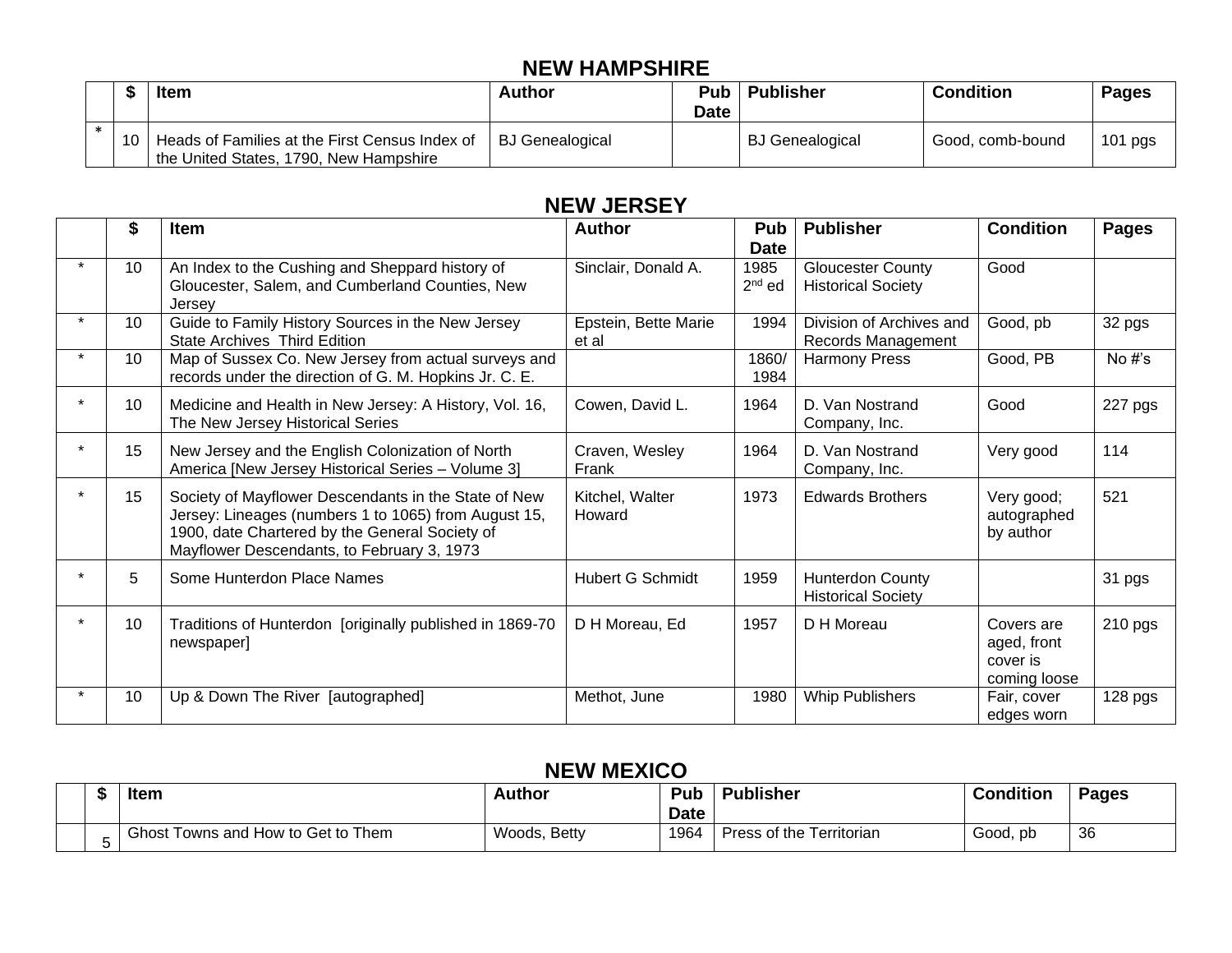| $\overline{10}$<br>$\mathbf{u}$ | ' Mexico<br>Place Names<br>New '<br>A Geographical<br>Dictionary | T M<br>Pearce, | 1965 | University of New Mexico<br>l he<br>Press | Good, pb | 187 pgs |
|---------------------------------|------------------------------------------------------------------|----------------|------|-------------------------------------------|----------|---------|
|---------------------------------|------------------------------------------------------------------|----------------|------|-------------------------------------------|----------|---------|

#### **NEW YORK**

|        | Item                                                                                                                                     | <b>Author</b>                                   | Pub<br><b>Date</b> | <b>Publisher</b>                                          | <b>Condition</b>            | <b>Pages</b> |
|--------|------------------------------------------------------------------------------------------------------------------------------------------|-------------------------------------------------|--------------------|-----------------------------------------------------------|-----------------------------|--------------|
| 10     | A Portrait of Livingston Manor, 1686-1850                                                                                                | Piwonka, Ruth                                   | 1986               | <b>Publishing Center for</b><br><b>Cultural Resources</b> | Good, pb                    | 176          |
| 5.     | A Waterfall Guide to Letchworth State Park                                                                                               | Ensminger, Scott A.                             | 1991               | Self-published                                            | Good, pb                    | 36           |
| 5      | Country Roads of New York                                                                                                                | Kauffman, Bill                                  | 1994               | <b>Country Roads Press</b>                                | Very good, pb               | 118          |
| 5.     | Country Towns of New York                                                                                                                | Williams, Deborah                               | 1993               | <b>Country Roads Press</b>                                | Very good, pb               | 149          |
| 10     | Heads of Families at the First Census Index of<br>the United States, 1790, New York                                                      | <b>BJ</b> Genealogical                          |                    | <b>BJ</b> Genealogical                                    | Good, GBC bound             | 209 pgs      |
| 5      | <b>Historically Speaking: Selected Subjects</b><br>Pertaining to Livingston County, New York                                             | Patchett, Anna E.                               | 1978               | <b>Livingston County Historical</b><br>Society            | Good, pb                    | 63           |
| 5      | Long Island Genealogical Source Material: A<br>Bibliography                                                                              | Seversmith, Herbert F.<br>& Stryker-Rodda, Kenn | 1962               | National Genealogical<br>Society                          | Good, pb                    | 121 pgs      |
| 10     | <b>Regimental Publications &amp; Personal</b><br>Narratives of the Civil War, A Checklist, Vol.<br>1: Northern States, Part II: New York | Dornbusch, C. E.                                | 1961               | New York Public Library                                   | Good, pb [staple-<br>bound] | 73 pgs       |
| 5      | The Hudson Valley and Catskill Mountains:<br>An Explorer's Guide                                                                         | Michaels, Joanne &<br>Barile, Mary-Margaret     | 1993               | <b>Countryman Press</b>                                   | Very good, pb               | 240          |
| $10-1$ | Trinity: A Church, A Parish, A People                                                                                                    | Merriam, Dena                                   | 1996               | <b>Cross River Press</b>                                  | Good, pb [oversized]        | $152$ pgs    |

#### **NORTH CAROLINA**

|       | ക - | Item                                           | <b>Author</b>       | <b>Pub</b>  | <b>Publisher</b>               | <b>Condition</b> | Pages    |
|-------|-----|------------------------------------------------|---------------------|-------------|--------------------------------|------------------|----------|
|       |     |                                                |                     | <b>Date</b> |                                |                  |          |
|       | 10  | 1790, 1800, 1810 Population Schedules Guilford | Kirkman, Ruth       | 1981/       | <b>Guilford County</b>         | Good, pb,        | 64 w/    |
|       |     | County, N.C. [2 copies?]                       | Hackney             | 1993        | <b>Genealogical Society</b>    | highlighting     | index    |
| $***$ | 10  | 1810 Federal Census of Rowan County North      | Kluttz, James W     | 1999        | James W Kluttz                 | Good, pb         | 40 pg    |
|       |     | Carolina                                       |                     |             |                                |                  | indexed  |
| $***$ | 10  | 1820 Census of the United States Bladen County |                     |             | <b>Bladen County</b>           | Good, tape-bound | 40 pgs,  |
|       |     | North Carolina                                 |                     |             | <b>Bicentennial Commission</b> |                  | Indexed  |
|       | 10  | 1830 Census of Guilford County, North Carolina | Jarrell, Lawrence E | 1997        | <b>Guilford County</b>         | Very good, pb,   | 221 pgs, |
|       |     |                                                |                     |             | <b>Genealogical Society</b>    | small tear-front | indexed  |
|       |     |                                                |                     |             |                                | cover            |          |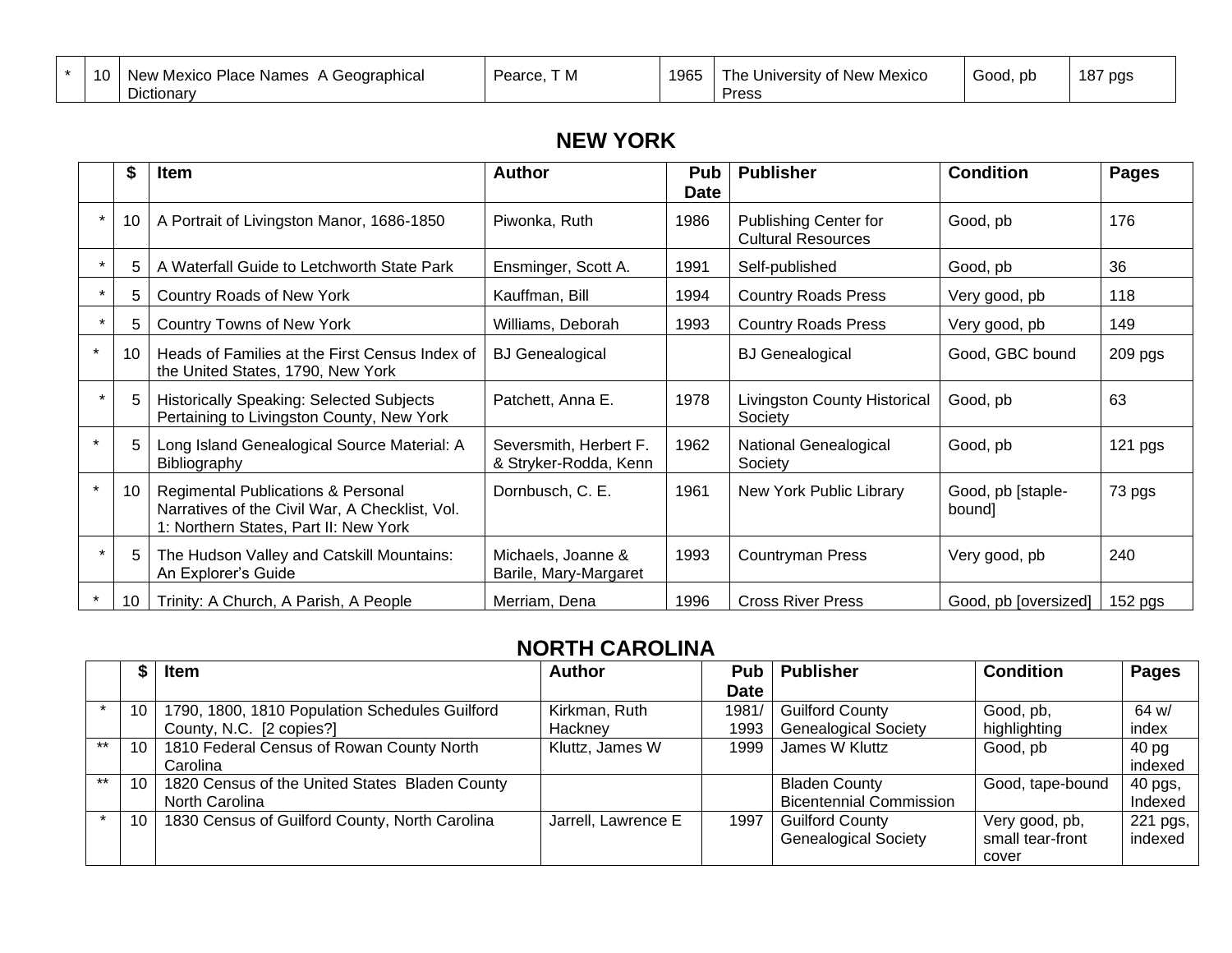|                 | 10              | 1830 Federal Census of Bladen County North<br>Carolina                                                            |                                            | 1976                       | <b>Bladen County</b><br><b>Bicentennial Commission</b> | Good, tape-bound          | 31 pgs,<br>Indexed   |
|-----------------|-----------------|-------------------------------------------------------------------------------------------------------------------|--------------------------------------------|----------------------------|--------------------------------------------------------|---------------------------|----------------------|
| $***$           | 10              | 1840 Census of Guilford County, North Carolina                                                                    | Jarrell, Lawrence E                        | 1997                       | <b>Guilford County</b><br><b>Genealogical Society</b>  | Very good, pb             | 227 pgs              |
| $\star\star$    | 10              | 1850 Federal Census for Davidson County, North<br>Carolina                                                        | DiRaimo, Virginia E                        | 1986                       | Virginia E DiRaimo                                     | Very good, comb-<br>bound | 133 pgs              |
| $\star$         | 10              | 1850 Federal Census of Carteret County, North<br>Carolina                                                         | Simpson, Thelma P.<br>and Taylor, David R. | 1972                       | <b>Genealogical Publishing</b><br>Co.                  | Very good                 | $\overline{227}$ pgs |
| $^{\star\star}$ | 10 <sup>°</sup> | 1850 Pitt County, North Carolina Federal Census<br>Population Schedule [3 parts]                                  |                                            | 2002                       | <b>Pitt County Family</b><br>Researchers               | Very good, comb-<br>bound | 45, 43,<br>38 pgs    |
| $^{\star\star}$ | 10 <sup>°</sup> | 1860 Census of Rowan County [also Mortality<br>Schedule]                                                          |                                            |                            | The Genealogical Society<br>of Rowan County, NC        | Good, sure-bound          | 127 pgs<br>indexed   |
| $***$           | 10 <sup>°</sup> | 1860 Federal Census for Davidson County, North<br>Carolina                                                        | DiRaimo, Virginia E                        | 1985                       | Virginia E DiRaimo                                     | Very good, comb-<br>bound | 147 pgs              |
| $***$           | 10 <sup>°</sup> | 1870 Census of Rowan County [also Mortality<br>Schedule]                                                          |                                            |                            | The Genealogical Society<br>of Rowan County, NC        | Good, sure-bound          | 180 pgs<br>indexed   |
| $^{\star\star}$ | $5\overline{)}$ | 1870 Census of Rowan County Providence<br>Township                                                                |                                            |                            | The Genealogical Society<br>of Rowan County, NC        | Good, stapled             | 20 pgs               |
| $***$           | 10 <sup>°</sup> | 1870 Federal Census of Davidson County, North<br>Carolina                                                         | DiRaimo, Virginia E                        | 1986                       | Virginia E DiRaimo                                     | Very good, comb-<br>bound | 207 pgs              |
| $***$           | 10 <sup>°</sup> | 1880 Census of Rowan County [also Mortality<br>Schedule]                                                          |                                            |                            | The Genealogical Society<br>of Rowan County, NC        | Good, sure-bound          | 466 plus<br>index    |
| $***$           | 10              | 1880 Federal Census of Davidson County, North<br>Carolina                                                         | DiRaimo, Virginia E                        | 1987                       | Virginia E DiRaimo                                     | Very good, comb-<br>bound | 239 pgs              |
| $***$           | 10              | Carolina Chats                                                                                                    | Goerch, Carl                               | 1944                       | Edwards & Broughton<br>Company                         | Good                      | 403 pgs              |
| $\star$         | 15              | Covered With Glory The 26th North Carolina Infantry<br>at the Battle of Gettysburg                                | Gragg, Rod                                 | 2000                       | HarperCollins                                          | Like new                  | 304 pgs              |
|                 | 10              | Elon College Its History and Traditions                                                                           | Stokes, Durward T                          | 1982                       | Elon College Alumni<br>Association                     | Good, dust-cover<br>worn  | 564 pgs              |
|                 | 5.              | <b>Guide to Manuscript Collections</b>                                                                            | North Carolina<br>Historical<br>Commission | Undate<br>d copy           | Bound photocopy                                        | Good                      | 216 pgs              |
| $\star$         | 10              | Guide to North Carolina Newspapers on Microfilm:<br>Titles Available from the Division of Archives and<br>History | Jones, Roger C                             | 1984<br>6 <sup>th</sup> ed | Division of Archives &<br>History [NC]                 | Like new                  | 92 pgs               |
| $***$           | 15              | Guide to research materials in the North Carolina<br>State Archives. Section B: county records                    |                                            | 1977<br>5th ed             | Division of Archives &<br>History [NC]                 | Good, tape-bound          | 267 pgs              |
| $***$           | 15              | Guide to research materials in the North Carolina<br>State Archives. Section B: county records                    |                                            | 1997<br>11th ed            | Division of Archives &<br>History [NC]                 | Like new, pb              | 363 pgs              |
| $\star$         | 15              | Guide to Research Materials in the North Carolina<br>State Archives: County Records Eleventh Revised<br>Edition   | <b>Division of Archives</b><br>and History | 1997                       | North Carolina Historical<br>Commission                | Pb, good                  | 363 ogs              |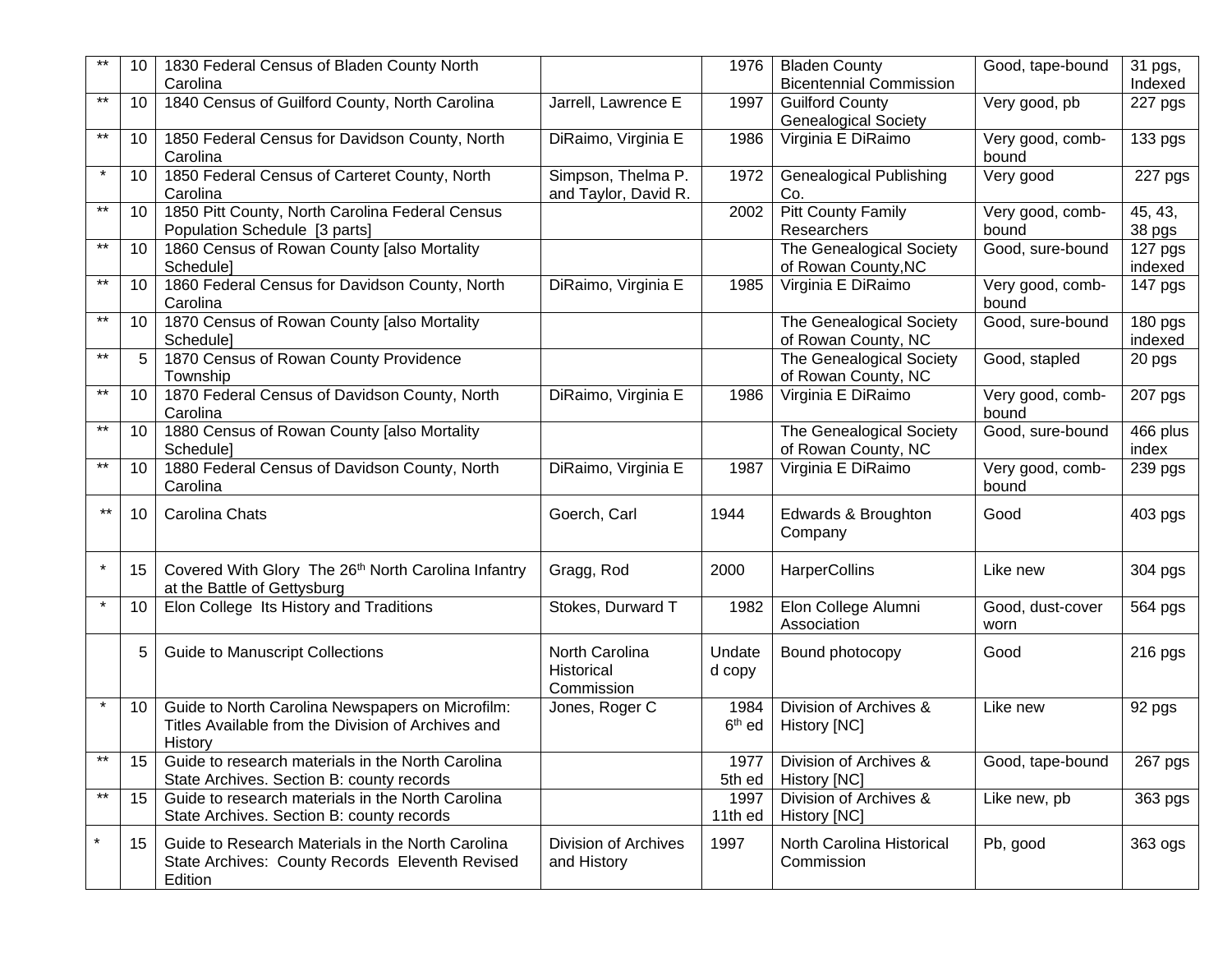|                  | 10 | Guilford County 1860 Annotated Abstract of the U.S.<br>Population Schedule of 1860 For Guilford County,<br>North Carolina | Browning, Mary A &<br>Dixie Matheny<br>Normandy                         | 1991 | <b>Guilford County</b><br><b>Genealogical Society</b> | Fair, pb                         | $320$ pgs                                          |
|------------------|----|---------------------------------------------------------------------------------------------------------------------------|-------------------------------------------------------------------------|------|-------------------------------------------------------|----------------------------------|----------------------------------------------------|
| $***$            | 15 | Guilford County 1860 Annotated Abstract of the U.S.<br>Population Schedule of 1860 for Guilford county,<br>North Carolina | Browning, Mary A &<br>Dixie Matheny<br>Normandy                         | 1991 | <b>Guilford County</b><br><b>Genealogical Society</b> | Very good, pb                    | 320 pgs                                            |
| $***$<br>$\star$ | 10 | Heads of Families at the First Census of the United<br>States taken in the year 1790 North Carolina [3<br>copies]         | <b>Government Printing</b><br>Office                                    | 1978 | <b>Genealogical Publishing</b><br>Co                  | Good                             | 292 pgs                                            |
| $\star$          | 10 | Hugh Morton's North Carolina                                                                                              | Morton, Hugh                                                            | 2001 | The University of North<br><b>Carolina Press</b>      | Very good, w/ dust<br>cover      | 207 pgs                                            |
| $***$            | 10 | Index of North Carolina ancestors. V. 1, Contributed<br>by 1003 of their descendants                                      |                                                                         | 1981 | North Carolina<br><b>Genealogical Society</b>         | Good, PB                         | 378 pgs                                            |
| $\star$          | 5  | Index to Centennial History of Davidson County<br>North Carolina                                                          |                                                                         | 1980 | Davidson County<br><b>Community College</b>           | Good, comb-<br>bound             | 28 pgs                                             |
|                  | 10 | Lincoln County, North Carolina, 1779-1979, Past-<br>Present - Future                                                      | Keener, Ann                                                             | 1979 | <b>Lincoln County Historical</b><br>Association       | Good, pb                         | 53 pgs                                             |
| $\star$          | 10 | Murder in the Courthouse Reconstruction &<br>Redemption in the North Carolina Piedmont                                    | Wise, Jim                                                               | 2010 | The History Press                                     | Like new, pb                     | 157 pgs                                            |
| $***$            | 10 | North Carolina 1800 Census Index                                                                                          | Jackson, Ronald<br>Vern                                                 | 1974 | <b>Accelerated Indexing</b><br>Systems, Inc           | Very good                        | 255 pgs                                            |
| $***$            | 10 | North Carolina 1810 Census Index                                                                                          | Jackson, Ronald<br>Vern                                                 | 1981 | <b>Accelerated Indexing</b><br>systems, Inc           | Very good                        | 98 pgs                                             |
| **               | 10 | North Carolina 1810 Census Index                                                                                          | Jackson, Ronald<br>Vern, Gary Ronald<br>Teeples, David<br>Schaefermeyer | 1976 | Accelerated Indexing<br>Systems                       | Good                             | 153 pgs                                            |
| $\star$          | 15 | North Carolina and the Two World Wars                                                                                     | Lemmon, Sarah<br>McCulloh & Nancy<br>Smith Midgette                     | 2013 | North Carolina Dept of<br><b>Cultural Resources</b>   | Like new, pb                     | 245 pgs                                            |
| $\star\star$     | 10 | North Carolina During Reconstruction                                                                                      | Zuber, Richard L                                                        | 1969 | North Carolina Department<br>of Cultural Resources    | Like new, pb                     | 67 pgs                                             |
| $\star$          | 10 | North Carolina Genealogical Reference                                                                                     | Draughon, Wallace<br>R., and Johnson,<br><b>William Perry</b>           | 1966 | Wallace R. Draughon                                   | Good, Minor<br>yellow highlights | 487 pgs<br>Surnam<br>e Index<br>+Gener<br>al Index |
| $***$            | 10 | North Carolina Genealogical Research [2 copies]                                                                           | Schweitzer, George<br>K                                                 | 1984 | Geo K Schweitzer                                      | Good, pb                         | 192 pgs                                            |
|                  | 5. | North Carolina Geological survey Publication List                                                                         | North Carolina<br><b>Geological Survey</b>                              | 1990 | Division of Land<br>Resources                         | Good, comb-<br>bound             | 11 pgs                                             |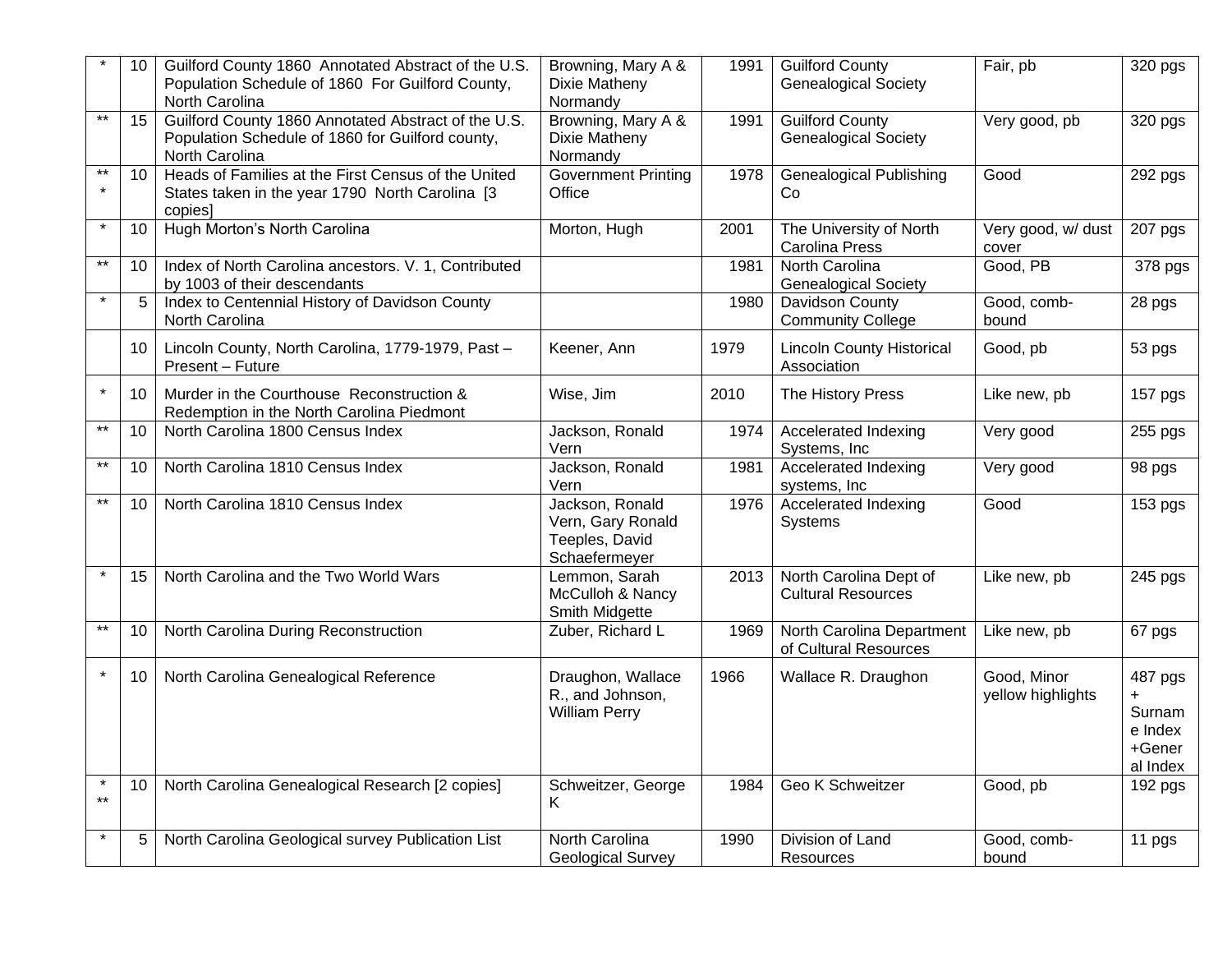|                 | 10 <sup>1</sup> | North Carolina in Maps                                                                                                                                                   | Cumming, William P                                       | 1966/<br>1992  | Division of Archives and<br>History                     | Good, pb                         | 36 pgs                |
|-----------------|-----------------|--------------------------------------------------------------------------------------------------------------------------------------------------------------------------|----------------------------------------------------------|----------------|---------------------------------------------------------|----------------------------------|-----------------------|
| $\star$         | $10-1$          | North Carolina newspapers on microfilm: a checklist<br>of early North Carolina newspapers available on<br>microfilm from the State Department of Archives and<br>History |                                                          | 1965<br>3rd ed | State Department of<br>Archives and History             | Good, PB                         | 83 pgs                |
| $***$           | 10              | North Carolina's Role in the Spanish-American War                                                                                                                        | Steelman, Joseph F                                       | 1975           | North Carolina Department<br>of Cultural Resources      | Very good, pb                    | 39 pgs                |
| $***$           | 10              | North Carolina's Signers Brief Sketches of the Men<br>Who Signed the Declaration of Independence and<br>the Constitution                                                 | Mitchell, Memory F                                       | 1964/<br>1980  | North Carolina Department<br>of Cultural Resources      | Good, pb                         | 55 pgs                |
| $\star$         | 10 <sup>1</sup> | Old Trinity Methodist Church [Bladen County NC]                                                                                                                          |                                                          |                |                                                         | Good, tape-bound                 | 20 pgs                |
| $***$           | $10-1$          | Population Schedule of the Sixth Census of the<br>United States 1840 Bladen County, North Carolina                                                                       |                                                          |                | <b>Bladen County</b><br><b>Bicentennial Commission</b>  | Good, tape-bound                 | $30 + 12$<br>pg index |
| $^{\star\star}$ | 10 <sup>1</sup> | Proprietors of Carolina                                                                                                                                                  | Powell, William S.                                       | 1963           | Carolina Charter<br><b>Tercentenary Commission</b>      | Good, PB                         | 70 pgs                |
|                 | 10              | Pyle's Defeat: Deception at the Racepath                                                                                                                                 | Troxler, Carole<br>Watterson                             | 2003           | <b>Alamance County</b><br><b>Historical Association</b> | Very good, pb                    | 80 pgs                |
|                 | 15              | Research in North Carolina Revised Edition                                                                                                                               | Wendy L Elliott                                          | 1989           | American Genealogical<br>Lending Library                | Pb, very good                    | 59 pgs                |
| $\star$         | 10              | Roster North Carolina Society Sons of the American<br>Revolution 1911-1994                                                                                               | Bennett, William D                                       | 1994           | Oaky Grove Press                                        | Very good, cover<br>worn         | 63 pgs                |
| $\star$         | 10              | Sherman's March through North Carolina A<br>Chronology                                                                                                                   | Angley, Wilson,<br>Jerry L Cross,<br><b>Michael Hill</b> | 1995           | Division of Archives and<br>History                     | Very good, pb                    | 129 pgs               |
| $\star$         | 10              | Surname Research Directory 1996 5th Edition                                                                                                                              | Jarrell, Lawrence E                                      | 1996           | <b>Guilford County</b><br><b>Genealogical Society</b>   | Good, pb                         | 76 pgs                |
| $***$           | 10              | The 1880 Census of Watauga County North Carolina                                                                                                                         | Ross Jr, Carl A                                          | 1983           | Appalachian State<br>University                         | Fair, comb-bound                 | $196$ pgs             |
| $\star$         | 10              | The Civil War in North Carolina                                                                                                                                          | Barrett, John G                                          | 1963           | The University of North<br><b>Carolina Press</b>        | Good, pb, frt cover<br>bent      | 484 pgs               |
| $\star$         | 10              | When Things Were Simple in the Town of Cameron,<br>N C Second Printing                                                                                                   | Comer, James Vann                                        | 1990           | James Vann Comer                                        | Good, sure-bound,<br>cover faded | $\overline{1}$ 21 pgs |
|                 | 10              | When Things Were Simple in the Town of Cameron,<br>N.C. Volume II                                                                                                        | Comer, James Vann                                        | 1990           | James Vann Comer                                        | Good, sure-bound,<br>cover faded | 155 pgs               |

# **OHIO**

|    | <b>Item</b>  | <b>Author</b>         | Pub<br><b>Date</b> | <b>Publisher</b> | <b>Condition</b> | <b>Pages</b> |
|----|--------------|-----------------------|--------------------|------------------|------------------|--------------|
| 15 | Hi-O-Hi 1942 | Fishel,<br>. Les, ed. | 1942               | Oberlin College  | Good             | 296 pgs      |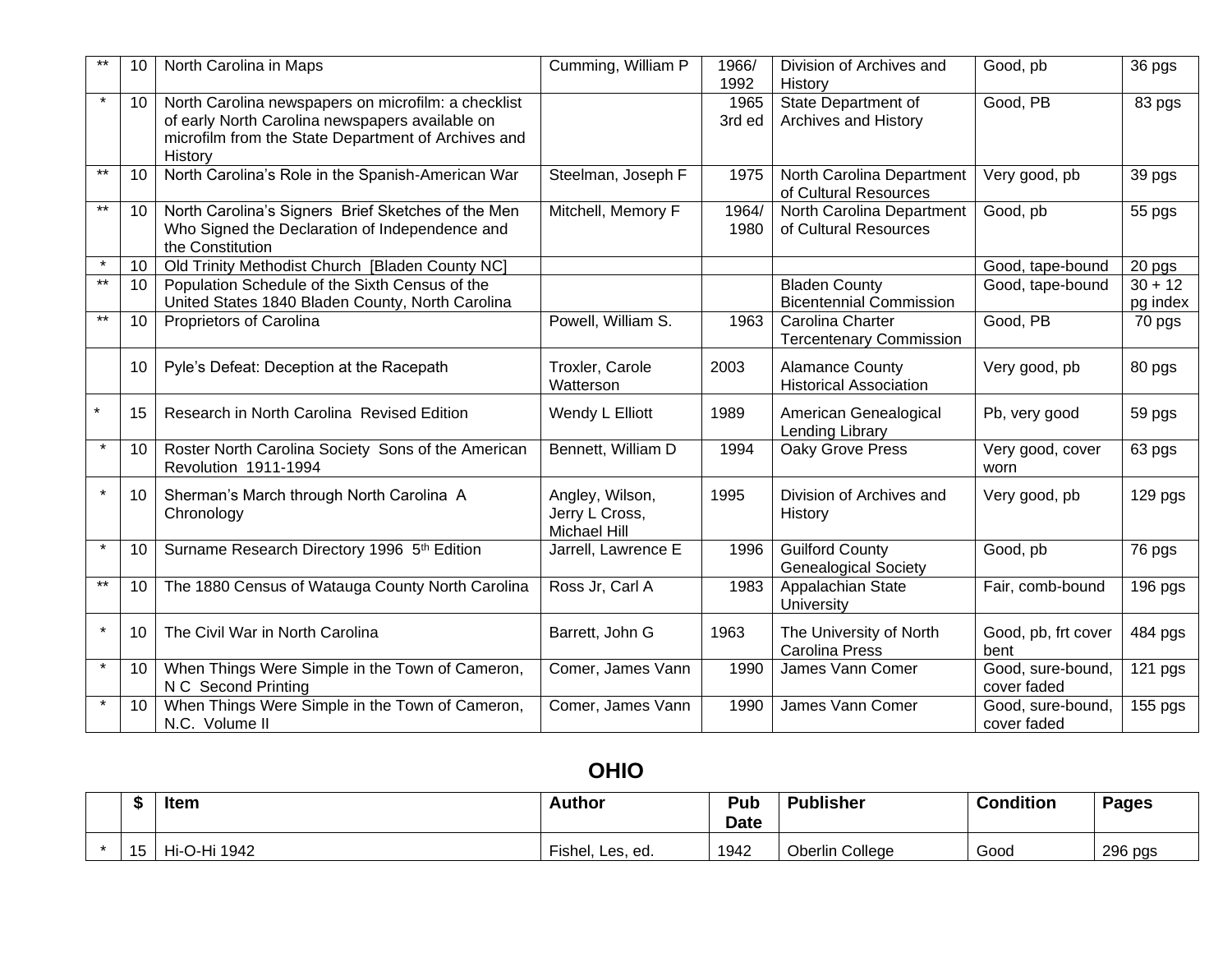|    | Ohio catalog of topographic and other published<br>maps |              | 1985 | U S Geological Survey      |                              | 17 pgs    |
|----|---------------------------------------------------------|--------------|------|----------------------------|------------------------------|-----------|
| 15 | <b>Ohio County Maps</b>                                 | Puetz, C. J. | 1996 | <b>Thomas Publications</b> | Very good, pb<br>[oversized] | $136$ pgs |

### **OKLAHOMA**

|  | <b>Item</b>                                                            | <b>Author</b>      | <b>Pub</b>  | <b>Publisher</b>                  | <b>Condition</b> | <b>Pages</b> |
|--|------------------------------------------------------------------------|--------------------|-------------|-----------------------------------|------------------|--------------|
|  |                                                                        |                    | <b>Date</b> |                                   |                  |              |
|  | 10   Cat Tale Classic Ponca City High School Volume 47                 | Ponca City OK      | 1986        |                                   | Like new         | 232 pgs      |
|  | 10   St John's Episcopal Church Tulsa, Oklahoma A<br>History 1951-1991 | Wheeler, William B |             | 1992   St John's Episcopal Church | Good, pb         | $163$ pgs    |

#### **PENNSYLVANIA**

|                  |    | Item                                                                                                  | <b>Author</b>                                             | <b>Pub</b><br><b>Date</b> | <b>Publisher</b>                                        | <b>Condition</b>                                                                               | <b>Pages</b>          |
|------------------|----|-------------------------------------------------------------------------------------------------------|-----------------------------------------------------------|---------------------------|---------------------------------------------------------|------------------------------------------------------------------------------------------------|-----------------------|
| $\star$<br>Green | 10 | 1800 U S Census of Greene County,<br>Pennsylvania                                                     |                                                           |                           |                                                         | Good, hoto-<br>copy, stapled                                                                   | 32 pgs                |
|                  | 10 | A Walking tour of Jim Thorpe                                                                          |                                                           |                           |                                                         | Good, pb                                                                                       | No #'s                |
|                  | 10 | Ancestral Charts: Bicentennial Edition,<br>1776-1976                                                  | South Central Pennsylvania<br><b>Genealogical Society</b> | 1976                      | Self-published                                          | Very good, pb                                                                                  | 222                   |
| $***$            | 10 | Federal non-population census schedules in<br>the custody of the Pennsylvania State<br>Library [1880] | Toney, Virginia Simms                                     |                           | Virginia Simms Toney                                    | Good, unbound                                                                                  | No #'s                |
| $\star$          |    | First Families of Chester County,<br>Pennsylvania, Volume 1                                           | Launey, John Pitts                                        | 1999                      | <b>Willow Bend Books</b>                                | Like new; pb                                                                                   | 176                   |
| $\star$          | 10 | Gettysburg: Stories of Men and Monuments<br>As Told by Battlefield Guides                             | Hawthorne, Frederick W                                    | 1988                      | <b>Sheridan Press</b>                                   | Like new, pb                                                                                   | $140$ pgs             |
| $\star$          | 10 | Good Order Established in Pennsilvania &<br>New-Jersey                                                | Budd, Thomas                                              | 1685/<br>1966             | Readex Microprint<br>Corporation                        | Very good                                                                                      | 39 pgs                |
| $\star$          |    | Guide to Genealogical and Historical<br>Research in Pennsylvania, 1990<br>Supplement II               | Hoenstine Rental Library                                  | 1990                      | Self-published                                          | Good, pb                                                                                       | 127 pgs               |
| $\star$          | 10 | Guide to Genealogical Sources at the<br>Pennsylvania State Archives [2 copies ?]                      | Dructor, Robert M                                         | 1981                      | Pennsylvania Historical and<br><b>Museum Commission</b> | Good, pb, some<br>pencil marks                                                                 | 129 pgs               |
| $\star$          | 15 | Guide to Manuscript Groups in the<br>Pennsylvania State Archives                                      | Whipkey, Harry E.                                         | 1976                      | Pennsylvania Historical and<br><b>Museum Commission</b> | Good, library<br>labels on cover<br>& spine, library<br>notations on title<br>page, dust cover | $93$ pgs $+$<br>Index |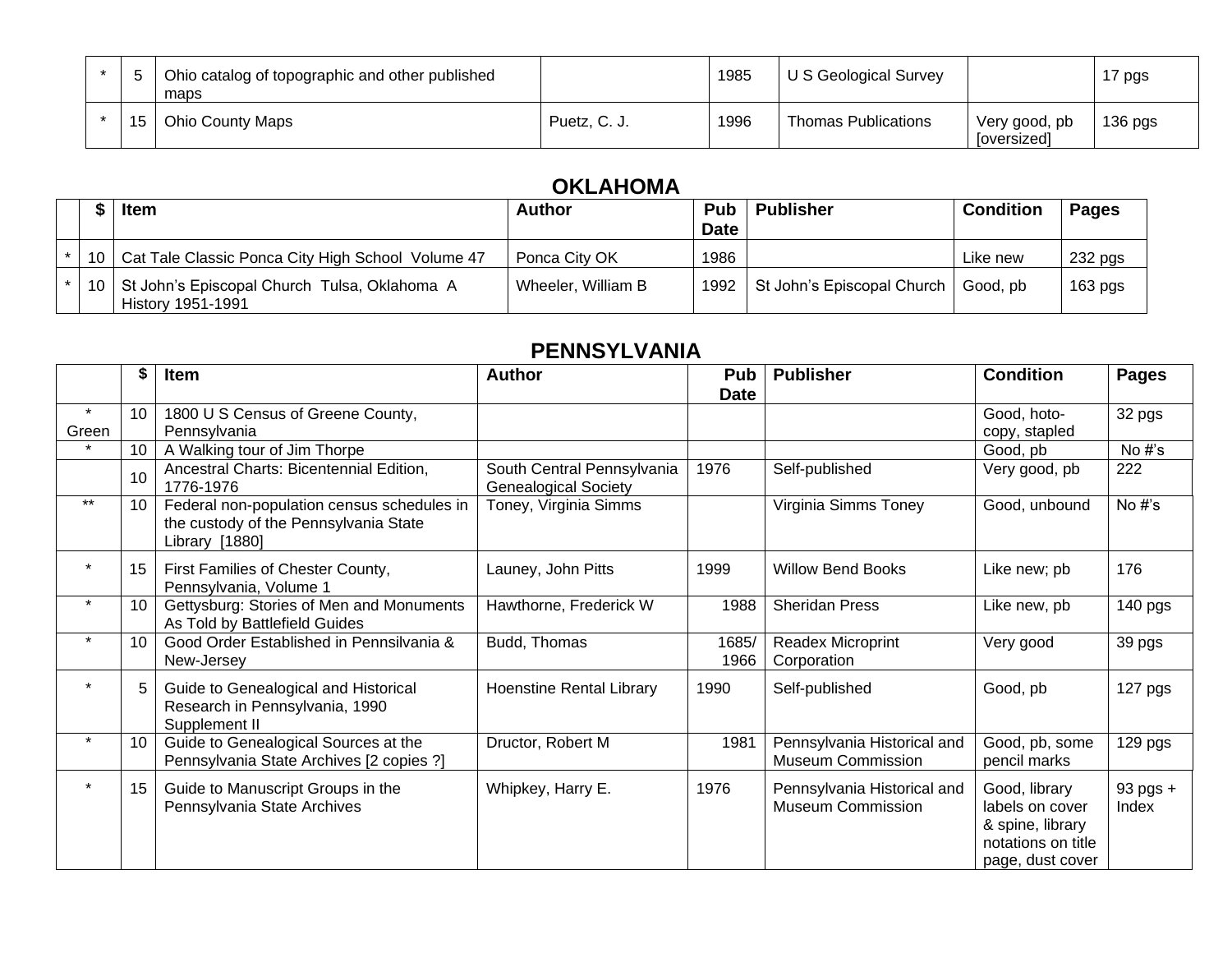|                         |    | Guide to the Microfilm Collections in the<br>Pennsylvania State Archives                                                                                                                                                                   | Baumann, Roland M. &<br>Wallace, Diane S.    | 1980           | Pennsylvania Historical and<br><b>Museum Commission</b> | Good, pb                                   | 117 pgs         |
|-------------------------|----|--------------------------------------------------------------------------------------------------------------------------------------------------------------------------------------------------------------------------------------------|----------------------------------------------|----------------|---------------------------------------------------------|--------------------------------------------|-----------------|
| $\star$                 |    | Guide to the Published Archives of<br>Pennsylvania                                                                                                                                                                                         | Eddy, Henry Howard &<br>Simonetti, Martha L. | 1976           | Pennsylvania Historical and<br><b>Museum Commission</b> | Good, pb                                   | 91 pgs          |
| $\star$                 | 10 | Heads of Families in Mifflin County, Pa.<br>1790 (Including present Mifflin, Juniata, and<br>part of Centre County) from the Federal<br>Census and County Tax Lists Arranged<br>Alphabetically by Townships                                | Bell, Raymond Martin                         | 1958           | Mifflin County (Pa.)<br><b>Historical Society</b>       | Good, stapled                              | 30 pgs          |
| $\star$                 | 15 | Immigration of the Irish Quakers into<br>Pennsylvania, 1682-1750, with Their Early<br>History in Ireland                                                                                                                                   | Meyers, Albert Cook                          | 1902/<br>1994  | <b>Genealogical Publishing</b><br>Company               | Very good                                  | 477             |
| $***$                   | 15 | Index to main families, persons, places and<br>subjects in Engle's notes & queries<br>[4 copies]                                                                                                                                           |                                              | 1970           | Genealogical Publishing Co                              | Good                                       | 81 pgs          |
| $\star$<br><b>Berks</b> | 10 | Index to the 1850 Census of Pennsylvania:<br>Berks County [2 copies]                                                                                                                                                                       | Bentley, Elizabeth Petty                     | 1976           | Genealogical Publishing Co                              | Good, pb                                   | 106 pgs         |
| $***$<br><b>Buck</b>    | 10 | Index to the 1850 Census of Pennsylvania:<br><b>Bucks County</b>                                                                                                                                                                           | Bentley, Elizabeth Petty                     | 1976           | <b>Genealogical Publishing Co</b>                       | Very good, pb                              | 88 pgs          |
| Washi                   | 10 | Index to the Commemorative Biographical<br>Record of Washington County Pennsylvania                                                                                                                                                        | <b>Beers</b>                                 | 1893/<br>1987  | <b>Closson Press</b>                                    | Good, pb, cover<br>faded                   | 150 pgs         |
|                         | 10 | Menallen Minutes, Marriages and<br>Miscellany Quaker Records 1780-1890                                                                                                                                                                     | Walmer, Margaret B                           | 1992           | Heritage Books, Inc                                     | Good, pb, some<br>pencil marks             | 273 pgs         |
| $\star$                 | 10 | Mother Cumberland Tracing Your Ancestors<br>in South-Central Pennsylvania                                                                                                                                                                  | Bell, Raymond M                              | 1989           | <b>Hearthside Press</b>                                 | Good, pb                                   | 72 pgs          |
| $***$                   |    | Notes and Queries, Historical and<br>Genealogical chiefly relating to Interior<br>Pennsylvania Series 1-3 reprints, Series 4<br>Annual Volume 1896-1900 -- Table of<br>Contents of these volumes revised and<br>rearranged in one alphabet | Egle, William Henry                          | 1932           | Pennsylvania State Library                              | Fair, stapled<br>pages loose<br>from cover | 48 pgs          |
| $***$ **                | 10 | Notes and Queries, historical, biographical,<br>and genealogical chiefly relating to interior<br>Pennsylvania Annual Volume 1896 [2<br>copies]                                                                                             | Egle, William Henry                          | 1970           | <b>Genealogical Publishing</b><br>Co.                   | Very good; good                            | 239 pgs         |
| ** **                   | 10 | Notes and queries, historical, biographical,<br>and genealogical chiefly relating to interior<br>Pennsylvania Annual Volume 1899                                                                                                           | Egle, William Henry                          | 1970           | <b>Genealogical Publishing</b><br>Co.                   | Very good; good                            | 243 pgs         |
| $***$ **                | 10 | Notes and queries, historical, biographical,<br>and genealogical chiefly relating to interior<br>Pennsylvania Annual Volume 1900                                                                                                           | Egle, William Henry                          | 1970           | <b>Genealogical Publishing</b><br>Co.                   | Good                                       | 237 pgs         |
| $***$ **                | 20 | Notes and Queries, Historical, Biographical,<br>and Genealogical chiefly relating to Interior                                                                                                                                              | Egle, William Henry                          | Orig<br>1894 & | <b>Genealogical Publishing</b><br>Co.                   | Good                                       | 496, 471<br>pgs |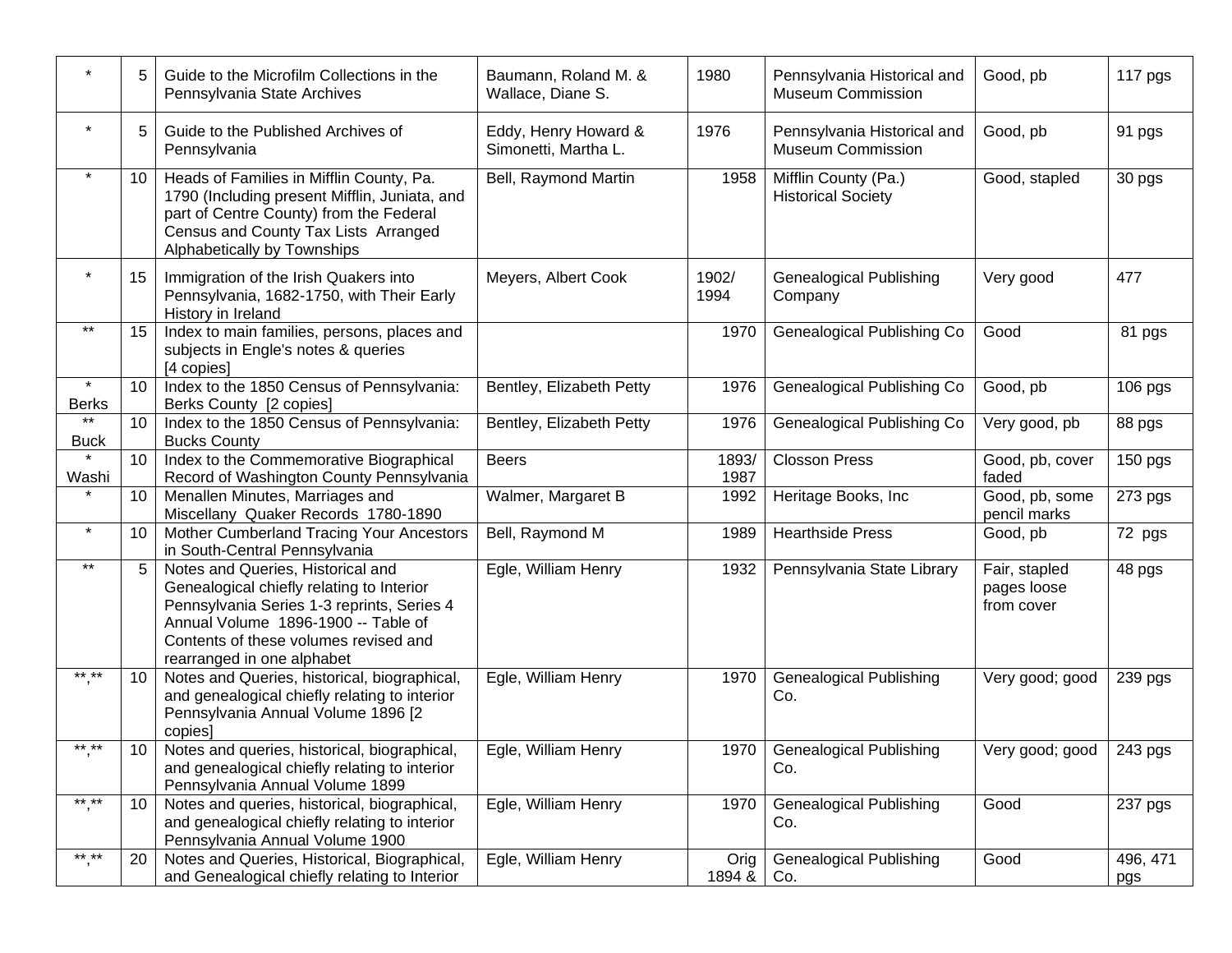|                                         |    | Pennsylvania. First and Second Series. Vol                                                                                                                        |                                       | 1895/                          |                                                        |                                                                                   |                         |
|-----------------------------------------|----|-------------------------------------------------------------------------------------------------------------------------------------------------------------------|---------------------------------------|--------------------------------|--------------------------------------------------------|-----------------------------------------------------------------------------------|-------------------------|
|                                         |    | 1 & Vol 2 [2 volumes] [2 copies]                                                                                                                                  |                                       | 1970                           |                                                        |                                                                                   |                         |
| $\star\star$                            | 30 | Notes and queries, historical, biographical,<br>and genealogical chiefly relating to interior<br>Pennsylvania. Third series. Vol 1, Vol 2, &<br>Vol 3 [3 volumes] | Egle, William Henry                   | Orig<br>1895,<br>1896/<br>1970 | <b>Genealogical Publishing</b><br>Co.                  | Good                                                                              | 560,<br>496, 565<br>pgs |
| $*$                                     | 20 | Notes and queries, historical, biographical,<br>and genealogical chiefly relating to interior<br>Pennsylvania. Fourth series in 2 volumes                         | Egle, William Henry                   | Orig<br>1893/<br>1970          | <b>Genealogical Publishing</b><br>Co.                  | Good                                                                              | 328, 365<br>pgs         |
| ** **                                   | 10 | Notes and Queries, historical, biographical,<br>and genealogical chiefly relating to interior<br>Pennsylvania Annual Volume 1897                                  | Egle, William Henry                   | 1970                           | <b>Genealogical Publishing</b><br>Co.                  | Good                                                                              | 238 pgs                 |
| $\star\star$                            | 10 | Notes and queries, historical, biographical,<br>and genealogical chiefly relating to interior<br>Pennsylvania. Third series. V. 1                                 | Egle, William Henry                   | 1895,<br>Reprint<br>1970       | <b>Genealogical Publishing</b><br>Co.                  | Good                                                                              | 560 pgs                 |
| $\ast$                                  | 15 | Pennsylvania 1800 Census Index                                                                                                                                    | Jackson, Ronald Vern, etal            | 1972/<br>1977                  | Accelerated Indexing<br>Systems, Inc                   | Like new                                                                          | 357 pgs                 |
| $\star$                                 | 10 | Pennsylvania Genealogical Research                                                                                                                                | Schweitzer, George K.                 | 1997                           | Self-published                                         | Very good; pb                                                                     | 221                     |
| $\star$                                 | 10 | Pennsylvania Line A Research Guide to<br>Pennsylvania Genealogy and Local History<br>3 <sup>rd</sup> Edition                                                      |                                       | 1983                           | Southwest Pennsylvania<br><b>Genealogical Services</b> | Fair, pb                                                                          | 225 pgs                 |
| $\star$                                 | 15 | Pennsylvania Line, A Research Guide to<br>Pennsylvania Genealogy and Local History,<br>Fourth Edition [2 copies]                                                  | Iscrupe, William L. and<br>Shirley G. | 1990                           | Southwest Pennsylvania<br><b>Genealogical Serivces</b> | Good, pb, library<br>labels on cover<br>& back, library<br>stamp on title<br>page | 368 pgs                 |
| $\star$<br>$\star\star$<br><b>Bucks</b> | 15 | Place Names in Bucks County<br>Pennsylvania Alphabetically Arranged in an<br>Historical narrative [2copies]                                                       | MacReynolds, George                   | 1942/<br>1976                  | The Bucks County<br><b>Historical Society</b>          | Like new<br>w/dustcover;<br>Good                                                  | 474 pgs                 |
|                                         | 10 | Quaker Arrivals in Philadelphia, 1682-1750                                                                                                                        | Myers, Albert Cook                    | 1900/<br>undated               | Photocopy                                              | Very good; tape<br>bound                                                          | 34                      |
|                                         | 5  | Sources for Genealogical Searching in<br>Pennsylvania                                                                                                             | McCay, Betty L.                       | 1973                           | Self-published                                         | Fair, pb                                                                          | 20 pgs                  |
| $\star$                                 | 10 | The Area Guide Book The Original & The<br>Only Guide To Historic Bucks & Hunterdon<br>Counties 1992-1993 [history & ads]                                          |                                       |                                |                                                        | Pb                                                                                | 256 pgs                 |
| $\star$                                 | 10 | The Pennsylvania Militia in 1777 (Reprinted<br>from the Pennsylvania Genealogical<br>Magazine, Volume XXIII, Number 3, 1964)                                      | Roach, Hannah Benner                  | 1964/<br>undated<br>reprint    | Pennsylvania Genealogical<br>Magazine                  | Good; former<br>library copy                                                      | 229                     |
| $\star$                                 | 10 | The Quakers A Brief Account of Their<br>Influence on Pennsylvania                                                                                                 | Comfort, William Wistar               | 1986/<br>1989                  | Pennsylvania Historical<br>Association                 | Good, pb, edges<br>discolored                                                     | 63 pgs                  |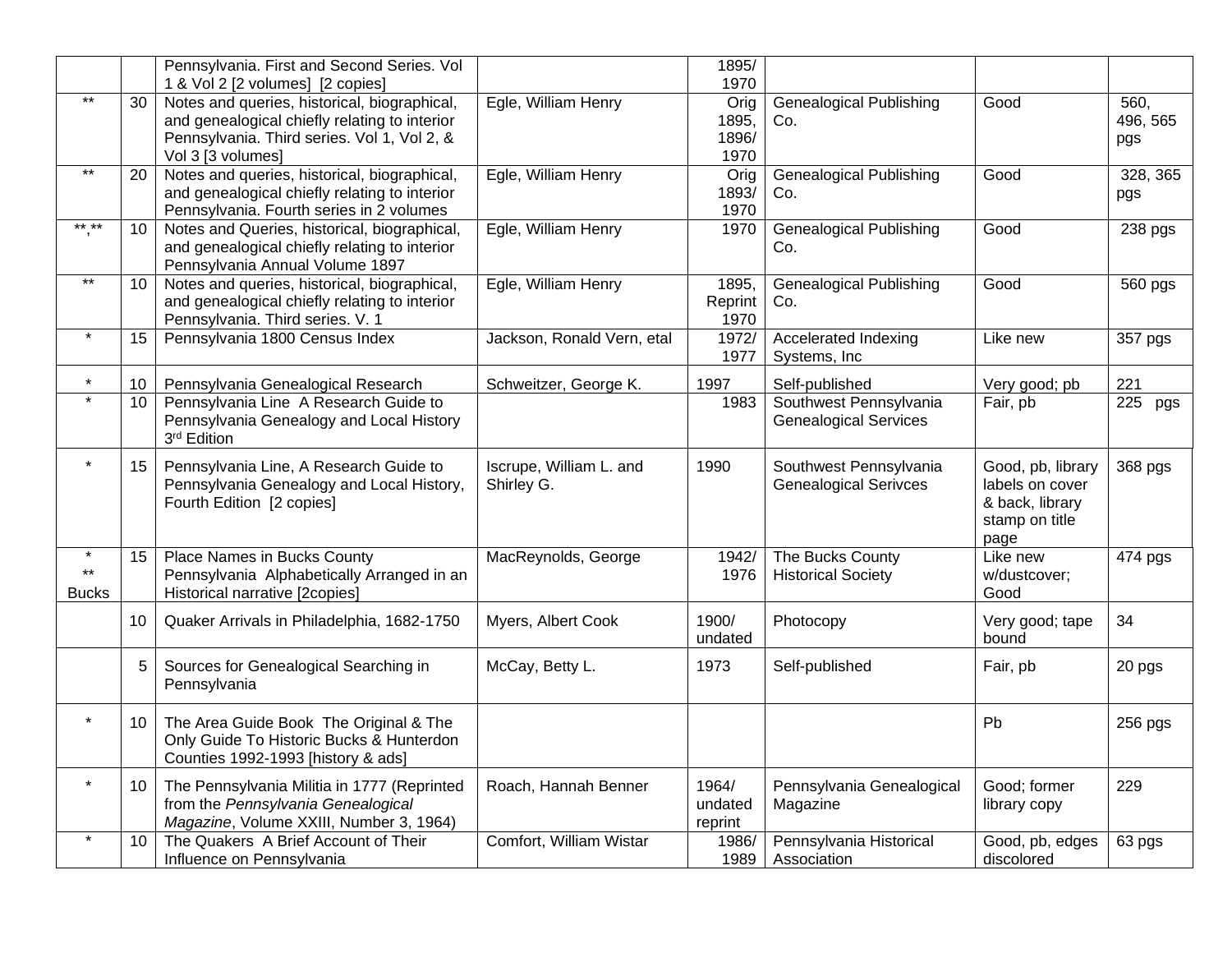|      | 15 | The William Wade Hinshaw Index to<br>Pennsylvania Quaker Meeting Records,<br>Concord Monthly Meeting. Volume 1                                                |                     | 1990 | Selby Publishing & Printing                             | Good, tape-<br>bound | 335 pgs   |
|------|----|---------------------------------------------------------------------------------------------------------------------------------------------------------------|---------------------|------|---------------------------------------------------------|----------------------|-----------|
|      |    | Unity from Diversity: Extracts from Selected<br>Pennsylvania Colonial Documents, 1681 to<br>1780, in Commemoration of the<br>Tercentenary of the Commonwealth | Waddell, Louis M.   | 1980 | Pennsylvania Historical and<br><b>Museum Commission</b> | Good, pb             | 89 pgs    |
|      | 10 | <b>Westmoreland County PA Cemetery</b>                                                                                                                        | Closson, Bob & Mary | 1980 | <b>Closson Press</b>                                    | Fair, stapled;       | 64 pgs    |
| West |    | Records                                                                                                                                                       | (Fowler)            |      |                                                         | good, pb             | indexed   |
|      | 10 | William Penn and the Founding of<br>Pennsylvania 1680-1684 A Documentary<br>History                                                                           | Soderlund, Jean R   | 1983 | University of Pennsylvania<br><b>Press</b>              | Very good            | $416$ pgs |

#### **RHODE ISLAND**

|    | <b>Item</b>                                                                                                     | <b>Author</b> | <b>Pub</b><br><b>Date</b> | <b>Publisher</b>                  | <b>Condition</b>                             | Pages |  |  |  |
|----|-----------------------------------------------------------------------------------------------------------------|---------------|---------------------------|-----------------------------------|----------------------------------------------|-------|--|--|--|
| 10 | Heads of Families at the First Census of the United<br>States taken in the year 1790 Rhode Island<br>[2 copies] |               | 1908                      | <b>Government Printing Office</b> | Good; 2 <sup>nd</sup><br>copy comb-<br>bound | pgs   |  |  |  |

# **SOUTH CAROLINA**

| s               |    | <b>Item</b>                                                                                            | <b>Author</b>      | Pub<br>Date | <b>Publisher</b>                                           | <b>Condition</b>                                            | <b>Pages</b> |
|-----------------|----|--------------------------------------------------------------------------------------------------------|--------------------|-------------|------------------------------------------------------------|-------------------------------------------------------------|--------------|
| $\star$ $\star$ | 10 | A Brief guide to South Carolina genealogical<br>research and records [2 copies]                        | Holcomb, Brent H.  | 1979        |                                                            | Good, PB                                                    | 29 pgs       |
|                 | 10 | Andrew Jackson South Carolinian A Study<br>of the Enigma of his Birth                                  | Herd Jr, Elmer Don | 1963        | <b>Lancaster County</b><br><b>Historical</b><br>Commission | Fair, pb, foxing                                            | 24 pgs       |
|                 | 10 | <b>Bethel Churchyard</b>                                                                               |                    |             |                                                            | Good, minor<br>pencil and pen<br>notations,<br>staple bound | 79 gs        |
| $*$ *           | 10 | Books and Articles on South Carolina History<br>Tricentennial Booklet Number 8 [2 copies]              | Jones, Lewis P     | 1970        | University of South<br>Carolina Press                      | Good                                                        | $104$ pgs    |
| $\star$         | 10 | Crisis of Fear Secession in South Carolina                                                             | Channing, Steven A | 1974        | W W Norton & Co                                            | Good, pb                                                    | 315 pgs      |
|                 | 10 | Heads of families at the first census of the<br>United States taken in the year 1790 South<br>Carolina |                    | 1908        | <b>Government Printing</b><br>Office                       | Fair                                                        | $150$ pgs    |
|                 | 10 | History of the St. Andrew's Society of<br>Charleston, South Carolina 1729-1929                         | Easterby, J H      | 1929        | <b>St Andrew's Society</b>                                 | Fair                                                        | 154 pgs      |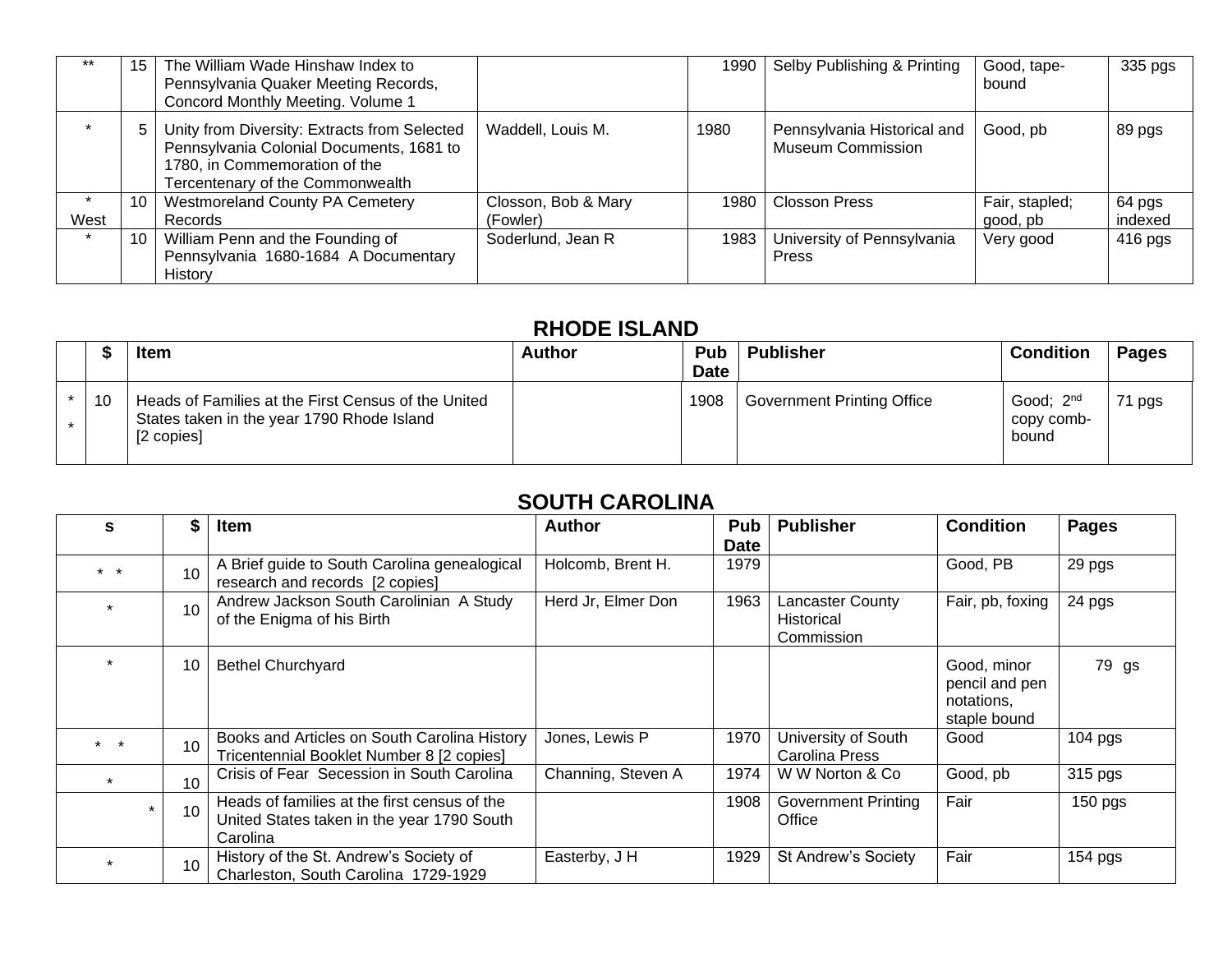|         | 15 | Index to the 1800 Census of South Carolina                                                            | Holcomb, Brent H                                                     | 1980 | Genealogical<br>publishing Co Inc                    | Very good                       | 264 pgs    |
|---------|----|-------------------------------------------------------------------------------------------------------|----------------------------------------------------------------------|------|------------------------------------------------------|---------------------------------|------------|
| $***$   | 5  | Journal of the Commons House of Assembly<br>of South Carolina November 20, 1695-<br>November 28, 1695 | Salley, A S                                                          | 1943 | Historical<br><b>Commission of South</b><br>Carolina | New binding                     | 18 pgs     |
|         | 10 | <b>Lancaster County Tours</b>                                                                         | Floyd, Viola C                                                       | 1956 | Lancaster County<br><b>Historical</b><br>Commission  | Fair, pb                        | 163 pgs    |
|         | 10 | Lineage Charts, Volume 2                                                                              | Hendrix, Mrs. Ge Lee<br>C. & Lindsay, Mrs.<br>Morn M.                | 1977 | South Carolina<br><b>Genealogy Society</b>           | Fair, pb<br>[bound in<br>folder | Unnumbered |
|         | 5  | Presentation of the Dillon County Flag                                                                |                                                                      | 1976 |                                                      | Good, PB                        | 11 pgs     |
|         | 10 | Research in South Carolina!                                                                           | Hendrix, Ge Lee<br>Corley                                            | 1992 | National<br><b>Genealogical Society</b>              | Good, pb                        | 32 pgs     |
| $\star$ | 5  | Revised Index 1970 "Annals of Newberry"                                                               | O'Neal-Chapman                                                       |      |                                                      | Fair, pb, cover<br>faded        | 38 pgs     |
|         | 10 | Royal South Carolina 1719-1763<br><b>Tricentennial Booklet Number 7</b>                               | Bargar, BD                                                           | 1970 | University of South<br><b>Carolina Press</b>         | Good                            | 74 pgs     |
|         | 5  | Second Census Union County, S C 1800                                                                  | Phillips, Oma Dee                                                    |      |                                                      | Fair, tape-<br>bound            | 25 pgs     |
|         | 10 | South Carolina 1810 Census Index                                                                      | Jackson, Ronald Vern,<br>Gary Ronald Teeples,<br>David Schaefermeyer | 1976 | Accelerated Indexing<br>Systems, Inc                 | Good                            | 97 pgs     |
| $* *$   | 10 | The Formation of Counties in South Carolina<br>[2 copies]                                             | Stauffer, Michael E.                                                 | 1994 | South Carolina Dept<br>of Archives and<br>History    | Good, PB                        | 22 pgs     |
| $* *$   | 10 | The South Carolina Archives : a temporary<br>summary guide 2 <sup>nd</sup> Ed. [2 copies]             | Chandler, Marion C.<br>and Wade, Earl W.                             | 1976 | SC Department of<br><b>Archives and History</b>      | PB; 1 - good,<br>1 copy fair    | 161 pgs    |

#### **TENNESSEE**

|         | \$ | Item                                    | <b>Author</b>                        | Pub<br><b>Date</b> | <b>Publisher</b>              | <b>Condition</b> | <b>Pages</b> |
|---------|----|-----------------------------------------|--------------------------------------|--------------------|-------------------------------|------------------|--------------|
| $***$   | 10 | 1830 Census Middle Tennessee [2 copies] | Sistler, Byron                       | 1971               | Byron Sistler &<br>Associates | Good             | 294 pgs      |
| $\star$ | 10 | 1830 Census West Tennessee              | Sistler, Byron                       | 1971               | Bryon Sistler &<br>Associates | Good             | $213$ pgs    |
| $***$   | 10 | 1840 Census Tennessee Bedford County    | Sistler, Byron &<br>Barbara          | 1986               |                               | Good,<br>stapled | 46 pgs       |
|         | 10 | 1840 Census Tennessee Overton County    | Sistler, Byron &<br>Sistler, Barbara | 1986               | Self-published                | Good, pb         | 24 pgs       |
| $***$   | 10 | 1840 Census Tennessee Rutherford County | Sistler, Byron &<br><b>Barbara</b>   | 1986               |                               | Good,<br>stapled | 31 pgs       |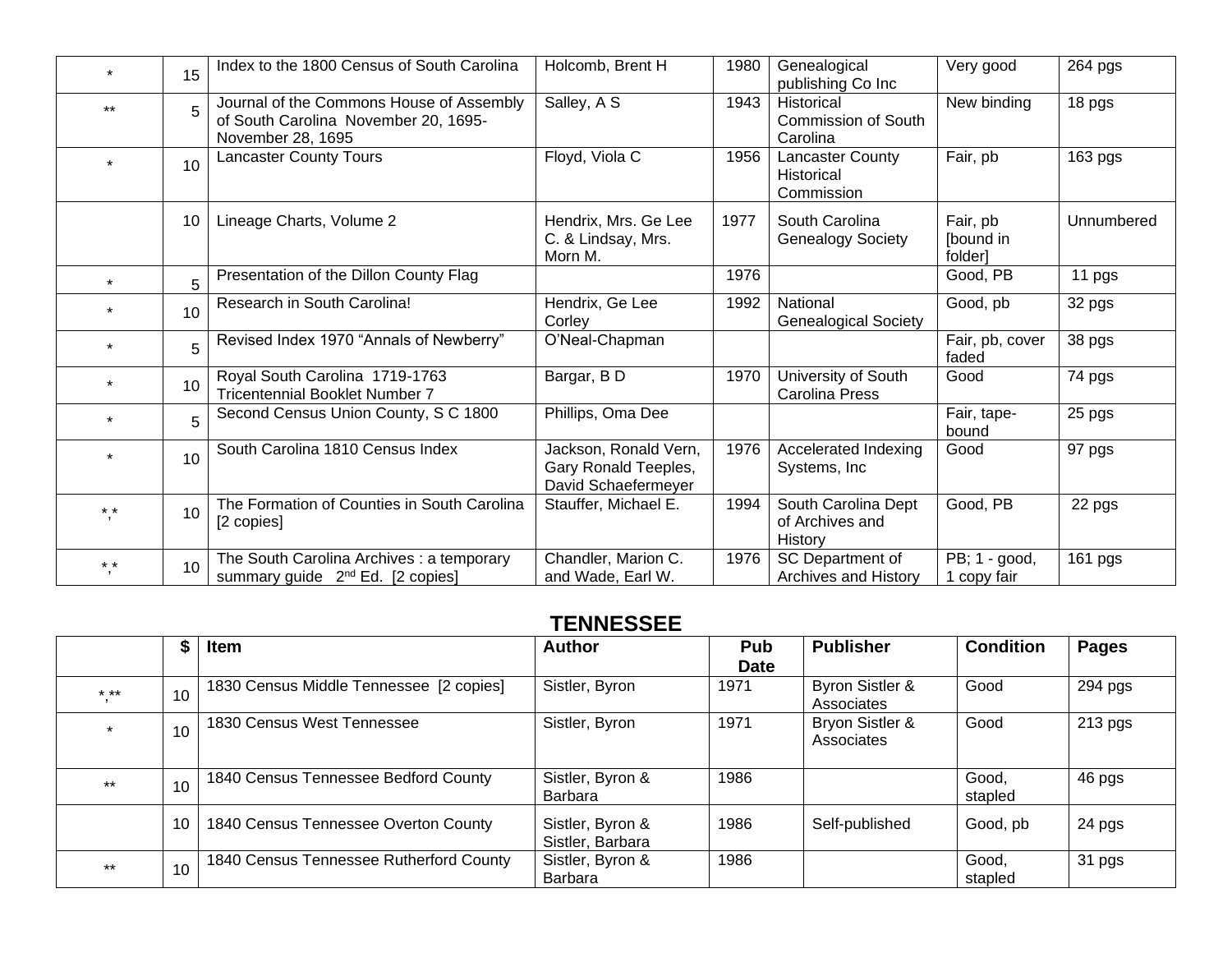|                 | 10 | 1850 Census of Bedford County, Tennessee                                                                                         | Porch, Deane                                       | 1968          | Mrs Clyde Lynch                                    | Good, tape-<br>bound, back<br>cover bent                                                             | 195 pgs             |
|-----------------|----|----------------------------------------------------------------------------------------------------------------------------------|----------------------------------------------------|---------------|----------------------------------------------------|------------------------------------------------------------------------------------------------------|---------------------|
| $***$           | 10 | 1850 Census, Lawrence County, Tennessee<br>(including some other early records)                                                  | Carter, Marymaud<br>Killen<br>Hudgins, Joan Coffey | <b>NA</b>     | Not identified                                     | Good                                                                                                 | 164 pgs             |
| $***$           | 10 | 1880 Census - Tennessee Bedford County<br>[2 copies]                                                                             | Sistler, Byron &<br>Barbara                        |               |                                                    | Good,<br>stapled                                                                                     | 124 pgs,<br>indexed |
| $***$           | 10 | 1880 Census - Tennessee (transcription for<br>Cheatam County)                                                                    | Sistler, Byron and<br>Barbara                      | <b>NA</b>     | Not identified                                     | Good, PB                                                                                             | 41 pgs              |
|                 | 10 | 1880 Census Davidson County, Tennessee                                                                                           | Sistler, Barbara,<br>Byron, and Samuel             | 2000          | Byron Sistler &<br>Associates                      | Like new, pb                                                                                         | 542 pgs             |
| $***$           | 10 | 1880 Census Decatur County, Tennessee                                                                                            | Sistler, Byron &<br><b>Barbara</b>                 | 1993          | <b>Byron Sistler &amp;</b><br>Associates           | Like new, pb                                                                                         | 55 pgs              |
| $\ast$          | 10 | 1880 Census Robertson County, Tennessee                                                                                          | Sistler, Byron                                     | 1990          | Byron Sistler &<br>Associates                      | Like new, pb                                                                                         | 106 pgs             |
| $\star$         | 10 | 1880 Census Sumner County, Tennessee                                                                                             | Sistler, Samuel D                                  | 1991          | Byron Sistler &<br>Associates                      | Like new, pb                                                                                         | 132 pgs             |
| $***$           | 15 | 1991 Vanderbilt Commodore (Vanderbilt<br>University, volume 105)                                                                 | Van de Wege,<br>Christine                          | 1991          | Not identified                                     | Good                                                                                                 | 512 pgs             |
| $^{\star\star}$ | 15 | 1992 Vanderbilt Commodore (Vanderbilt<br>University, volume 106)                                                                 | Staples, Kelli                                     | 1992          | Not identified                                     | Good                                                                                                 | 464 pgs             |
| $\star$         | 10 | A Brief Sketch of the Settlement and Early<br>History of Giles County, Tennessee                                                 | McCaulum, James                                    | 1928/<br>1970 | Pulaski Citizen                                    | Fair [water<br>damage,<br>some writing]                                                              | 125 pgs             |
|                 | 10 | A Guide to Genealogical Research in<br>Tennessee                                                                                 | Hailey, Naomi                                      |               | Cook and<br>McDowell<br><b>Publications</b>        | Good, pb,<br>library labels<br>on front<br>cover, library<br>stamp and<br>notations on<br>title page | 54 pgs              |
| $***$ **        | 10 | A Light on a Hill A History of Blue Mountain<br>College [2 copies]                                                               | Sumrall, Robbie Neal                               | 1947          | The Benson<br><b>Printing Company</b>              | Fair                                                                                                 | 172 pgs             |
| $***$           | 10 | Call Them Sioux Musings on Indian Cultures                                                                                       | Zuern S J, Ted                                     | 1998          |                                                    | Good, pb                                                                                             | 128 pgs             |
| $\star$         | 10 | Doors to the Past Homes of Shelbyville and<br><b>Bedford County</b>                                                              | <b>Bedford County</b><br><b>Historical Society</b> | 1969          | <b>Bedford County</b><br><b>Historical Society</b> | Good, pb                                                                                             | 88 pgs              |
| $\star$         | 10 | Fort Loudoun Reservoir Cemeteries                                                                                                | Douthat, James L.                                  | Undated       | <b>Mountain Press</b>                              | Like new, pb                                                                                         | 51 pgs              |
| $\star$         | 10 | Genealogical Research in Tennessee                                                                                               | Afton E Reintjes                                   | 1986          | <b>Family History</b><br>World                     | Good                                                                                                 | 50 pgs              |
|                 | 15 | <b>Giles County Historical Society Supplement</b><br>(Corrections and Additions), Cemetery<br>Records of Giles County, Tennessee | <b>Giles County Historical</b><br>Society          | 1988          | Self-published                                     | Fair, pb                                                                                             | 37 pgs              |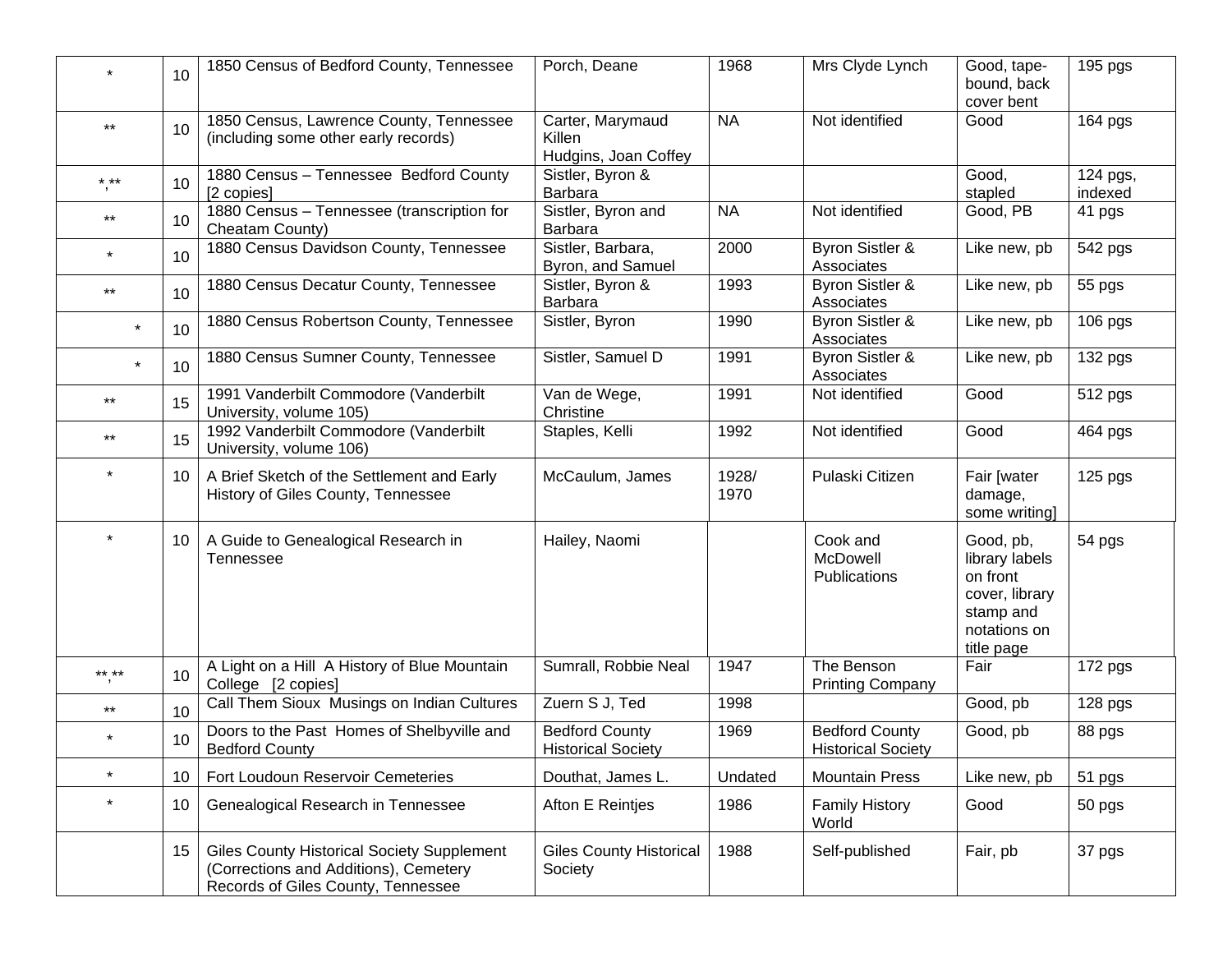|         | 15             | Guide to County Records and Genealogical<br>Resources in Tennessee               | Fulcher, Richard<br>Carlton                                | 1987                      | Genealogical<br>Publishing Co., Inc.              | Good, library<br>labels on<br>cover &<br>spine, library<br>notations on<br>title page | 199 pgs                             |
|---------|----------------|----------------------------------------------------------------------------------|------------------------------------------------------------|---------------------------|---------------------------------------------------|---------------------------------------------------------------------------------------|-------------------------------------|
|         | 10             | Guide to the processed manuscripts of the<br><b>Tennessee Historical Society</b> | Owsley, Harriet<br>Chappell                                | 1969                      | <b>Tennessee State</b><br>Library and<br>Archives | Good                                                                                  | 70 pgs                              |
| $***$   | 10             | Historic Structures Report Childress House<br>Lincoln County, Tennessee          | <b>Historic Preservation</b><br>Program, Middle TN<br>Univ | 1982                      |                                                   | Good, comb-<br>bound                                                                  | 143 pgs +<br>photos                 |
|         | 10             | Historic Structures Report, Childress House,<br>Lincoln County, Tennessee        | Lamon, M&M Fred                                            | 1982                      | Historic<br>Preservation<br>Forum                 | Good, GBC<br>bound, pb                                                                | 88 pgs +<br>Biblio + App<br>A, B, C |
| $\star$ | 10             | Index to The 1820 Census of Tennessee                                            | Bentley, Elizabeth<br>Petty                                | 1981                      | Genealogical<br>Publishing Co Inc                 | Good, cover<br>corners worn                                                           | 287 pgs                             |
|         | 10             | McNairy County, Tennessee 1850 Census                                            | Porch, Deane --<br>transcriber                             | $\mathbb{H}^{\mathbb{H}}$ | Louise G Lynch                                    | Fair, tape-<br>bound                                                                  | 252 pgs                             |
| $\star$ | 10             | National Register Properties Williamson<br>County, Tennessee                     | Tennessee Heritage<br>Library                              | 1995                      | <b>Hillsboro Press</b>                            | Very good                                                                             | 197 pgs $+$<br>index                |
|         | -1             | Newsline, Vol. 18, No. 4 (Winter 2002)                                           | <b>East Tennessee</b><br><b>Historical Society</b>         | 2002                      | Self-published                                    | Good, pb                                                                              | 8                                   |
|         | -1             | Newsline, Vol. 19, No. 4 (Winter 2003 -<br>Spring 2004)                          | East Tennessee<br><b>Historical Society</b>                | 2004                      | Self-published                                    | Good, pb                                                                              | 10                                  |
|         | -1             | Newsline, Vol. 21, No. 4 (Winter 2005)                                           | <b>East Tennessee</b><br><b>Historical Society</b>         | 2005                      | Self-published                                    | Good, pb                                                                              | 8                                   |
|         | $\overline{2}$ | Newsline, Vol. 22, No. 1, 2 (Spring & Summer<br>2006) [2 issues]                 | <b>East Tennessee</b><br><b>Historical Society</b>         | 2006                      | Self-published                                    | Good, pb                                                                              | 8 & 10 pgs                          |
|         | -1             | Newsline, Vol. 22, No. 4 (Winter 2007)                                           | <b>East Tennessee</b><br><b>Historical Society</b>         | 2007                      | Self-published                                    | Good, pb                                                                              | 8                                   |
|         |                | Newsline, Vol. 24, No. 3 &4 (Fall-Winter 2008)                                   | East Tennessee<br><b>Historical Society</b>                | 2008                      | Self-published                                    | Good, pb                                                                              | 12                                  |
|         | -1             | Newsline, Vol. 25, No. 1 & 2 (Summer 2009)                                       | <b>East Tennessee</b><br><b>Historical Society</b>         | 2009                      | Self-published                                    | Good, pb                                                                              | 12                                  |
|         |                | Newsline, Vol. 27, No. 1 (Spring 2011)                                           | East Tennessee<br><b>Historical Society</b>                | 2011                      | Self-published                                    | Good, pb                                                                              | 10                                  |
|         | 10             | Overton County, Tennessee 1820 Census                                            | Davis, Helen, Moulon,<br>Judy, & Mullins, Louis            | 1988                      | Self-published                                    | Good, pb                                                                              | Unnumbered                          |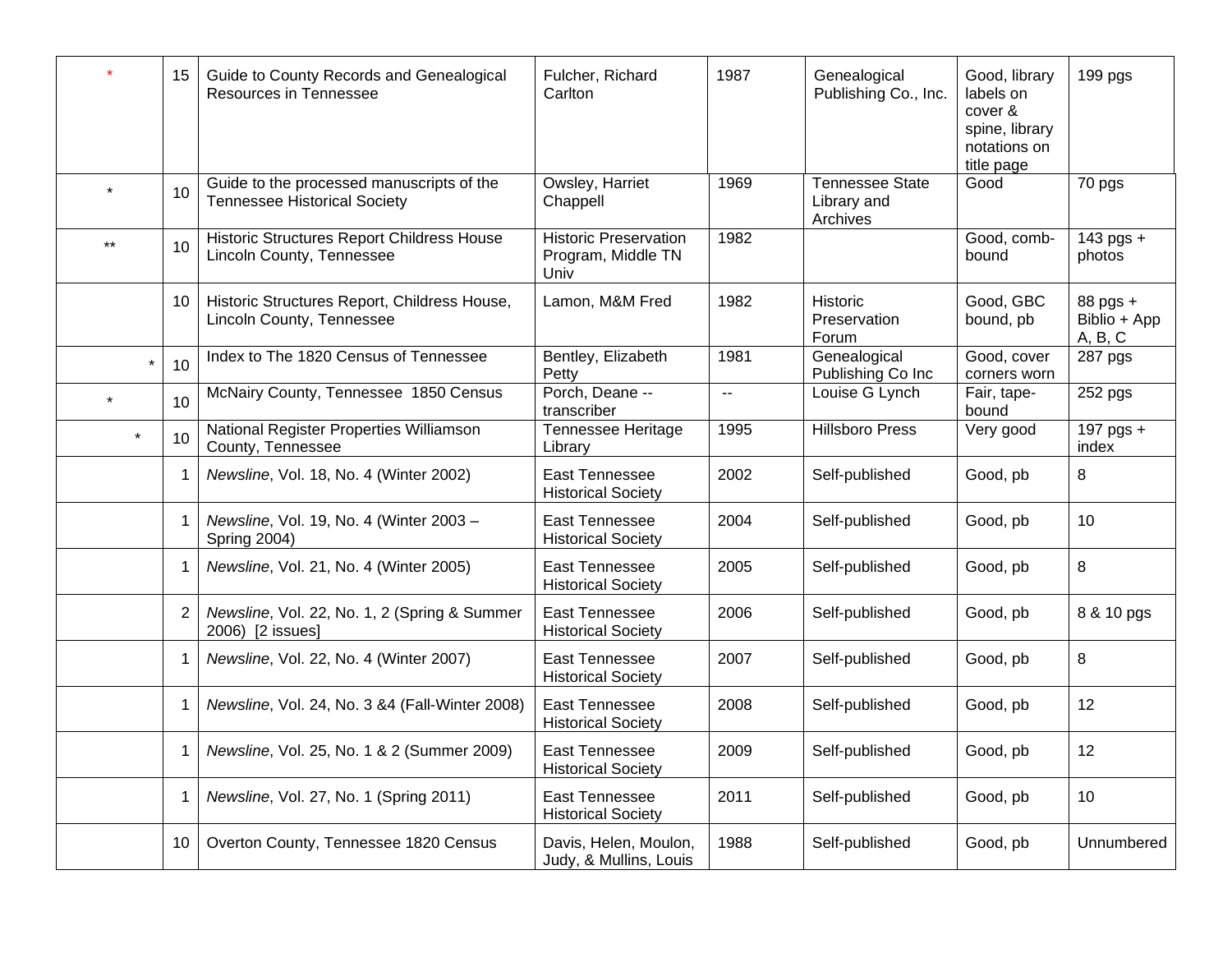| $\star$ | 10             | Records of Rhea: A Condensed County<br>History                                              | Campbell, T. J.                                    | 1940 | Rhea Publishing<br>Company           | Good                                                                          | 204                 |
|---------|----------------|---------------------------------------------------------------------------------------------|----------------------------------------------------|------|--------------------------------------|-------------------------------------------------------------------------------|---------------------|
| $\star$ | 15             | Tennesseans in the War of 1812                                                              | Sistler, Bryon and<br>Samuel                       | 1992 | Byron Sistler &<br>Associates, Inc.  | Good, library<br>labels on<br>cover &<br>spine,<br>notations on<br>title page | 549 pgs             |
|         | 3              | Tennessee Ancestors, Vol. 12, No. 1 (April<br>1996)                                         | East Tennessee<br><b>Historical Society</b>        | 1996 | Self-published                       | Good, pb                                                                      | 80                  |
|         | $\overline{4}$ | Tennessee Ancestors, Vol. 18, No. 2 & No.3<br>(August & December 2002) [2 issues]           | <b>East Tennessee</b><br><b>Historical Society</b> | 2002 | Self-published                       | Good, pb                                                                      | 152 & 232<br>pgs    |
|         | 4              | Tennessee Ancestors, Vol. 19, No. 1 & 3<br>(April & December 2003) [2 issues]               | East Tennessee<br><b>Historical Society</b>        | 2003 | Self-published                       | Good, pb                                                                      | 76 & 224<br>pgs     |
|         | 5              | Tennessee Ancestors, Vol. 20, No. 1 & 2 & 3<br>(April, August, December 2004)<br>[3 issues] | East Tennessee<br><b>Historical Society</b>        | 2004 | Self-published                       | Good, pb                                                                      | 64, 140, 216<br>pgs |
|         | 5              | Tennessee Ancestors, Vol. 21, No. 1 & 2 & 3<br>(April, August, December 2005) [3 issues]    | East Tennessee<br><b>Historical Society</b>        | 2005 | Self-published                       | Good, pb                                                                      | 76, 152, 228<br>pgs |
|         | 5              | Tennessee Ancestors, Vol. 22, No. 1 & 2 & 3<br>(April, August, December 2006) [3 issues]    | East Tennessee<br><b>Historical Society</b>        | 2006 | Self-published                       | Good, pb                                                                      | 76, 144, 204<br>pgs |
|         | 5              | Tennessee Ancestors, Vol. 23, No. 1 & 2 & 3<br>(April, August, December 2007) [3 issues]    | East Tennessee<br><b>Historical Society</b>        | 2007 | Self-published                       | Good, pb                                                                      | 60, 120, 180<br>pgs |
|         | 5              | Tennessee Ancestors, Vol. 24, No. 1 & 2 & 3<br>(April, August, December 2008) [3 issues]    | East Tennessee<br><b>Historical Society</b>        | 2008 | Self-published                       | Good, pb                                                                      | 60, 124, 196        |
|         | 5              | Tennessee Ancestors, Vol. 25, No. 1 & 2 & 3<br>(April, August, December 2009) [3 issues]    | East Tennessee<br><b>Historical Society</b>        | 2009 | Self-published                       | Good, pb                                                                      | 64, 132, 204        |
|         | 5              | Tennessee Ancestors, Vol. 26, No. 1 & 2 & 3<br>(April, August, December 2010) [3 issues]    | East Tennessee<br><b>Historical Society</b>        | 2010 | Self-published                       | Good, pb                                                                      | 58, 125, 185        |
|         | 4              | Tennessee Ancestors, Vol. 28, No. 1 & 2<br>(April, August 2012) [2 issues]                  | East Tennessee<br><b>Historical Society</b>        | 2012 | Self-published                       | Good, pb                                                                      | 60, 68              |
|         | 3              | Tennessee Ancestors, Vol. 29, No. 2<br>(December 2013)                                      | <b>East Tennessee</b><br><b>Historical Society</b> | 2013 | Self-published                       | Good, pb                                                                      | 200                 |
| $***$   | 5              | Tennessee catalog of topographic and other<br>published maps                                | National Mapping<br>Program                        | 1989 | U.S. Geological<br>Survey            | Good, PB                                                                      | 19 pgs              |
| $\star$ | 15             | Tennessee Genealogical Records: Records of<br>Early Settlers from State and County Archives | Whitley, Edythe<br>Rucker                          | 1980 | Genealogical<br>Publishing Co., Inc. | Good, minor<br>signs of age,<br>library labels<br>on cover &                  | $331 +$ Index       |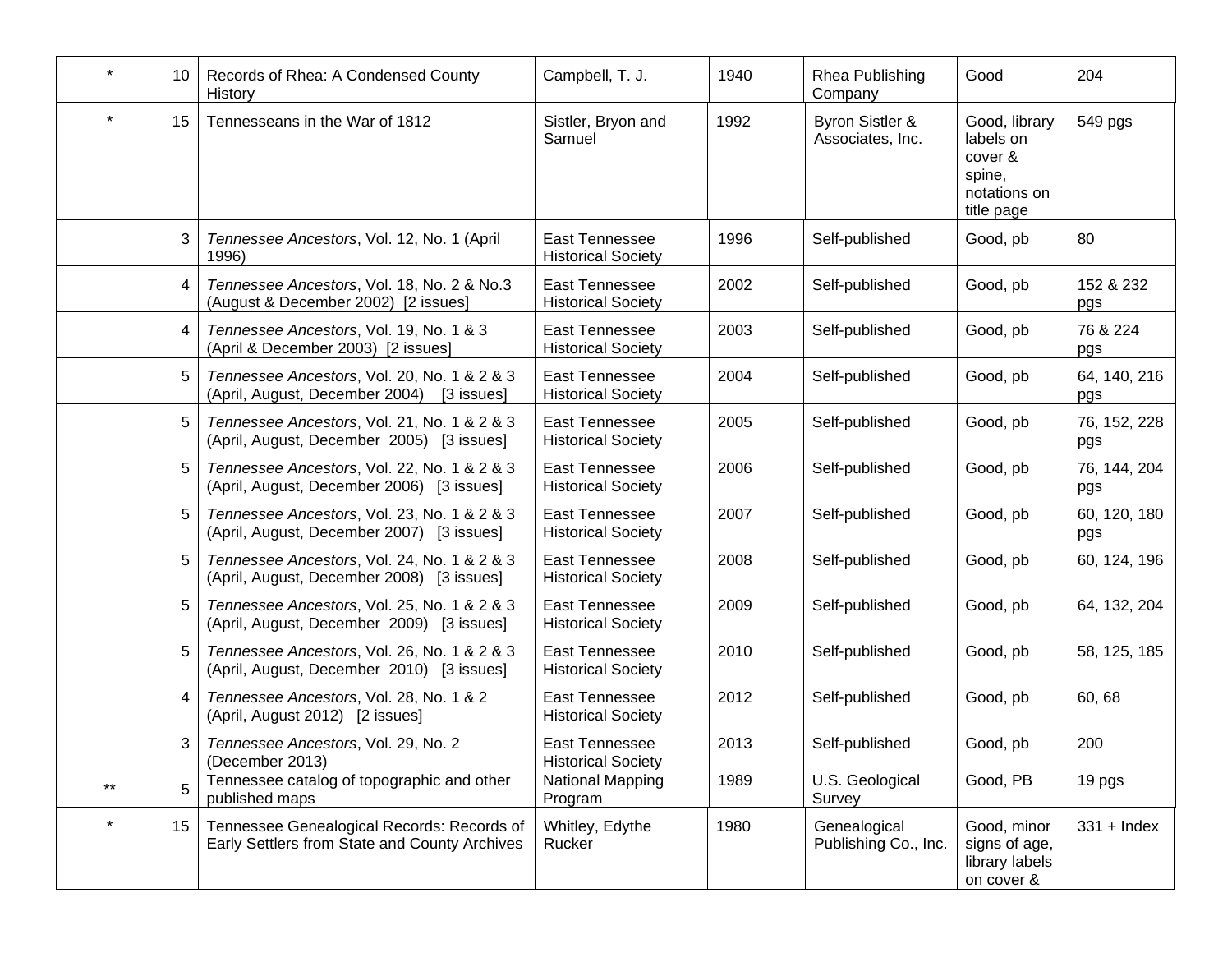|         |                 |                                                                                                                                                            |                                                       |           |                                                            | back, library<br>stamp on title<br>page                                        |                    |
|---------|-----------------|------------------------------------------------------------------------------------------------------------------------------------------------------------|-------------------------------------------------------|-----------|------------------------------------------------------------|--------------------------------------------------------------------------------|--------------------|
|         | 15              | Tennessee Genealogical Research                                                                                                                            | Schweitzer, George<br>K., Ph.D., Sc.D                 | 1993      | George K.<br><b>Schweitzer</b>                             | Good, pb,<br>library labels<br>on cover &<br>spine,<br>laminated               | 129 <sub>pgs</sub> |
| $\star$ | 10              | Tennessee Genealogical Research [3 copies]                                                                                                                 | Schwitzer, George K.                                  | 1983/1986 | Not identified                                             | Good, PB                                                                       | 136 pgs            |
| $***$   | 10              | Tennessee index to topographic and other<br>map coverage [w/ state map]                                                                                    | National Mapping<br>Program                           | 1989      | U.S. Geological<br>Survey                                  | Good, PB                                                                       | Unp                |
| $\star$ | 10              | Tennessee newspapers: a cumulative list of<br>microfilmed Tennessee newspapers in the<br>Tennessee State Library and Archives July<br>1966 progress report | <b>State Library Division</b>                         | 1966      | <b>Tennessee State</b><br>Library and<br>Archives          | Good, cover<br>worn                                                            | 109 pgs            |
| $\star$ | 15              | Tennessee: Family Histories and Biographies:<br>A Bibliography                                                                                             | Hehir, Donald M.                                      | 1996      | Heritage Books                                             | Good, pb,<br>library labels<br>on front cvr,<br>library notes<br>on title page | 177 pgs +<br>Index |
| $***$   | 10              | The 1840 Census of Rutherford County,<br>Tennessee                                                                                                         | <b>Rutherford County</b><br><b>Historical Society</b> | 1974      |                                                            | Fair, tape-<br>bound                                                           | 66 pgs             |
| $\star$ | 10 <sup>1</sup> | The 1860 U S Census of Carroll County,<br>Tennessee                                                                                                        | Brown, Lt Col John C<br>& Catheryn C Brown            | 1979      | <b>Carroll County</b><br><b>Historical Society</b>         | Good, tape-<br>bound                                                           | 271 pgs            |
| $\star$ | 5               | The Childress House Fayetteville, Tennessee<br>[8 photos]                                                                                                  | Johnson, M Thomas                                     |           |                                                            | Good, comb-<br>bound                                                           | 8 pgs              |
|         | 10              | Touring the East Tennessee Backroads                                                                                                                       | Sakowski, Carolyn                                     | 2000      | John F. Blair                                              | Very good,<br>pb                                                               | 385                |
| $***$   | 5               | Vanderbilt University Fraternity Rush<br>Handbook 1990-1991                                                                                                | Jullienne, Marc<br>Stahl, Sandy                       | 1990      | Interfraternity<br><b>Council Vanderbilt</b><br>University | Fair                                                                           | 43 pgs             |
| $\star$ | 10              | Wayne County Tennessee census records. V.<br>1; 1820, 1830, & 1840                                                                                         | Byler, Edgar D., III                                  | 1974      | <b>Tyler Press</b>                                         | Fair, PB                                                                       | 107, i-x           |
| $***$   | 10              | Windows on the Past The Cultural Heritage<br>of Vardy, Hancock County, Tennessee                                                                           | Overbay, DruAnna<br>Williams                          | 2005      | <b>Mercer University</b><br>Press                          | Like new                                                                       | 225 pgs            |

### **VERMONT**

|                 | <b>Item</b>                   | <b>Author</b> | Pub<br><b>Date</b> | <b>Publisher</b> | <b>Condition</b>         | <b>Pages</b> |
|-----------------|-------------------------------|---------------|--------------------|------------------|--------------------------|--------------|
| 10 <sup>1</sup> | J   1790 Vermont Census Index |               |                    |                  | Good, comb-<br>bound, pb | 13 pgs       |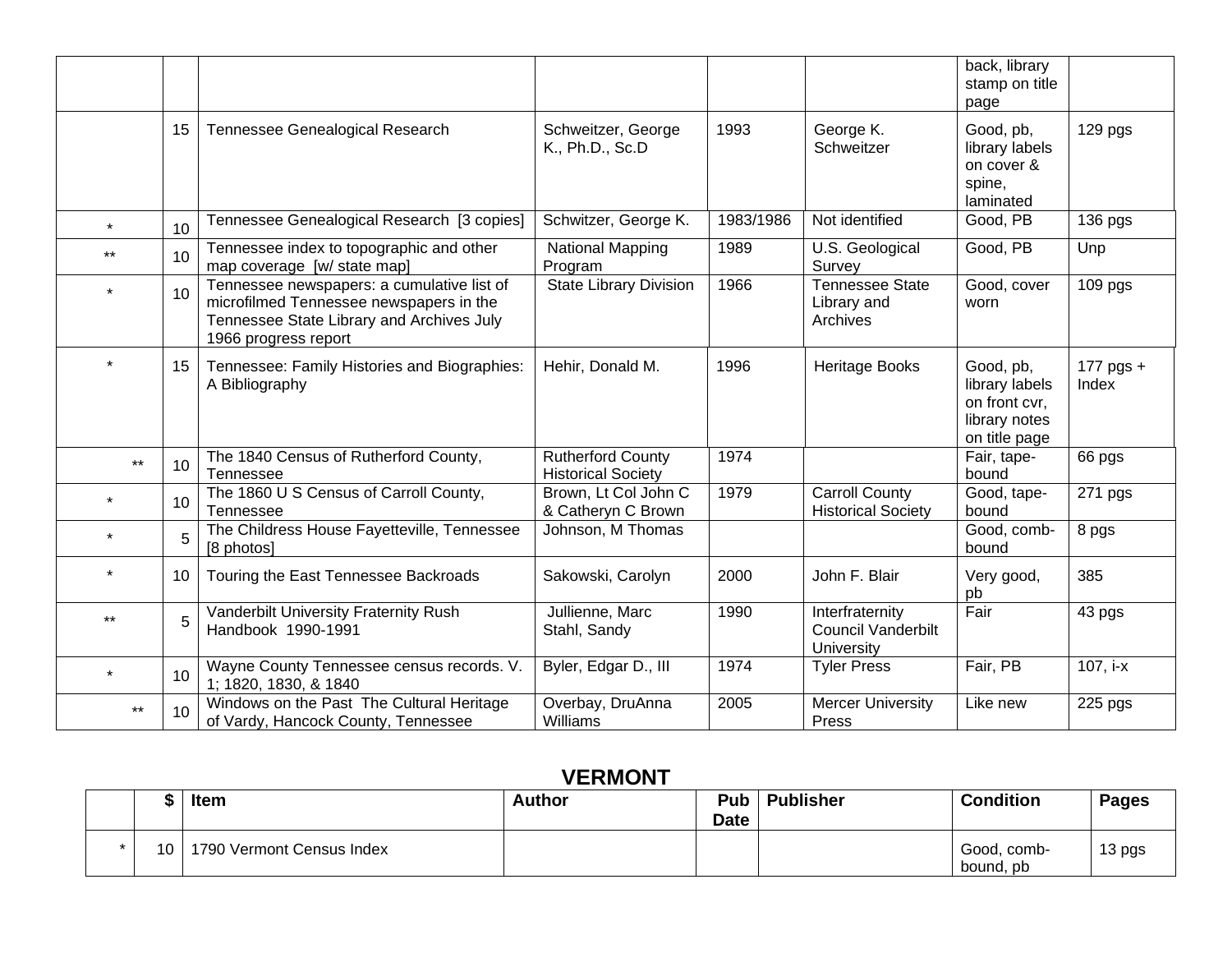|         |               |                                                                                                           | <b>VIRGINIA</b>                            |                    |                                                      |                                                          |                                        |
|---------|---------------|-----------------------------------------------------------------------------------------------------------|--------------------------------------------|--------------------|------------------------------------------------------|----------------------------------------------------------|----------------------------------------|
|         |               | <b>Item</b>                                                                                               | <b>Author</b>                              | Pub<br><b>Date</b> | <b>Publisher</b>                                     | <b>Condition</b>                                         | <b>Pages</b>                           |
|         | 5             | 1810 Census, Harrison County, Virginia                                                                    |                                            |                    |                                                      | Good, 3 hole<br>punch bound                              | 16 pgs                                 |
|         | 5             | 1810 Census, Monongalia County, Virginia                                                                  |                                            |                    |                                                      | Good, 3 hole<br>punch bound                              | 18 pgs                                 |
|         | 5             | 1810 Census, Pendleton County, Virginia                                                                   |                                            |                    |                                                      | Good, 3 hole<br>punch bound                              | 7 pgs                                  |
|         | 5             | 1810 Census, Randolph County, Virginia                                                                    |                                            |                    |                                                      | Good, 3 hole<br>punch bound                              | 5 pgs                                  |
|         | 10            | 1850 Census of Appomattox County,<br>Virginia                                                             | Farrar, Stuart McDearmon                   | 1975               |                                                      | Good, pb                                                 | $97$ pgs $+$<br>Index                  |
| $***$   | 10            | 1850 Census of Washington County,<br>Virginia, Annotated                                                  | Barbe, Waverly W.                          | 2000               | The Holston Territory<br><b>Genealogical Society</b> | Good, binding is<br>loose, ink pen<br>notations          | 528 pgs<br>+ Index                     |
| $***$   | 15            | A Guide to Genealogical Notes and Charts<br>in the Archives Branch Virginia State Library<br>and Archives | Hart, Lyndon H., III                       | 1988               | Virginia State Library and<br>Archives               | Good                                                     | 158 pgs<br>+ Index                     |
| $***$   | 15            | A Guide to Gloucester County, Virginia,<br>Historical Manuscripts, 1651-1865<br>[3 copies]                | Bodie, Charles A. and<br>Siener, William H | 1976               | Virginia State Library                               | Good - hard<br>cover; tape-bound<br>have damaged<br>taoe | No pg #'s<br>502<br>entries +<br>Index |
|         | 10            | A Guidebook to Virginia's Historical<br>Markers, Revised and Expanded Edition                             | Salmon, John S.                            | 1994               | University Press of Virginia                         | Very good, pb                                            | 301                                    |
| $***$   | 10            | A History of Halifax County, Virginia                                                                     | Carrington, Wirt Johnson                   | 1969               | <b>Regional Publishing</b><br>Company                | Good                                                     | 511 pgs<br>+ Append<br>+ Index         |
|         | 10            | A List of places included in 19th century<br>Virginia directories                                         | Hummel, Ray O.                             | 1960               | Virginia State Library                               | Good, PB                                                 | 153 pgs                                |
| $\star$ | 10            | A.P. Hill, Lee's Forgotten General                                                                        | Hassler, William Woods                     | 1988               | The University of North<br><b>Carolina Press</b>     | Good, dust cover                                         | 244 pgs<br>+ Index                     |
|         | 10            | Alexandria Virginia, City and County 1850<br>Census                                                       | Tallichet, Marjorie D.                     | 1986               | Heritage Books, Inc.                                 | Good, pb                                                 | 94 pgs +<br>Index                      |
|         | $\star$<br>10 | Alexandria Virginia, City and County<br>Census 1860                                                       | Miller, T. Michael                         | 1986               | Heritage Books, Inc.                                 | Good, pb                                                 | 132 pgs<br>$\ddot{}$<br>Indexes        |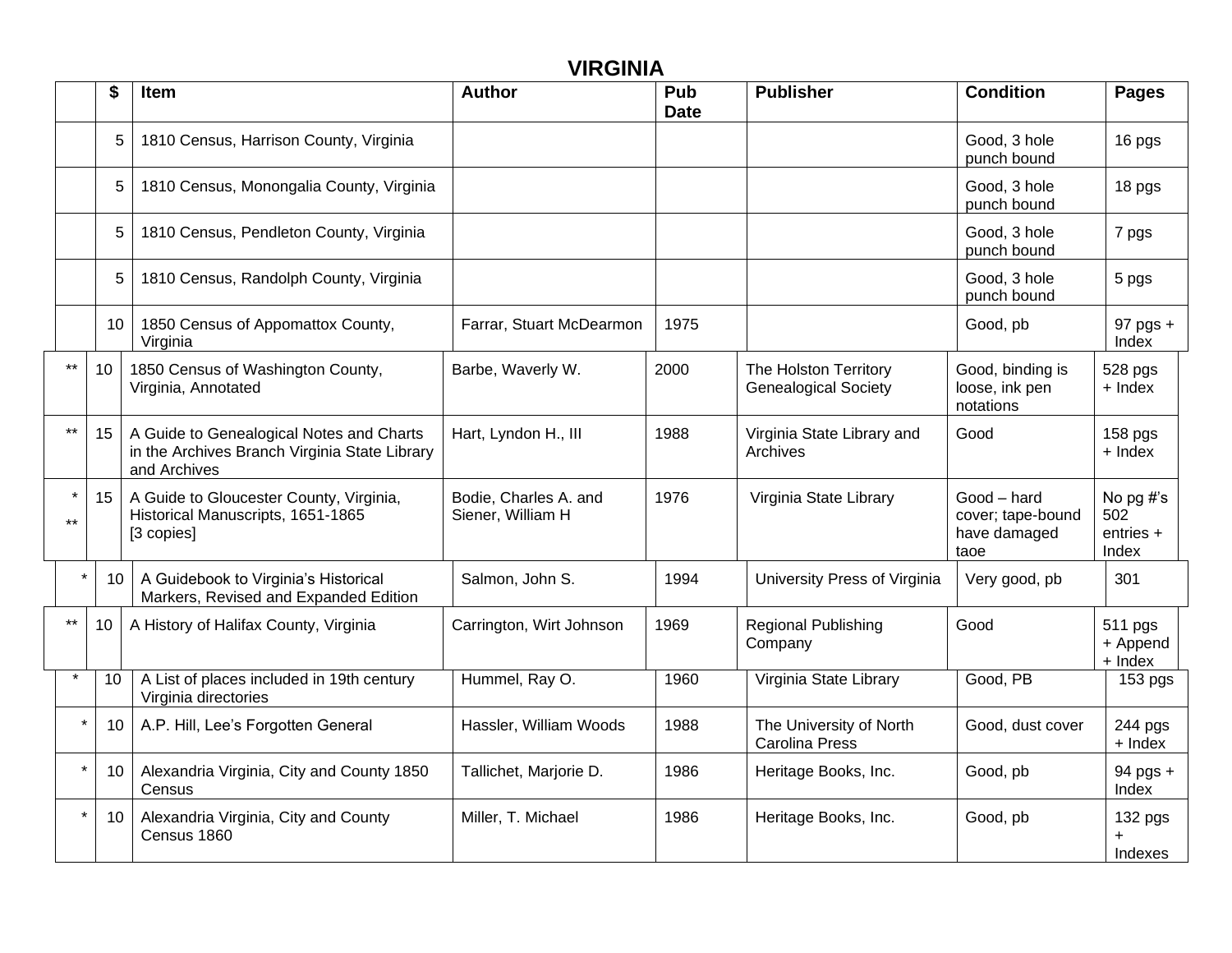| $**$            | 10 | An Intimate History of The American<br>Revolution in Pittsylvania County, VA                                                                        | Hurt, Frances Hallam                             | 1976          | The Womack Press                                                  | Good, pb                                     | 226 pgs<br>Bibliogra<br>phy                 |
|-----------------|----|-----------------------------------------------------------------------------------------------------------------------------------------------------|--------------------------------------------------|---------------|-------------------------------------------------------------------|----------------------------------------------|---------------------------------------------|
|                 | 5  | Backsights, An Annotated Bibliography                                                                                                               | Pawlett, Nathaniel Mason                         | 1983          | Virginia Highway and<br><b>Transportation Research</b><br>Council | Good, comb-<br>bound                         | 29 pgs                                      |
| $***$           | 10 | Cavaliers and Pioneers, Abstracts of<br>Virginia Land Patents and Grants,<br>Supplement Northern Neck Grants No. 1,<br>1690-1692                    | Nugent, Nell Marion                              | 1980          | Virginia State Library                                            | Good, pb                                     | 14 pgs +<br>Index                           |
|                 | 10 | <b>Charles City County Inventory Circuit Court</b><br>Clerk                                                                                         | White, B. Kirke, Jr.                             | 1976          | Virginia State Library                                            | Good, binding is<br>missing in places,<br>pb | $39$ pgs $+$<br>Appendic<br>$es +$<br>Index |
| $***$           | 15 | Claims Presented to the Court of Augusta,<br>21 March 1782 - March1785                                                                              | Hamilton, Clay and Hiatt,<br>Mary                | 2005          | Virginia Genealogical<br>Society                                  | <b>New</b>                                   | $126$ pgs<br>+ Index                        |
| $***$           |    | Colonial Williamsburg Official Guidebook<br>7th ed (2 copies)                                                                                       |                                                  | 1972/<br>1975 | <b>Colonial Williamsburg</b><br>Foundation                        | Fair, PB                                     | $110$ pgs                                   |
|                 | 5  | Colonial Williamsburg: Official Guidebook &<br>Map                                                                                                  | The Colonial Williamsburg<br>Foundation          | 1972          | Self-published                                                    | Good, pb                                     | 110                                         |
|                 | 10 | Early Quaker Records in Virginia                                                                                                                    | White, Miles, Jr.                                | 1977          | <b>Genealogical Publishing</b><br>Co., Inc.                       | Good, pb                                     | 54 pgs<br>+Index                            |
|                 | 15 | Elizabeth City Parish, Hampton, Virginia:<br>19th Century Parish Registers                                                                          | Hayes Jr., Francis W.                            | 1986          | Heritage Books                                                    | Good, pb; former<br>library copy             | 378                                         |
| $\star$         | 10 | Finding Your People in the Shenandoah<br>Valley of Virginia                                                                                         | Good, Rebecca H. and<br>Ebert, Rebecca A.        | 1988          | <b>Hearthside Press</b>                                           | Good, pb                                     | 82 pgs +<br>Biblio,<br>Index                |
|                 | 10 | Four Centuries of Little Known Washington<br>Parish History                                                                                         | Flemer, Jr., Carl F                              | 1991          | <b>Lewis Printing Company</b>                                     | Very good, pb                                | 62                                          |
|                 | 5  | George Washington's Fredericksburg<br>Foundation: Annual Report 2001                                                                                | George Washington's<br>Fredericksburg Foundation | 2001          | Self-published                                                    | Good, pb                                     | 25                                          |
|                 | 5  | Gloucester County, Virginia: A Back Roads<br>Passports® Travel Guide                                                                                | Forbes, Gretchen                                 | 2003          | <b>Back Roads Passports</b>                                       | Very good, pb<br>[spiral bound]              | 268                                         |
| $^{\star\star}$ | 10 | Heads of families at the first census of the<br>United States taken in the year 1790<br>Records of the State Enumerations: 1782<br>to 1785 Virginia |                                                  | 1908;<br>1995 | <b>Southern Historical Press</b>                                  | Very Good - hard<br>copy & pb copy           | 189 pgs                                     |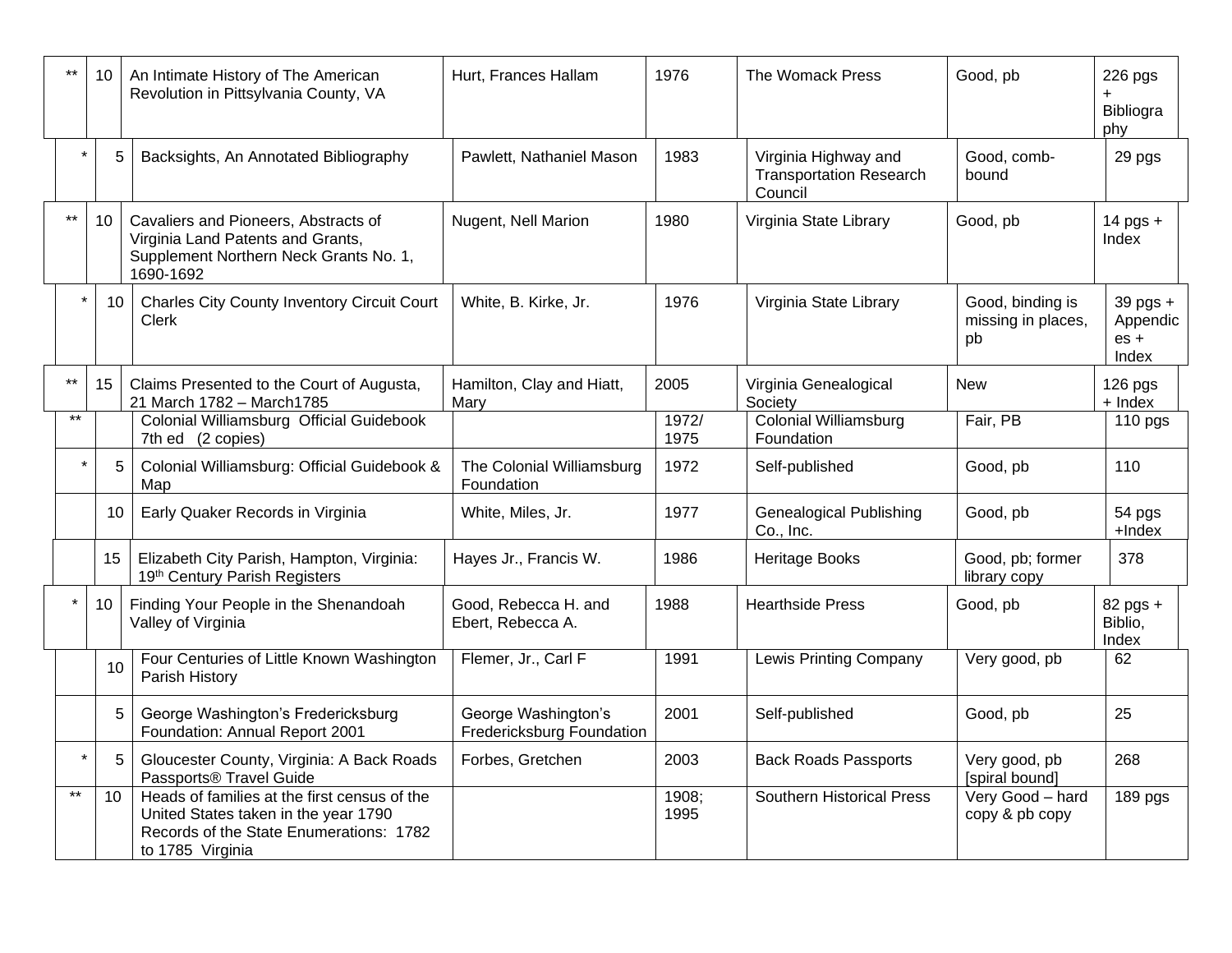| 10             | Historic Roads of Virginia: Orange County<br>Road Orders, 1734-1749                                       | Miller, Ann Brush                                | 1984                        | Virginia Highway &<br><b>Transportation Research</b><br>Council | Good, coil-bound                 | 323 pgs                   |
|----------------|-----------------------------------------------------------------------------------------------------------|--------------------------------------------------|-----------------------------|-----------------------------------------------------------------|----------------------------------|---------------------------|
| 10             | Historical Atlas of Westmoreland County,<br>Virginia                                                      | Eaton, David W.                                  | 1942/<br>undated<br>reprint | The Dietz Press                                                 | Very good, pb                    | 79                        |
| 10             | Historical Guide to Old Charlottesville, With<br>Mention of Its Statues and Albemarle's<br><b>Shrines</b> | Rawlings, Mary                                   | 1958                        | Mary Rawlings and Velora<br>C. Thomson                          | Good, pb                         | 29 pgs                    |
| 10             | History of the Graveyard at Monticello                                                                    | Kean, Robert H.                                  | 1972                        | The Thomas Jefferson<br><b>Memorial Foundation</b>              | Good, pb                         | 25 pgs                    |
| 3              | Magazine of Virginia Genealogy, Vol. 33,<br>No. 3 (Summer 1995)                                           | Virginia Genealogical<br>Society                 | 1995                        | Self-published                                                  | Good, pb                         | 77                        |
| $\overline{4}$ | Magazine of Virginia Genealogy, Vol. 41,<br>No. 1, 3, 4(February, August, November<br>2003) [3 issues]    | Virginia Genealogical<br>Society                 | 2003                        | Self-published                                                  | Good, pb                         | 88, 77,<br>178 pgs        |
| 5              | Magazine of Virginia Genealogy, Vol. 42,<br>No. 1-4 (February, May, August, November<br>2004) [4 issues]  | Virginia Genealogical<br>Society                 | 2004                        | Self-published                                                  | Good, pb                         | 84, 82,<br>82, 186<br>pgs |
| 5              | Magazine of Virginia Genealogy, Vol. 43,<br>No. 1-4 (February, May, August, November<br>2005) [4 issues]  | Virginia Genealogical<br>Society                 | 2005                        | Self-published                                                  | Good, pb                         | 88, 86,<br>79, 194<br>pgs |
| 5              | Magazine of Virginia Genealogy, Vol. 44,<br>No. 1-4 (February, May, August, November<br>2006) [4 issues]  | Virginia Genealogical<br>Society                 | 2006                        | Self-published                                                  | Good, pb                         | 84, 86,<br>86, 156<br>pgs |
| 5              | Manassas (Bull Run) National Battlefield<br>Park Virginia                                                 | Wilshin, Francis F.                              | 1961                        | <b>National Park Service</b>                                    | Good, minor signs<br>of age, pb  | 48 pgs                    |
| 10             | Marriage Records in the Virginia State<br>Library: A Researcher's Guide Second<br>edition [2 copies]      | Vogt, John & T William<br>Kethley Jr             | 1988                        | Iberian Publishing<br>Company                                   | Good, pb                         | 246 pgs                   |
| 15             | Marriages of Isle of Wight County, Virginia,<br>1628-1800                                                 | Chapman, Blanche Adams                           | 1982                        | <b>Genealogical Publishing</b><br>Co, Inc                       | Very good                        | 124 pgs                   |
| 10             | Mount Vernon, An Illustrated Handbook                                                                     | Mount Vernon Ladies'<br>Association of the Union | 1974                        | Judd & Detweiler, Inc                                           | Fair, PB, with color<br>photos   | 114 $pgs$                 |
| 5              | <b>Official Guide to Colonial Williamsburg</b>                                                            | Olmert, Michael                                  | 1985/<br>1992               | <b>Colonial Williamsburg</b><br>Foundation                      | Very good, pb                    | 159                       |
| 10             | Old Alexandria, Where America's Past is<br>Present                                                        | Voges, Nettie Allen                              | 1975                        | <b>EPM Publications, Inc.</b>                                   | Fair, PB, inside<br>spine broken | $\overline{1}08$ pgs      |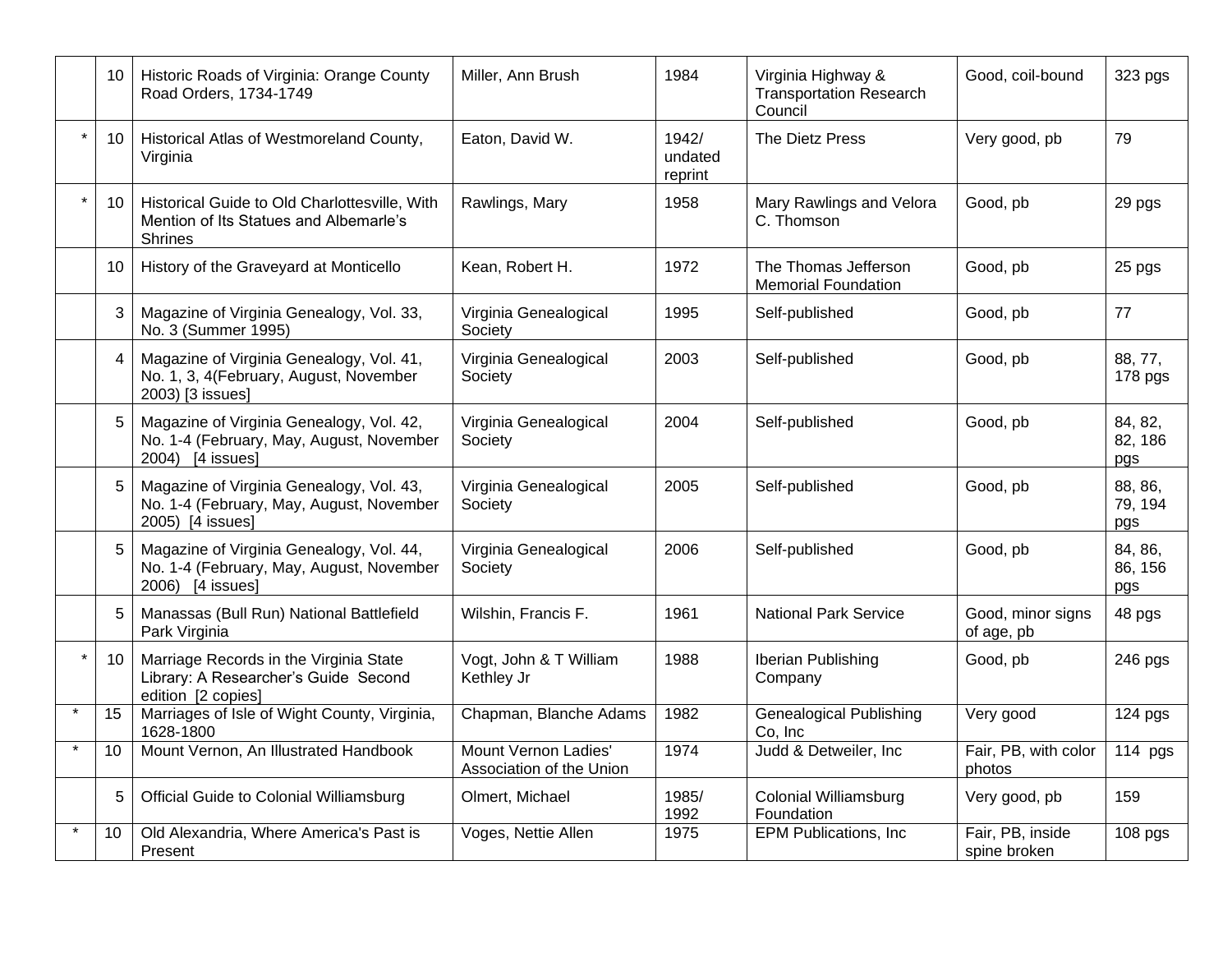|                 | 10       | Old Virginia Houses: The Mobjack Bay<br>Country                                                                                                                                                                                                                                                       | Farrar, Emmie Ferguson             | 1955                              | Bonanza Books                                         | Good                                                     | 173                                               |
|-----------------|----------|-------------------------------------------------------------------------------------------------------------------------------------------------------------------------------------------------------------------------------------------------------------------------------------------------------|------------------------------------|-----------------------------------|-------------------------------------------------------|----------------------------------------------------------|---------------------------------------------------|
| $\star$         | 10       | <b>Orange County Land Patents</b>                                                                                                                                                                                                                                                                     | Joyner, Ulysses P.                 | 1985                              |                                                       | Good, minor signs<br>of age and yellow<br>highlights, pb | $34$ pgs +<br>Footnots,<br>Biblio +<br>Maps       |
|                 | 10       | Parish Lines, Diocese of Southwestern<br>Virginia                                                                                                                                                                                                                                                     | Cocke, Charles Francis             | 1980                              | Virginia State Library                                | Good                                                     | $178$ pgs +<br>Biblio,<br>Index                   |
| $***$           | 5        | Plumb Full of History, A Story of Abingdon,<br>Virginia                                                                                                                                                                                                                                               | Warmuth, Donna Akers               | 2002                              |                                                       | Good, PB                                                 | 64 pgs                                            |
|                 | 10       | Records of Colonial Gloucester County,<br>Virginia, Vol. 1 & 2 by Polly Cary Mason<br>[copy] (2 copies)                                                                                                                                                                                               | Unknown                            | Undated                           | Self-published                                        | Fair [bound in blue<br>cover]; sure-bound                | <b>Unnumb</b><br>ered                             |
|                 | 10       | Reflections: Windows on the Past [signed<br>by author]                                                                                                                                                                                                                                                | Gray, Louise Eubank                | 1995                              | <b>Brunswick Publishing</b><br>Company                | Like new                                                 | 178                                               |
| $***$           | 15       | Register of Albemarle Parish, Surry and<br>Sussex Counties, 1739-1778                                                                                                                                                                                                                                 | Richards, Gertrued R. B.           | 1958                              | National Society Colonial<br>Dames of America [in VA] | Fair; very good                                          | 451 pgs                                           |
|                 | 10       | Revolutionary Soldiers and Sailors from<br>Lancaster County, VA, 1706-1792                                                                                                                                                                                                                            | Nottingham, Statton                | 2011                              | <b>Southern Historical Press</b>                      | New, pb                                                  | 73 pgs                                            |
|                 | 5        | Richmond: National Battlefield Park,<br>Virginia Historical handbook Series No. 33                                                                                                                                                                                                                    | Cullen, Joseph P.                  | 1961                              | <b>Nation Park Service</b>                            | Fair, PB, rip in<br>cover                                | 46 pgs                                            |
|                 | 5        | Six Periods in the History of Gloucester<br>County                                                                                                                                                                                                                                                    | Gloucester Historical<br>Committee | 1970                              | <b>DeHardit Press</b>                                 | Good, pb                                                 | Unnumb<br>ered                                    |
|                 | 10       | Some Prominent Virginia Families. V. 3<br>[2 copies]                                                                                                                                                                                                                                                  | Pecquet du Bellet, Louise          | 2004                              | Clearfield Co.                                        | Good, PB                                                 | 185 pgs                                           |
| ??              | 15<br>10 | Supplement to the 1810 Census, Tax Lists<br>of the Counties for which the Census is<br>Missing                                                                                                                                                                                                        | Schreiner-Yantis, Netti            | 1971                              | Nettie Schreiner-Yantis                               | Good                                                     | <b>Sections</b><br>$A-T+$<br>Appendix<br>+ Indexs |
| $***$           | 10       | Supplement to Warwick County, Virginia,<br>Colonial Court Records in Transcription,<br><b>Third Edition</b>                                                                                                                                                                                           | Dunn, Richard                      | 2016                              | Clearfield                                            | New, pb                                                  | 29 pgs                                            |
| $^{\star\star}$ | 5        | The British Public Record Office: History,<br>Description, Record Groups, Finding Aids,<br>and Materials for American History with<br>Special Reference to Virginia, Special<br>Reports 25, 26, 27, and 28 of the Virginia<br>Colonial Records Project [Virginia State<br>Library Publications No 12] |                                    | 1960,<br>reprint<br>1984;<br>1974 | Virginia State Library                                | Good, PB, spine a<br>little faded                        | 178 pgs                                           |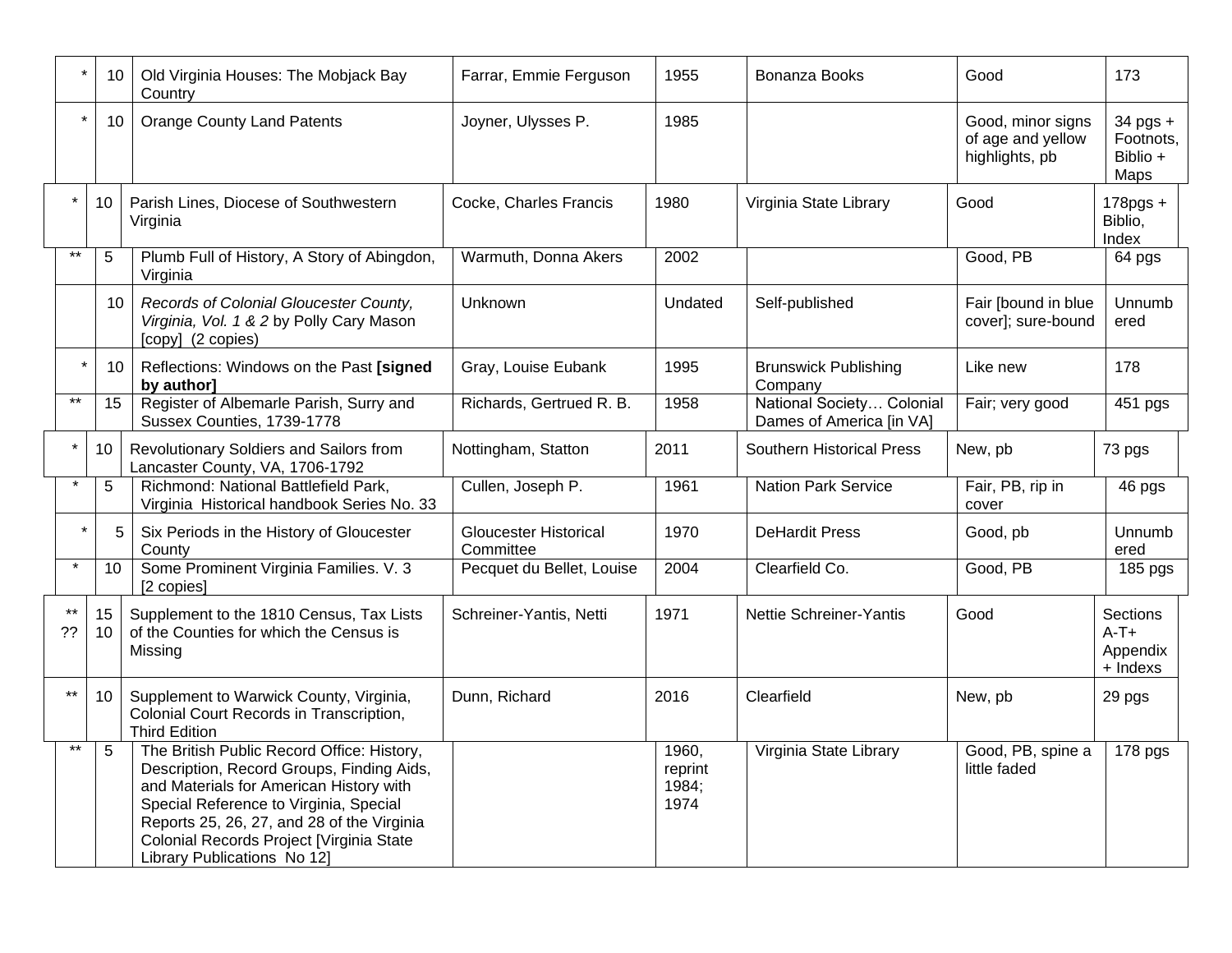|          | 5               | The Church In the Fork A History of<br><b>Historic Little Fork Church</b>                                                                                                              | Boyle, Andrew S                                                      | 1983 |                                                                   | Good                                        | 107 pgs                        |
|----------|-----------------|----------------------------------------------------------------------------------------------------------------------------------------------------------------------------------------|----------------------------------------------------------------------|------|-------------------------------------------------------------------|---------------------------------------------|--------------------------------|
| $\star$  | 10              | The Civil War Reminiscences of General M.<br>Jeff Thompson                                                                                                                             | Stanton, Donal J. Berquist,<br>Goodwin F., Bowers Paul<br>C.         | 1988 | Morningside                                                       | Good                                        | 297 pgs<br>+ Index             |
| $\star$  | 5               | The Cumberland County Citizen's<br>Handbook                                                                                                                                            |                                                                      |      | <b>Cumberland Civic</b><br>Association                            | Good, pb                                    | 93 pgs                         |
|          | 5               | The Fairfax Resolves                                                                                                                                                                   |                                                                      | 2005 |                                                                   | Good, pb                                    | 7 pgs                          |
| $\star$  | 15 <sub>1</sub> | The General Assembly of Virginia, 11<br>January 1978-27 April 1989, A Register of<br>Members                                                                                           | Herbener, Elizabeth R.,<br>and Kula, Jon                             | 1990 | Virginia State Library and<br>Archives                            | <b>New</b>                                  | 135 pgs<br>+ Index             |
|          | 10              | The History and Background of St.<br>George's Episcopal Church,<br>Fredericksburg, Virginia                                                                                            | Quenzel, Carroll H                                                   | 1951 | Clyde W Saunders and<br>Sons                                      | Good, pb                                    | 124                            |
|          | 10              | The Route of the three nothc'd road: a<br>preliminary report Historic Roads of<br>Virginia                                                                                             | Pawlett, Nathaniel Mason                                             | 1976 | Virginia Highway and<br><b>Transportation Research</b><br>Council | Good, comb-<br>bound                        | 26 pgs                         |
| $\star$  | 5               | The Story of Germanna Descendants in<br>Reunion at Siegen Forest, Virginia                                                                                                             | Memorial Foundation of<br>the Germanna Colonies in<br>Virginia, Inc. | 1973 | Self-published                                                    | Good, pb                                    | 31 pgs                         |
| **<br>?? | 10              | The Story of Monticello                                                                                                                                                                | Lord, Frank B.                                                       | 1947 | Thomsen-Ellis-Hutton Co.                                          | Good, note page<br>81 binding<br>separation | 94 pgs                         |
| $\star$  | 15              | The V.M.I. New Market Cadets,<br>Biographical Sketches of all Members of the<br>Virginia Military Institute Corps of Cadets<br>who fought in the Battle of New Market,<br>May 15, 1864 | Couper, Wm.                                                          | 1933 | The Michie Company                                                | Good, pb                                    | 252 pgs<br>Appendix<br>+ Index |
|          |                 | The Virginia Genealogical Society<br>Newsletter Vol. 29, No. 2 (April 2003)                                                                                                            | Virginia Genealogical<br>Society                                     | 2003 | Self-Published                                                    | Good                                        | 20                             |
|          | $\overline{2}$  | The Virginia Genealogical Society<br>Newsletter Vol. 34, No. 5, 6 (October,<br>December 2008) [2 issues]                                                                               | Virginia Genealogical<br>Society                                     | 2008 | Self-Published                                                    | Good                                        | 16, 16<br>pgs                  |
|          | 2               | The Virginia Genealogical Society<br>Newsletter Vol. 35, No. 5, 6 (October,<br>December 2009) [2 issues]                                                                               | Virginia Genealogical<br>Society                                     | 2009 | Self-Published                                                    | Good                                        | 16, 16<br>pgs                  |
|          | 3               | The Virginia Genealogical Society<br>Newsletter Vol. 36, No. 1, 3, 6 (January,<br>June, December 2010) [3 issues]                                                                      | Virginia Genealogical<br>Society                                     | 2010 | Self-Published                                                    | Good                                        | 16, 16,<br>16 pgs              |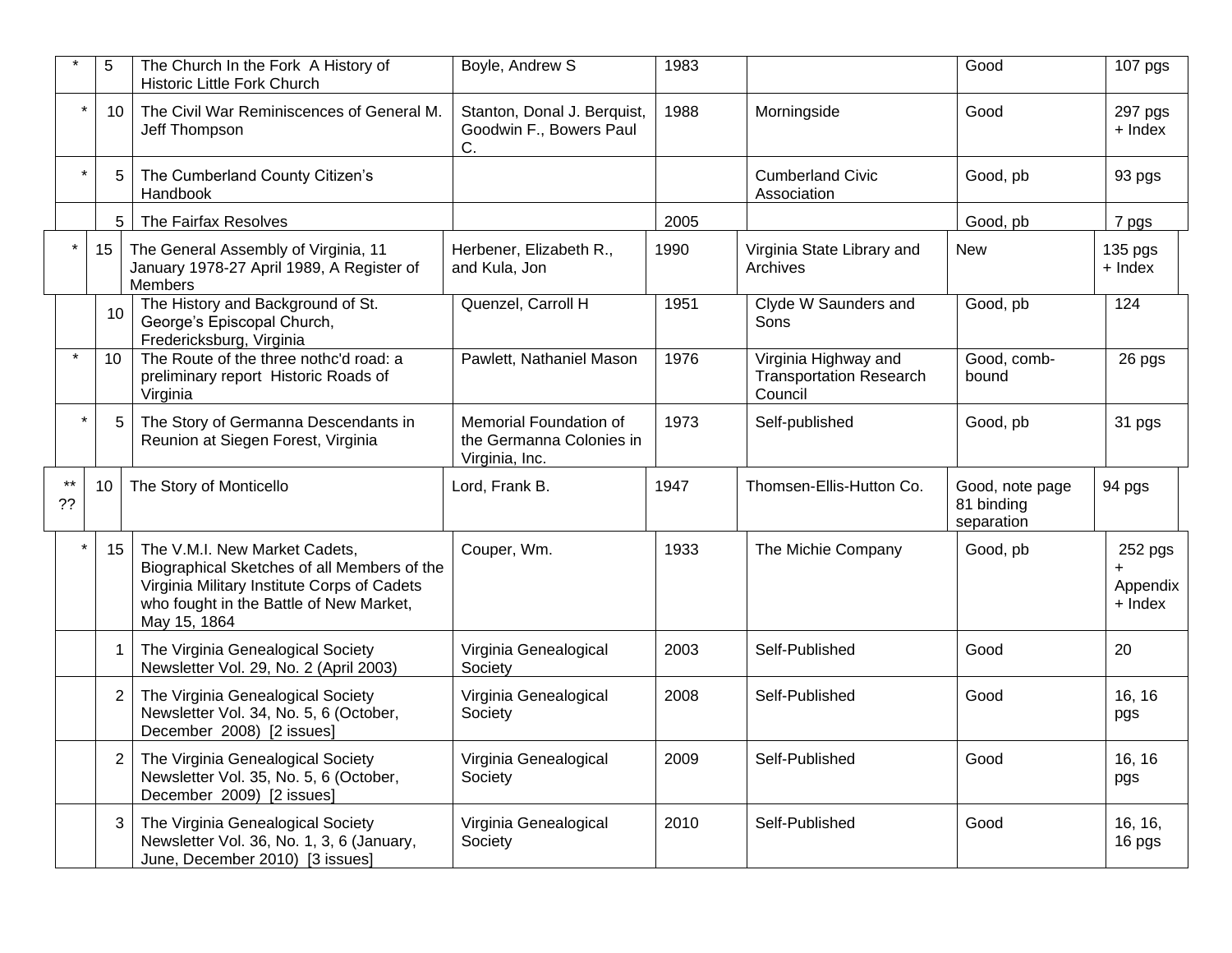|                    | 3               | The Virginia Genealogical Society<br>Newsletter Vol. 38, No. 1, 5, 6 (February,<br>October, December 2012) [3 issues] | Virginia Genealogical<br>Society                                          | 2012                      | Self-Published                                      | Good                                              | 16.16.<br>16 pgs        |
|--------------------|-----------------|-----------------------------------------------------------------------------------------------------------------------|---------------------------------------------------------------------------|---------------------------|-----------------------------------------------------|---------------------------------------------------|-------------------------|
|                    | 3 <sup>1</sup>  | The Virginia Genealogical Society<br>Newsletter Vol. 39, No. 1, 2, 4 (February,<br>April, August 2013) [3 issues]     | Virginia Genealogical<br>Society                                          | 2013                      | Self-Published                                      | Good                                              | 16, 16,<br>16 pgs       |
|                    | 10              | Times Past: A Gloucester Notebook                                                                                     | Harwood, C. Elizabeth                                                     | 1992                      | <b>DeHardit Press</b>                               | Very good, pb                                     | Unnumb<br>ered          |
|                    | 10 <sup>°</sup> | Timesaving Aid to Virginia-West Virginia<br>Ancestors, Volume III                                                     | Wardell, Patrick G.                                                       | 1987                      | Iberian Publishing<br>Company                       | Good, pb                                          | 152 pgs                 |
| **                 | 10              | Virginia 1810 Census Index                                                                                            | Jackson, Ronald Vern,<br>Schaefermeyer, David and<br>Teeples, Gary Ronald | 1976                      | Accelerated Indexing<br>Systems, Inc.               | Good                                              | 355 pgs                 |
| $***$<br>??        | 10              | Virginia a history of the people American<br>Commonwealths                                                            | Cooke, John Esten                                                         | 1903                      | <b>Riversie Press</b>                               | Poor                                              | 535 pgs                 |
| $\star$<br>??      | 10              | Virginia Ancestors and Adventurers -- 3<br>Volumes in 1                                                               | Hamlin, Charles Hughes                                                    | 1995<br>reprint           | <b>Genealogical Publishing</b><br>Co.               | Fair, PB, some<br>stains                          |                         |
|                    | 10              | Virginia Beautiful                                                                                                    | Nutting, Wallace                                                          | 1935                      | <b>Garden City Publishing</b><br>Company            | Fair due to age                                   | 262 pgs                 |
| $\star$<br>$\star$ | 10              | Virginia Counties: Those Resulting From<br>Virginia Legislation [2 copies]                                            | Robinson, Morgan<br>Poitiaux                                              | 2011                      |                                                     | Very good                                         | 304 pgs                 |
| $***$<br>??        | 10              | Virginia County Record Publications<br>Volume VIII A Key to Southern Pedigrees                                        | Crozier, William Armstrong                                                | Reprint-<br>1978,<br>1985 | <b>Higginson Book Company</b>                       | New, pb, tape-<br>bound, 'photo-<br>reproduction' | 80 pgs                  |
| $\star$            | 10              | Virginia County Records, Vol. VIII: A Key to<br>Southern Pedigrees                                                    | Crozier, William Armstrong                                                | 1978                      | <b>Genealogical Publishing</b><br>Company           | Good                                              | 80 pgs                  |
|                    | 10              | Virginia County Records, Volume VIII, A<br>Key to Southern Pedigrees                                                  | Crozier, William Armstrong                                                | 1985                      | <b>Genealogical Publishing</b><br>Co., Inc.         | Good                                              | $80$ pgs $+$<br>Addenda |
| $\star$            | 10              | Virginia Genealogical Research                                                                                        | Schweitzer, George K                                                      | 1982;<br>1988             | Geo, K Schweitzer                                   | Good, pb                                          | 187 pgs;<br>196 pgs     |
| **                 | 10              | Virginia Genealogical Resources                                                                                       | Clay, Robert Young                                                        | 1980                      | Detroit Society for<br><b>Genealogical Research</b> | Good, PB, cover<br>faded                          | 57 pgs                  |
| $***$              | 10 <sup>1</sup> | Virginia Genealogy Sources & Resources                                                                                | McGinnis, Carol                                                           | 1993                      | <b>Genealogical Publishing</b><br>Co., Inc.         | Good, minor<br>pencil marks                       | 453 pgs<br>+ Index      |
| $***$              | 10 <sup>°</sup> | Virginia Genealogy, A Guide to Resources<br>in the University of Virginia Library                                     | Leachman, Roger                                                           | 1983                      | University Press of Virginia                        | Good, pencil<br>marks and<br>notations, pb        | $67$ pgs +<br>Index     |
| ?                  | 15              | Virginia in 1740: a Reconstructed Census                                                                              |                                                                           | 1992                      | T L C Genealogy                                     | Good, comb-<br>bound                              | 308 pgs                 |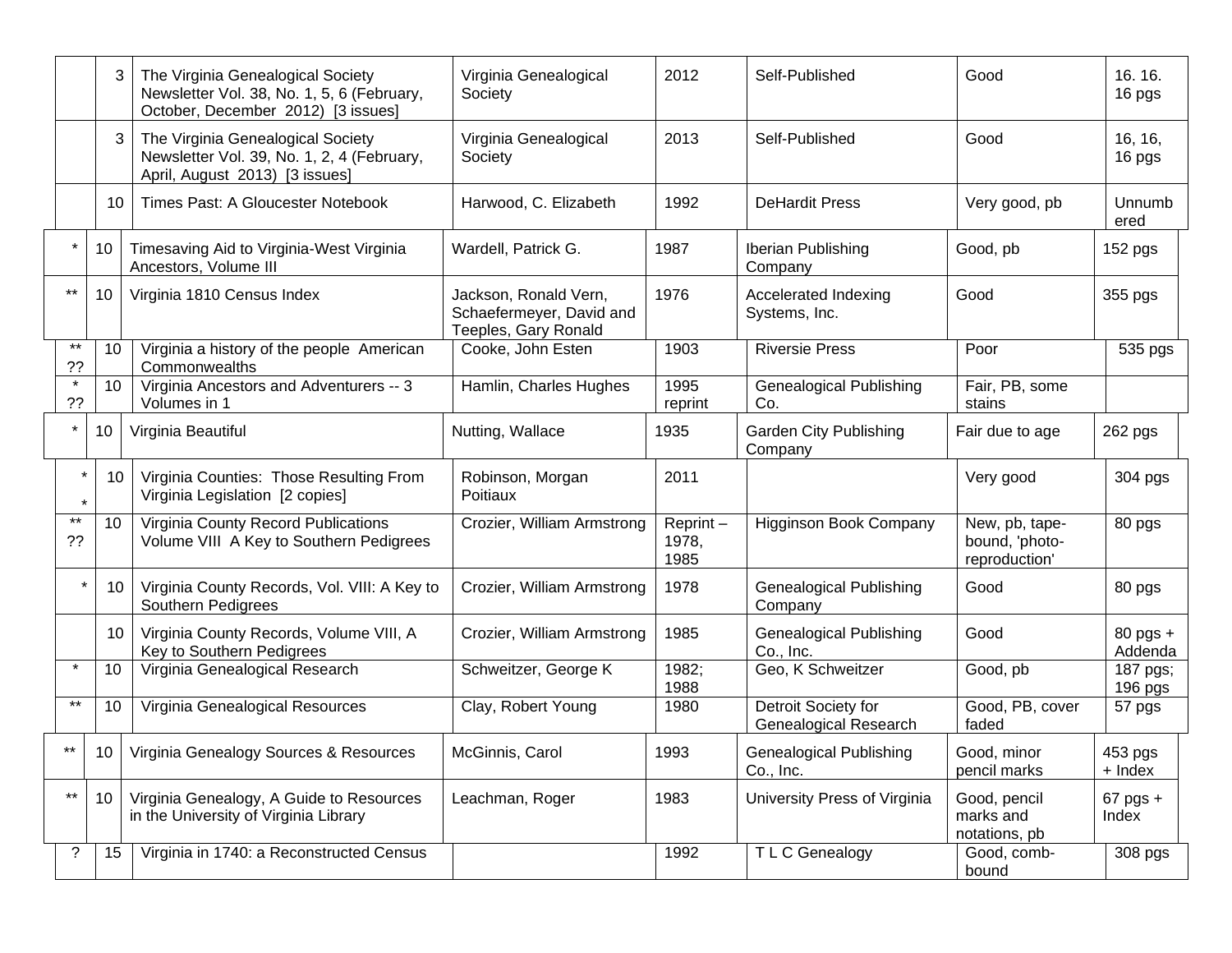|             | 10 | Virginia Land Office Inventory                                                     | Gentry, Daphne S.                    |                        | Virginia State Library                     | Good, tape-bound                                 | 136 pgs                 |
|-------------|----|------------------------------------------------------------------------------------|--------------------------------------|------------------------|--------------------------------------------|--------------------------------------------------|-------------------------|
| ??          | 10 | Virginia Land Patent Books 15-22 from the<br>Magazine of Virginia Genealogy [copy] | Unknown                              | Undated                | Self-published                             | Fair [bound in<br>yellow cover]                  | Unnumb<br>ered          |
|             | 15 | Virginia Northern Neck Land Grants 1694-<br>1742                                   | Gray, Gertrude E                     | 1988                   | <b>Genealogical Publishing</b><br>Co, Inc. | Very good                                        | $184$ pgs<br>indexed    |
| $\star$     | 15 | Virginia Northern Neck land Grants Volume<br>II 1742-1775                          | Gray, Gertrude E                     | 1988                   | Genealogical Publishing Co                 | Good                                             | 282 pgs                 |
|             | 15 | Virginia place names : derivations, historical<br>uses                             | Hanson, Raus McDill                  | 1969                   | <b>McClure Press</b>                       | Good, w/dust<br>cover                            | 253 pgs                 |
| $***$<br>?? | 10 | Virginia Research Notebook -- Vol 1                                                | Eakle, Arlene                        | 1989                   | Family History World                       | Good, stapled                                    | 43 pgs                  |
| $***$<br>?? | 10 | Virginia Research Notebook -- Vol 2                                                | Eakle, Arlene                        | 1989                   | Family History World                       | Good, stapled                                    | 42 pgs                  |
| $***$       | 15 | Virginia Wills and Administrations 1632-<br>1800 [3 copies]                        | Torrence, Clayton                    | 1930/<br>1985,<br>2000 | <b>Genealogical Publishing</b><br>Co.      | Good                                             | 483 pgs                 |
| $\star$     | 10 | West of Suez                                                                       | Waller, J. Flint                     | 1970                   | <b>McClure Press</b>                       | Good                                             | $162$ pgs               |
| $\star$     | 10 | Will and Estate Records in the Virginia<br>State library A Researcher's Guide      | Vogt, John & T William<br>Kethley Jr | 1987                   | Iberian Publishing Co                      | Fair, pb, cover<br>faded                         | $186$ pgs               |
| ?           | 10 | Wills and Administrations of Southampton<br>County, Virginia 1749-1800             | Chapman, Blanche Adams               | 1980                   | Genealogy Publishing Co.,<br>Inc.          | Good, minor pen<br>and pencil marks;<br>good, pb | $208$ pgs<br>incl index |
|             | 15 | York County, Virginia Records 1665-1672                                            | Weisiger III, Benjamin B             | 1987                   | Benjamin B Weisiger III                    | Good, pb                                         | 314 pgs                 |

## **WEST VIRGINIA**

| \$ | Item                                            | <b>Author</b> | Pub<br><b>Date</b> | <b>Publisher</b> | <b>Condition</b>                                                                | Pages                 |
|----|-------------------------------------------------|---------------|--------------------|------------------|---------------------------------------------------------------------------------|-----------------------|
| 10 | 1850 Census of Braxton County,<br>West Virginia | Cochran, Wes  |                    |                  | Good, minor pen<br>marks, stapled                                               | $47$ pgs +<br>Index   |
| 10 | 1850 Census of Gilmer County West<br>Virginia   | Cochran, Wes  |                    |                  | Good, minor pen<br>marks, stapled                                               | $39$ pgs $+$<br>Index |
| 10 | 1850 Census of Harrison County<br>West Virginia | Cochran, Wes  |                    |                  | Good, minor pen<br>marks, stapled                                               | 127 pgs $+$<br>Index  |
| 10 | 1850 Census of Lewis County WV                  | Cochran, Wes  |                    |                  | Fair, cvrs tape<br>reinforced, signs of<br>age/use notes<br>throughout, stapled | $109$ pgs +<br>Index  |
| 10 | 1850 Census of Randolph County<br>West Virginia | Cochran, Wes  | 1985               |                  | Good, minor pencil<br>marks, stapled                                            | $58$ pgs $+$<br>Index |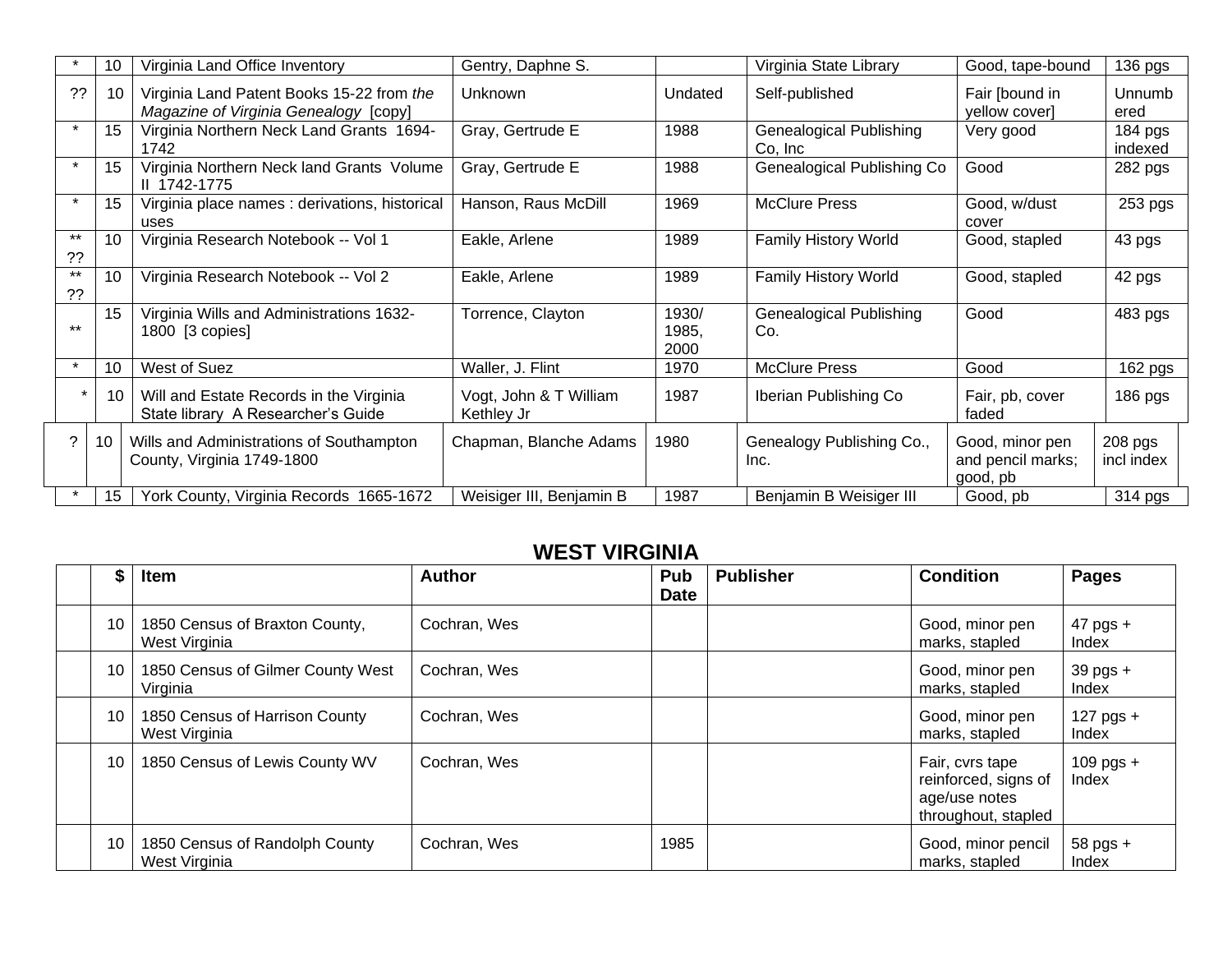|         | 10              | 1850 Census of Wirt County West<br>Virginia                                                                                              | Cochran, Wes and Camp, Linda<br>and Metz, Martha |      |                                                     | Good, minor pen<br>marks, stapled                            | $38$ pgs $+$<br>Index        |
|---------|-----------------|------------------------------------------------------------------------------------------------------------------------------------------|--------------------------------------------------|------|-----------------------------------------------------|--------------------------------------------------------------|------------------------------|
|         | 10              | 1860 Census of Gilmer County West<br>Virginia                                                                                            | Cochran, Wes                                     |      |                                                     | Good, minor pen<br>marks, stapled                            | $44$ pgs +<br>Index          |
|         | 10              | 1860 Census of Lewis County West<br>Virginia                                                                                             | Cochran, Wes                                     | 1985 |                                                     | Good, minor pencil<br>marks, stapled                         | 89 pgs +<br>Index            |
|         | 10 <sup>°</sup> | 1860 Census of Wirt County West<br>Virginia                                                                                              | Cochran, Wes                                     |      |                                                     | Good, minor pen<br>marks, stapled                            | $45$ pgs +<br>Index          |
|         | 10              | 1860 Census, Boone County, West<br>Virginia                                                                                              |                                                  | 1979 | Sigfus Olafson                                      | Good, back cover<br>missing, stapled                         | 142 pgs                      |
|         | 10              | 1870 Census of Gilmer County West<br>Virginia                                                                                            | Cochran, Wes                                     | 1985 |                                                     | Good, minor pen<br>marks, stapled                            | $50$ pgs $+$<br>Index        |
|         | 10              | 1870 Census of Lewis County West<br>Virginia                                                                                             | Cochran, Wes                                     | 1987 |                                                     | Good, minor pen<br>marks, stapled                            | 114 pgs $+$<br>Index         |
|         | 10              | 1870 Census of Wirt County West<br>Virginia                                                                                              | Cochran, Wes and Camp, Linda<br>and Metz, Martha |      |                                                     | Good, stapled                                                | $57$ pgs $+$<br>Index        |
| $\star$ | 15              | 1880 Census of West Virginia,<br>Compiled Alphabetically by Counties,<br>Volume 3, Harrison, Doddridge,<br>Gilmer, Calhoun               | Marsh, William A.                                | 1982 | Gateway Press, Inc.                                 | Very Good, minor<br>pen marks                                | 743 pgs                      |
| $\star$ | 15 <sub>1</sub> | 1880 Census of West Virginia,<br>Compiled Alphabetically by Counties,<br>Volume 4, Braxton, Clay, Nicholas,<br>Fayette, Raleigh, Wyoming | Marsh, William A.                                | 1982 | Gateway Press, Inc.                                 | Very Good, minor<br>pen marks                                | 757 pgs                      |
| $\star$ | 15 <sub>1</sub> | 1880 Census of West Virginia,<br>Compiled Alphabetically by Counties,<br>Volume 5, Ritchie, Wood, Wirt                                   | Marsh, William A.                                | 1983 | Gateway Press, Inc.                                 | Very Good                                                    | 775 pgs                      |
|         | 15              | 1900 Lewis County West Virginia<br>Census                                                                                                | Newman, Ann                                      | 1987 |                                                     | Good, minor pencil<br>marks, pb                              | 240 pgs                      |
|         | 15              | Cemeteries of Lewis County and<br>Adjacent Counties, Volume I                                                                            | Byrd, Matha                                      |      |                                                     | Good, comb-<br>bound, pen<br>notations                       | $153$ pgs +<br>Index         |
|         | 10 <sup>°</sup> | Census of Upshur County, 1860                                                                                                            | Liggett, Thomas J.                               |      | <b>Upshur County</b><br><b>Genealogical Society</b> | Good, minor signs<br>of age and pencil<br>mark notations, pb | 31 pgs                       |
| ?       | 15              | Jackson County Marriages, 1831-<br>1879                                                                                                  | Cochran, Wes                                     |      |                                                     | Good, comb-<br>bound, minor pen<br>notations                 | 131 pgs $+$<br>Corrections & |